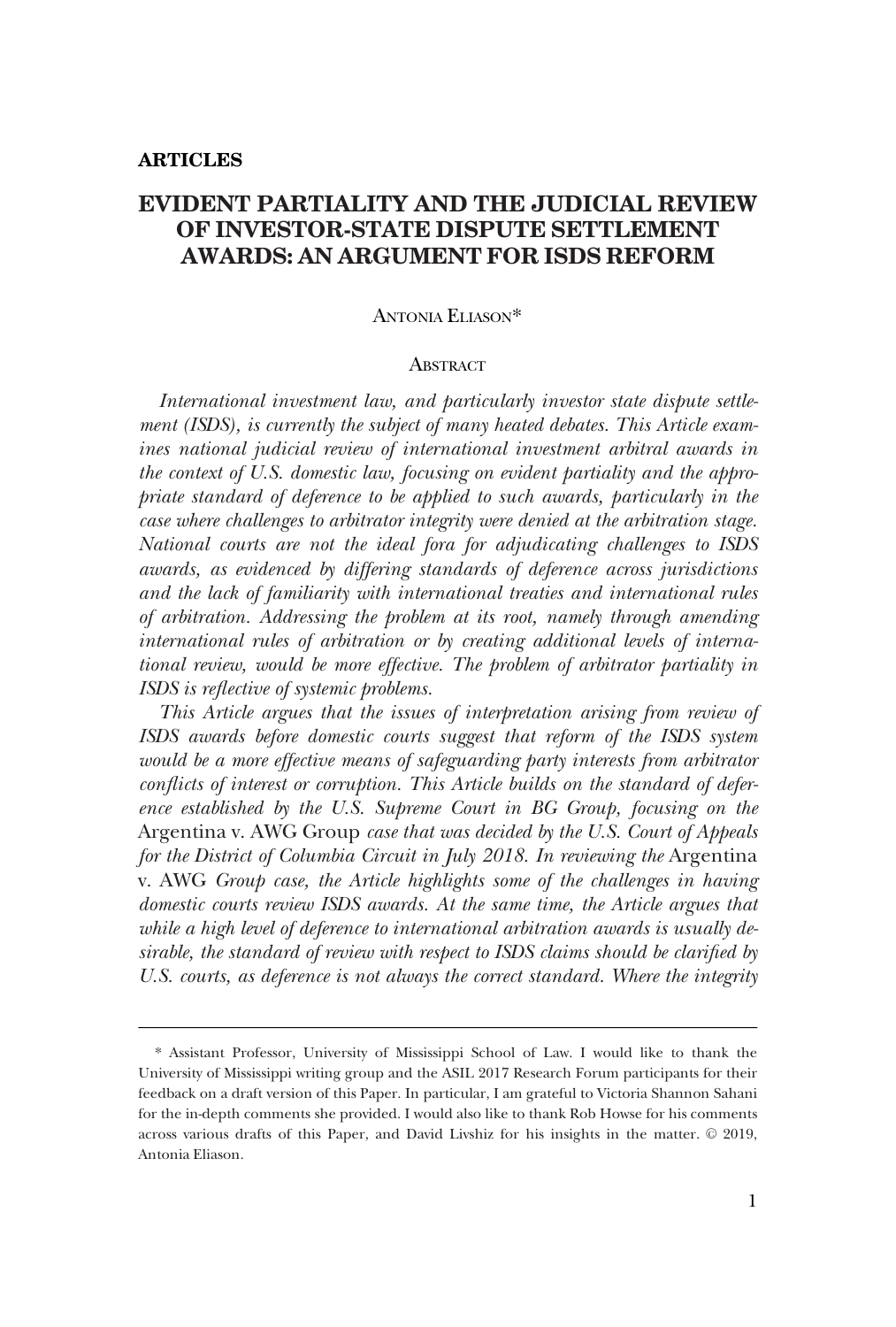*of the arbitral tribunal itself is in question, that deference should be set aside in favor of closer review. Conflicts of interest that might elsewhere be viewed as significant enough to disqualify arbitrators from participating in arbitrations are viewed as commonplace in international investment arbitration and considered an inherent part of the system. This should not be the case.* 

| I.   |                                                         | 2                                                                                               |    |  |
|------|---------------------------------------------------------|-------------------------------------------------------------------------------------------------|----|--|
| H.   | CRITICISMS OF INTERNATIONAL INVESTMENT LAW AND WHY THE  |                                                                                                 |    |  |
|      | STANDARD OF REVIEW IS SO IMPORTANT                      |                                                                                                 | 7  |  |
|      | A.                                                      |                                                                                                 | 8  |  |
|      | B.                                                      | Lack of Appellate Mechanism                                                                     | 11 |  |
|      | $C_{\cdot}$                                             | Disqualification of Arbitrators: A Nearly Impossible                                            |    |  |
|      |                                                         | $\emph{Challenge}\dots \dots \dots \dots \dots \dots \dots \dots \dots \dots \dots \dots \dots$ | 14 |  |
| III. |                                                         | AVENUES FOR VACATING ARBITRAL AWARDS.                                                           |    |  |
|      | $A_{\cdot}$                                             | ICSID v. UNCITRAL—Annulment vs. Vacatur                                                         | 17 |  |
|      | B.                                                      | New York Convention and the Federal Sovereign Immunities                                        |    |  |
|      |                                                         |                                                                                                 | 18 |  |
|      | С.                                                      | Domestic Law Standard for Vacating Arbitral Awards-                                             |    |  |
|      |                                                         |                                                                                                 | 20 |  |
| IV.  | THE APPROPRIATE STANDARD OF DEFERENCE: BG GROUP AND AWG |                                                                                                 |    |  |
|      |                                                         |                                                                                                 | 25 |  |
|      | A.                                                      | A High Standard of Deference: BG Group and the Question of                                      |    |  |
|      |                                                         |                                                                                                 | 25 |  |
|      | В.                                                      | Argentina v. AWG Group—Overview of the ISDS                                                     |    |  |
|      |                                                         | $Arbitration \ldots \ldots \ldots \ldots \ldots \ldots \ldots \ldots \ldots \ldots \ldots$      | 29 |  |
|      | С.                                                      | Argentina v. AWG Group-D.C. District Court                                                      | 33 |  |
|      | D.                                                      | Argentina v. AWG Group-D.C. Circuit                                                             | 37 |  |
| V.   |                                                         | A DE NOVO STANDARD OF REVIEW VS. ISDS REFORM                                                    | 39 |  |
| VI.  |                                                         | 44                                                                                              |    |  |

# I. INTRODUCTION

International investment law, and particularly investor state dispute settlement (ISDS), is currently the subject of many heated debates, from the fairness of bilateral investment treaties  $(BITs)^1$  to the lack of precedent in ISDS<sup>2</sup> and the impartiality of arbitrators.<sup>3</sup> BITs between states form the legal basis for ISDS. Although not without controversy,

<sup>1.</sup> *See* George Kahale III, *Rethinking ISDS*, 15 TRANSNAT'L DISP. MGMT. 5 (2018).

<sup>2.</sup> *See id*. at 15.

<sup>3.</sup> *See id*. at 7-8; *see also* Sergio Puig & Gregory Shaffer, *Imperfect Alternatives: Institutional Choice and the Reform of Investment Law*, 112 AM. J. INT'L L. 361, 364-67 (2018).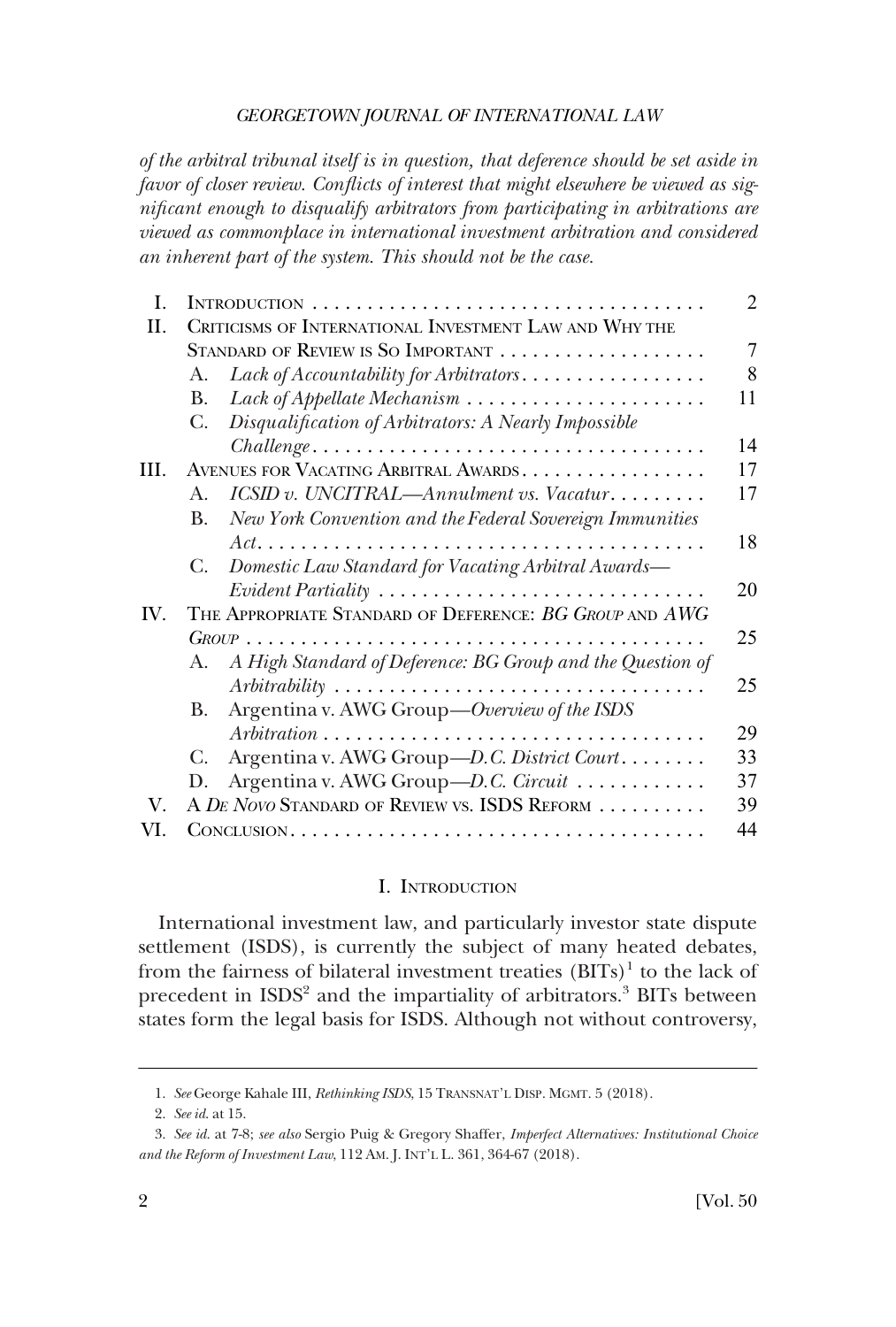# *AN ARGUMENT FOR ISDS REFORM*

arbitral awards issued by international investment tribunals are recognized as enforceable under the New York Convention on the Recognition and Enforcement of Foreign Arbitral Awards.<sup>4</sup> As the number of investment arbitrations grow, so do the challenges to awards.<sup>5</sup> This Article examines national judicial review of international investment arbitral awards in the context of U.S. domestic law, focusing on challenges to arbitrator impartiality using the "evident partiality" standard under the Federal Arbitration Act  $(FAA)^6$  and the appropriate standard of deference to be applied to arbitral awards, particularly where challenges to arbitrator integrity were denied at the arbitration stage.

National courts are not the ideal fora for adjudicating challenges to ISDS awards, because there are widely differing standards of deference across jurisdictions. Moreover, many judges lack familiarity with international treaties and international rules of arbitration.7 Domestic and international rules conceptualize arbitrator bias and partiality somewhat differently, which could lead to domestic courts misunderstanding how these principles are applied in the international investment context. Furthermore, the issue of arbitrator partiality in ISDS reflects systemic problems. The success of ISDS requires that arbitrators be perceived as impartial.8 Current challenges to the legitimacy of the system indicate that arbitrators are not perceived as such.<sup>9</sup> Addressing the problem at its root, whether through amending international rules of arbitration or by creating additional levels of international review, would be more effective than national judicial review.

<sup>4.</sup> Convention on the Recognition and Enforcement of Foreign Arbitral Awards art.  $V(1)(e)$ , June 10, 1958, 21 U.S.T. 2517, 303 U.N.T.S. 38 [hereinafter New York Convention].

For data on ISDS cases, including challenges to awards, see U.N. Conference on Trade and 5. Development (UNCTAD), INV. POLICY HUB, <https://investmentpolicyhub.unctad.org/ISDS/> (last visited Jan. 18, 2018).

<sup>6. 9</sup> U.S.C. § 10(a)(2) (2012).

<sup>7.</sup> *See, e.g*., James M. Gaitis, *International and Domestic Arbitration Procedure: The Need for a Rule Providing a Limited Opportunity for Arbitral Reconsideration of Reasoned Awards*, 15 AM. REV. INT'L ARB. 9, 55 (2004). Gaitis writes that "[t]o further complicate matters generally for parties who are aggrieved by substantive errors in the reasoning of an arbitral award, the fact that the New York Convention does not specify the controlling grounds for vacating a non-domestic award would tend to suggest that there exists a dramatic lack of uniformity in the standards national courts apply when determining whether to vacate such an award." *Id*.

<sup>8.</sup> Nathalie Bernasconi-Osterwalder, Lise Johnson & Fiona Marshall, *Arbitrator Independence and Impartiality: Examining the Dual Role of Arbitrator and Counsel*, IV Annual Forum for Developing Country Investment Negotiators Background Papers 1, INT'L INST. FOR SUSTAINABLE DEV. (2011).

<sup>9.</sup> *Id*.; *see also* Kahale, *supra* note 1, at 8.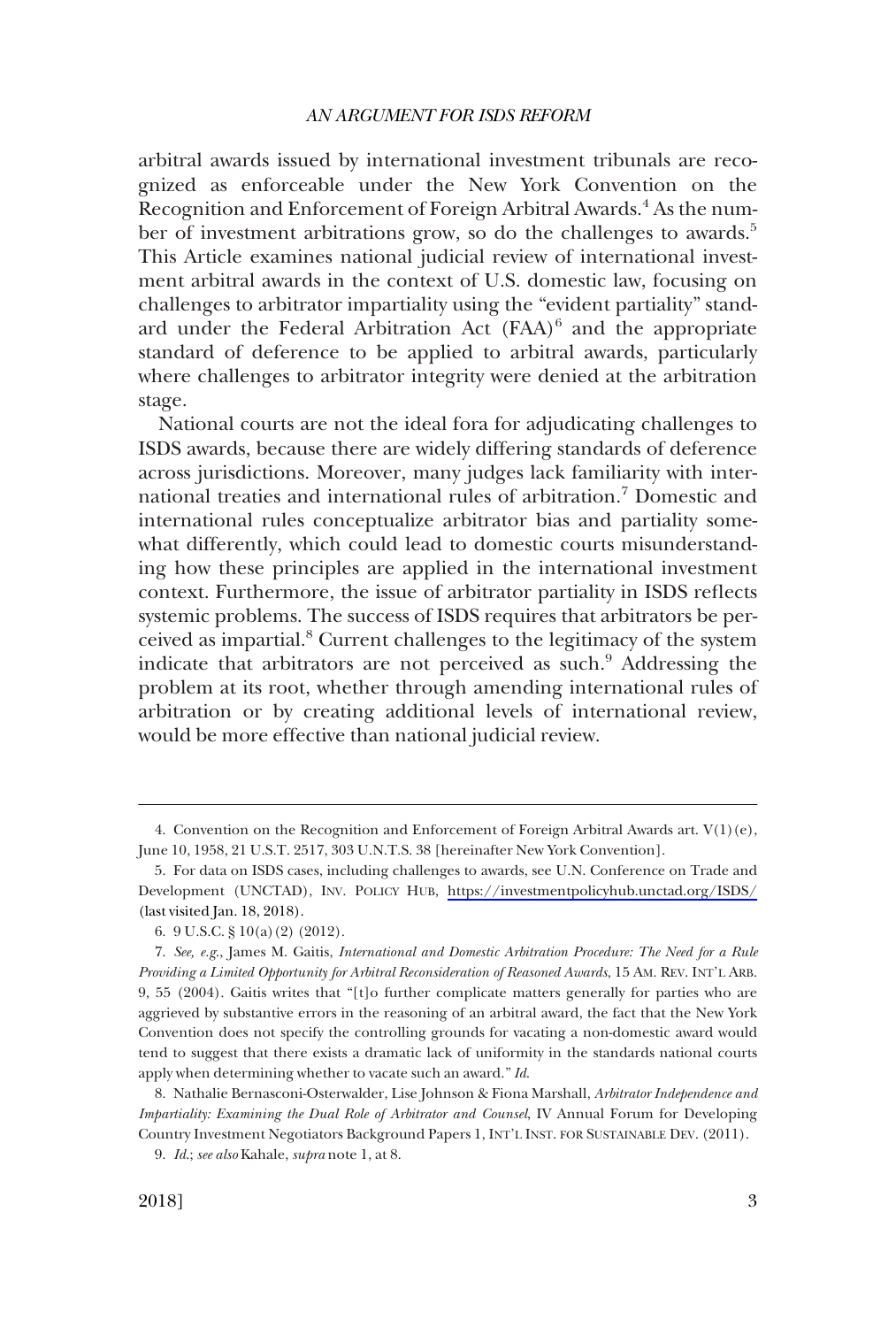Short of repealing and replacing the ISDS system as George Kahale has argued for,<sup>10</sup> domestic legal systems may provide an additional level of review, despite the risk that different national approaches to such legal questions may result in a diversity of approaches. This Article argues that the issues of interpretation that have arisen in reviewing ISDS awards before domestic U.S. courts suggest that reform of the ISDS system, whether through the elimination of party-appointed arbitrators or, more drastically, through the creation of a multilateral investment court with an appellate body to replace ISDS, would be a more effective means of safeguarding party interests from arbitrator conflicts of interest or corruption than relying on national court systems to review arbitral decisions.

When the Supreme Court ruled in *BG Group v. Argentina<sup>11</sup>*in 2014, the first review of an ISDS claim by the Court, it provided clarification on the standard of review to be used by U.S. courts in examining questions relating to international arbitration awards. The majority accorded deference to the arbitral tribunal in the interpretation of a local litigation requirement.<sup>12</sup> While deference was arguably the appropriate outcome in that case, the reasoning used to reach that outcome was flawed, as convincingly argued by both the dissent and the concurrence.13 The opinion was arguably motivated by pragmatism. As some commentators have noted, the faulty reasoning of the majority opens the door to potentially troubling outcomes if this opinion is considered by other jurisdictions outside the United States, particularly where the domestic legal regime is more likely to diverge from internationally recognized standards.<sup>14</sup> Even though the case did not address evident partiality, as one of the few Supreme Court cases to address international investment law and the only one to address ISDS, the decision has significant precedential value, which makes its flawed logic particularly disconcerting.

This Article builds on the standard of deference established by the Supreme Court in *BG Group*, focusing on the *Argentina v. AWG Group*  case that was decided by the U.S. Court of Appeals for the District of

<sup>10.</sup> Kahale, *supra* note 1, at 10.

<sup>11.</sup> BG Grp. v. Argentina, 572 U.S. 25 (2014) [hereinafter BG Group III].

<sup>12.</sup> *Id*. at 29.

<sup>13.</sup> *See id*. at 46-48.

<sup>14.</sup> *See, e.g*., Konstanze von Papp, *Biting the Bullet or Redefining 'Consent' in Investor-State Arbitration? Pre-Arbitration Requirements After BG Group v. Argentina*, 16 J. WORLD INV. & TRADE 695 (2015); Fabio G. Santacroce, *Navigating the Troubled Waters Between Jurisdiction and Admissibility: An Analysis of Which Law Should Govern Characterization of Preliminary Issues in International Arbitration*, ARB. INT'L 1, 1-32 (2017).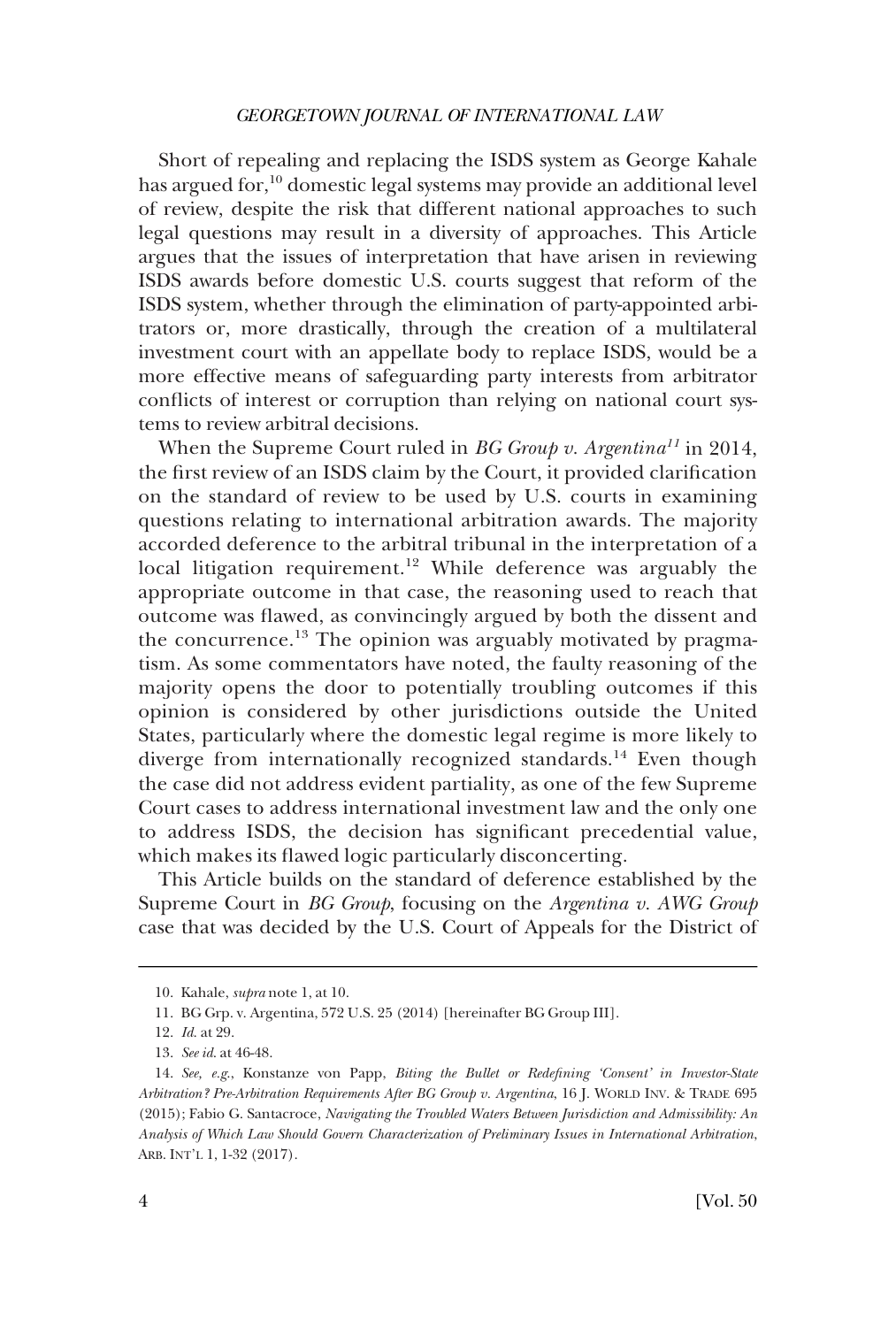Columbia Circuit (D.C. Circuit) in July 2018.15 During the international arbitral proceeding, constituted under United Nations Commission on International Trade Law (UNCITRAL) rules and pursuant to the U.K.- Argentina BIT, Argentina sought to disqualify one of the arbitrators, Gabrielle Kaufmann-Kohler, on the basis that she lacked impartiality.<sup>16</sup> The challenge was rejected.<sup>17</sup> Once the final award was issued, Argentina filed to vacate it before the U.S. District Court for the District of Columbia (District Court), under section  $10(a)(2)$  of the FAA, which provides that awards may be vacated where "there was evident partiality or corruption in the arbitrators."18 In 2016, the District Court rejected the request after reviewing the circumstances concerning the allegations of impropriety, with the judge according deference to the decision by Kaufmann-Kohler's co-arbitrators, while at the same time seemingly conducting *de novo* review of the matter.<sup>19</sup> The D.C. Circuit upheld the ruling without addressing the unique nature of ISDS as compared to ordinary commercial arbitration and leaving the question of the appropriate standard of review unanswered.<sup>20</sup>

In analyzing *Argentina v. AWG Group* and other cases, this Article highlights the challenges in having domestic courts review ISDS awards. At the same time, this Article argues that while a high level of deference to international arbitration awards is usually desirable (as in the case of *BG Group*), the standard of review with respect to ISDS claims should be clarified to permit closer review where the integrity of the arbitral tribunal itself is in question.

Conflicts of interest that might elsewhere be viewed as significant enough to disqualify arbitrators from participating in arbitrations are viewed as commonplace in international investment arbitration and considered an inherent part of the system.<sup>21</sup> This should not be the case. Given the current nature of the international investment arbitration community, as well as the particular criticisms it faces, external review by national courts of claims of partiality, corruption, or fraud on the part of arbitrators is appropriate to ensure that parties to arbitration are afforded fair treatment. Arbitral tribunals face little oversight, and

<sup>15.</sup> Argentina v. AWG Grp. Ltd., 894 F.3d 327 (D.C. Cir. 2018) [hereinafter AWG II].

<sup>16.</sup> Suez, Sociedad General de Aguas de Barcelona, S.A., and InterAguas Servicios Integrales del Agua, S.A. v. Argentine Republic, ICSID Case No. ARB/03/17, Decision on a Second Proposal for the Disqualification of a Member of the Arbitral Tribunal, ¶ 9 (May 12, 2008).

<sup>17.</sup> *Id*. at Conclusion, ¶ 1.

<sup>18. 9</sup> U.S.C. § 10(a)(2).

<sup>19.</sup> Argentina v. AWG Grp. Ltd., 211 F. Supp. 3d 335 (D.D.C. 2016) [hereinafter AWG I].

<sup>20.</sup> AWG II, 894 F.3d at 339.

<sup>21.</sup> Kahale, *supra* note 1, at 10.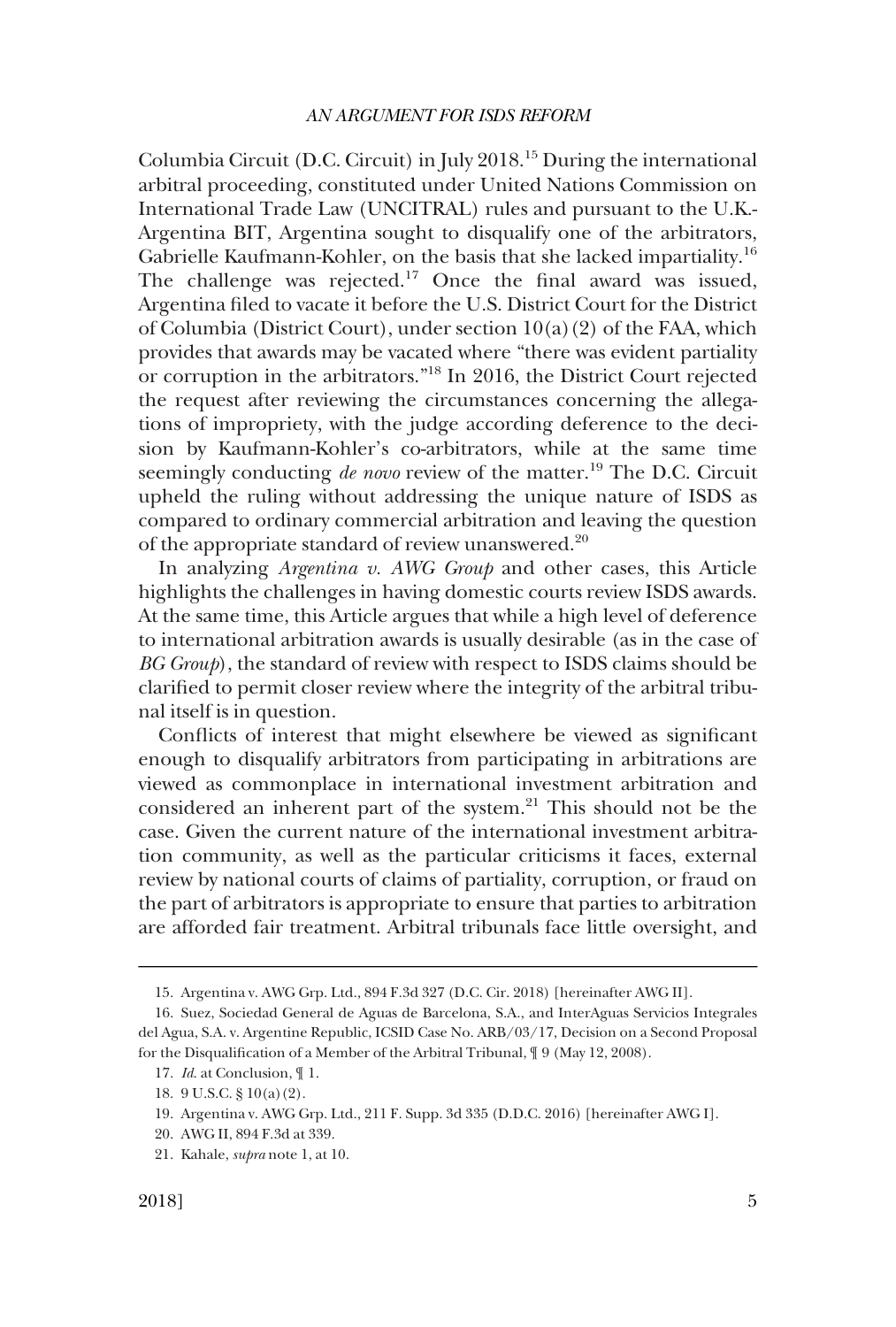may themselves be tasked with determining their own integrity.<sup>22</sup> Even where tribunals have an appointing authority that is available to address challenges to arbitrator impartiality, this is insufficient to properly address questions regarding the legitimacy and impartiality of these tribunals.23 Empirical studies demonstrate that challenges to arbitrators almost never succeed, whether those challenges are reviewed by third parties or by the arbitrators themselves.<sup>24</sup>

Section II of this Article lays out some of the major concerns in international investment law relating to the independence and impartiality of arbitrators and their awards, highlighting systemic issues and demonstrating why determination of the appropriate standard of review is so important. Section III sets out domestic law standards for vacating arbitral awards, providing an overview of U.S. case law. Section IV briefly discusses the *BG Group* case and the rationale used by the Supreme Court in that case for applying a high standard of deference to questions of arbitrability. It then turns to the *AWG Group* case, focusing on the inconsistencies within the District Court ruling and the most recent D.C. Circuit decision, and contending that the District Court was incorrect in applying the same standard of deference as that applied in *BG Group*. Finally, Section V proposes an alternative standard of deference, arguing that questions involving claims of arbitrator partiality arising out of ISDS arbitration should be subject to *de novo* review by domestic courts, as this approach will ensure greater consistency and provide some oversight of the arbitral process without infringing on the jurisdiction of the tribunals. The section also provides an argument for reform of ISDS, drawing on the inadequacies of the domestic legal system in addressing claims for review of ISDS arbitral awards.

<sup>22.</sup> Under ICSID rules, in the event of a proposal by a party to disqualify an arbitrator, the other arbitrators will rule on the challenge. *See* Convention on the Settlement of Investment Disputes Between States and Nationals of Other States art. 58, Mar. 18, 1965, 17 U.S.T. 1270, 575 U.N.T.S. 159 [hereinafter ICSID Convention].

<sup>23.</sup> UNCITRAL Arbitration Rules, for instance, provide a process for designating and appointing authorities. UNCITRAL Arbitration Rules (as revised in 2013), G.A. Res. 68/109, art. 6 (Dec. 16, 2013).

<sup>24.</sup> *See, e.g*., MARIA NICOLE CLEIS, THE INDEPENDENCE AND IMPARTIALITY OF ICSID ARBITRATORS: CURRENT CASE LAW, ALTERNATIVE APPROACHES, AND IMPROVEMENT SUGGESTIONS 51–53 (2017). In discussing ICSID requests for arbitrator disqualification, Cleis notes the inconsistency in the threshold for disqualification applied, stating that "[t]he focus of challenge decisions on this threshold, despite its apparent irrelevance for the outcome of disqualification proposals, may therefore give the impression that there are other, undisclosed reasons for the predominant dismissal of arbitrator challenges." *Id*.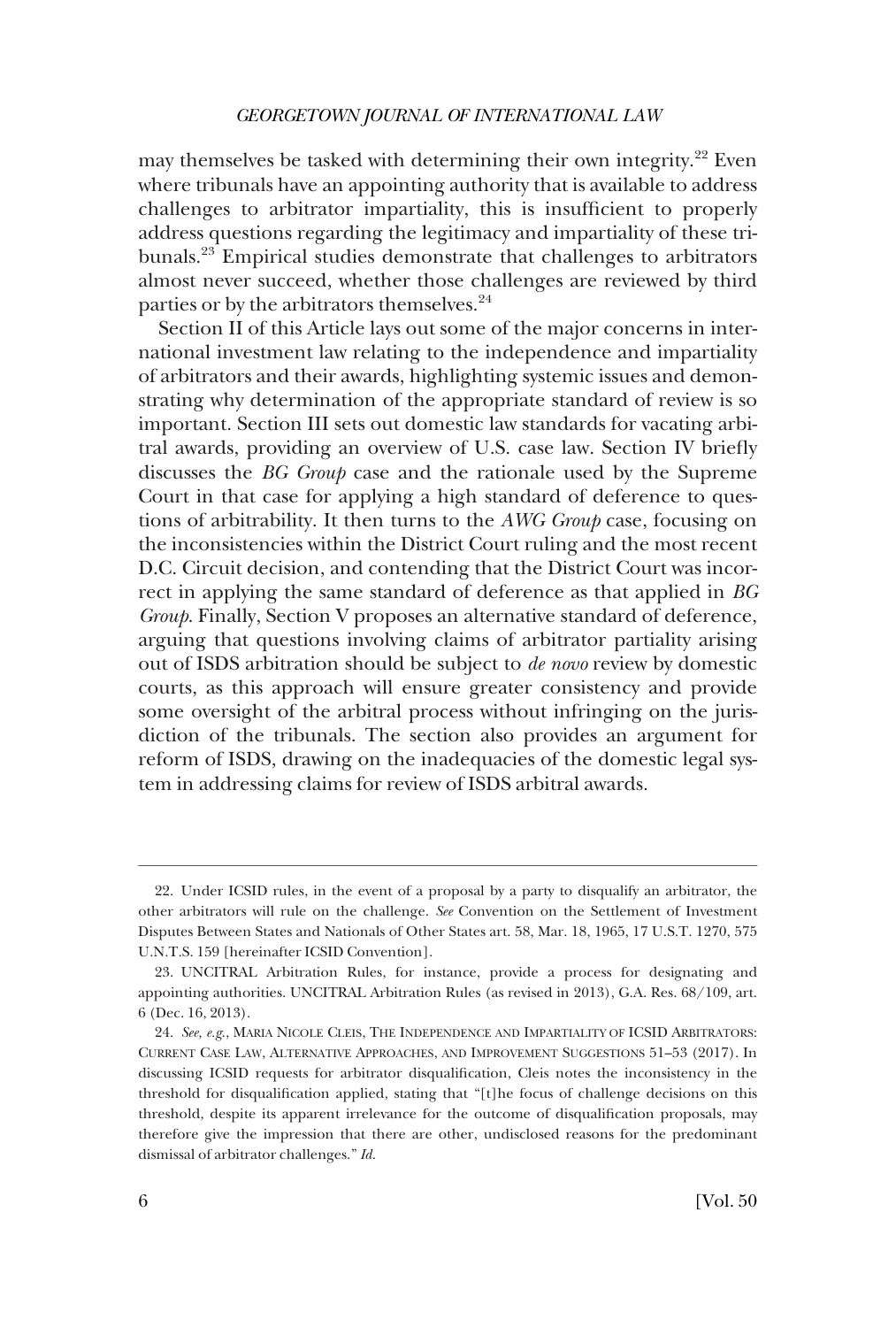# *AN ARGUMENT FOR ISDS REFORM*

# <span id="page-6-0"></span>II. CRITICISMS OF INTERNATIONAL INVESTMENT LAW AND WHY THE STANDARD OF REVIEW IS SO IMPORTANT

International investment law and ISDS face criticism from both isolationists concerned with sovereign rights and internationalists concerned with the transparency and accountability failures in the dispute settlement process.<sup>25</sup> To some, the ISDS system is

a network of secret or "shadow" courts dominated by a clique of elite arbitrators motivated not by justice but by personal wealth acquisition, a system where multinational corporations unleash blue chip law firms on some of the poorest countries in the world, forcing multimillion dollar settlements or winning awards that are even larger, sometimes more than an impoverished nation's entire annual budget for health, education, and public security.<sup>26</sup>

It is within this critical framework that this Article approaches the issues of arbitrator impartiality.

In response to domestic frustrations with ISDS, some states are withdrawing from BITs and renegotiating them without ISDS clauses.<sup>27</sup> Other states have sought to modify ISDS provisions or expand exceptions provisions to allow them more regulatory autonomy.<sup>28</sup> For those countries still navigating the challenges of traditional ISDS, determining the appropriate standard of deference for national judicial review of arbitral awards is necessary to balance national and international concerns. The future of ISDS depends on how it is perceived by states, private companies, domestic courts, and concerned citizens.

*See, e.g*., Kahale, *supra* note 1 (providing an internationalist critique); *Brady-Lighthizer ISDS*  25. *Exchange*, INT'L ECON. LAW & POLICY BLOG (Mar. 22, 2018), [http://worldtradelaw.typepad.com/](http://worldtradelaw.typepad.com/ielpblog/2018/03/brady-lighthizer-isds-exchange.html)  [ielpblog/2018/03/brady-lighthizer-isds-exchange.html](http://worldtradelaw.typepad.com/ielpblog/2018/03/brady-lighthizer-isds-exchange.html) (U.S. Trade Representative Robert Lighthizer commenting on concerns relating to sovereign rights before the House Ways and Means Committee).

<sup>26.</sup> Robert Howse, *International Investment Law and Arbitration: A Conceptual Framework* 1, (IILJ, Working Paper 2017/1, MegaReg Series).

<sup>27.</sup> Countries that have announced their withdrawal from existing BITs include South Africa, Ecuador, Indonesia and India. *See* Kate Cervantes-Knox & Elinor Thomas, *Ecuador terminates 12 BITs – a growing trend of reconsideration of traditional investment treaties?*, DLA PIPER (May 15, 2017), [https://www.dlapiper.com/en/us/insights/publications/2017/05/ecuador-terminates-12-bits-a](https://www.dlapiper.com/en/us/insights/publications/2017/05/ecuador-terminates-12-bits-a-growing-trend/)[growing-trend/.](https://www.dlapiper.com/en/us/insights/publications/2017/05/ecuador-terminates-12-bits-a-growing-trend/)

<sup>28.</sup> India, for instance, has included a robust exceptions provision in its 2015 model BIT that in many ways mirrors Article XX of the GATT. *See* India Model BIT, art. 32.1.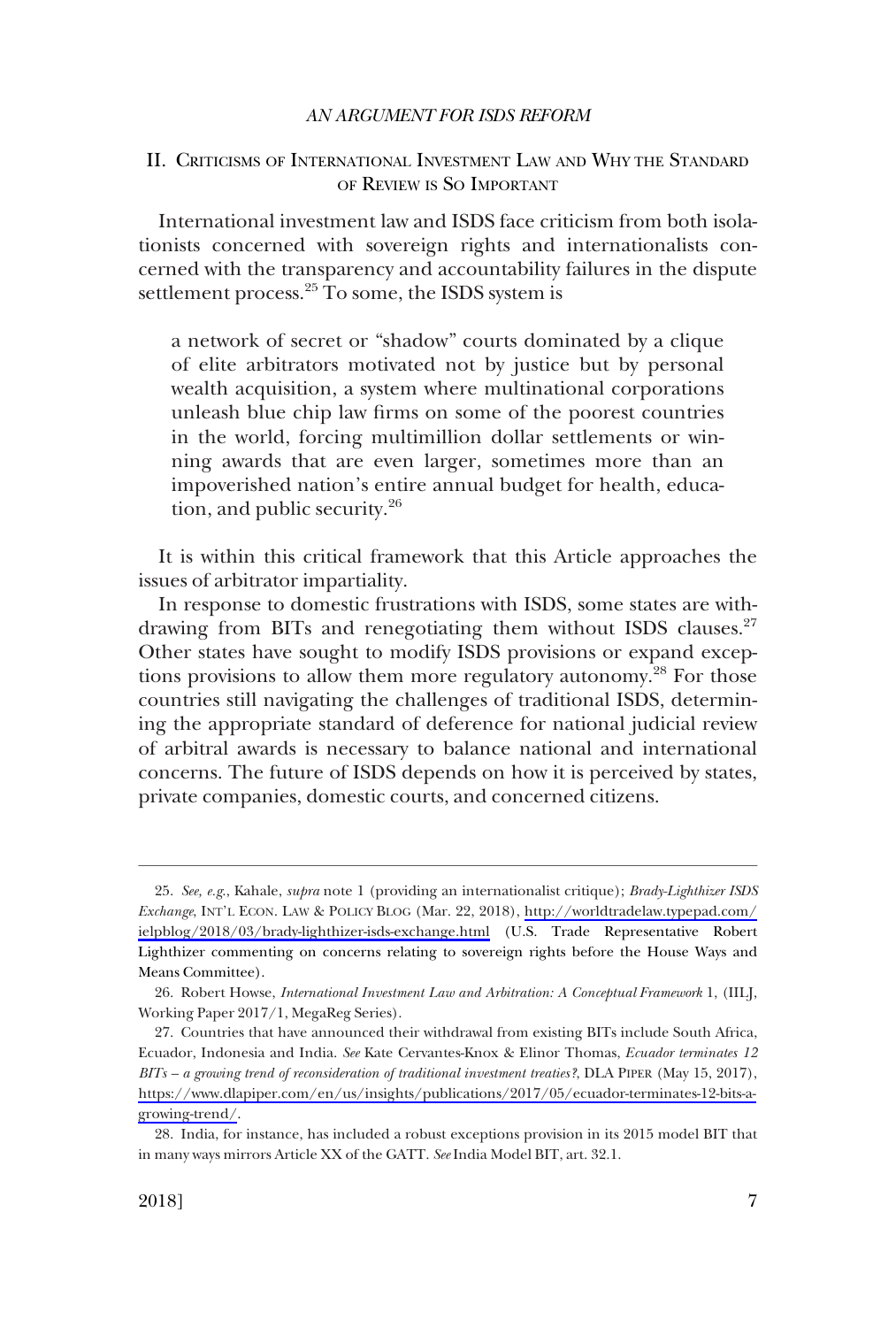<span id="page-7-0"></span>This section lays out some of the salient issues with ISDS, providing necessary background for the subsequent discussion regarding challenges to arbitrator impartiality. This is not meant to be a complete overview of the many problems facing international investment law, but rather to focus on the profound systemic issues arising from the limited oversight provided by international investment arbitration rules over arbitrators, their conduct, and their decisions.

### A. *Lack of Accountability for Arbitrators*

While arbitrators in domestic commercial arbitration and in international arbitration share certain common features, ISDS arbitrators perform quasi-judicial functions in a way that domestic commercial arbitrators do not. Unlike in commercial arbitration, where both parties are private actors, the parties to ISDS are private investors, on the one hand, and host states on the other hand—countries that have given up a degree of sovereign immunity to subject themselves to arbitration.<sup>29</sup> As Chief Justice Roberts opined in his dissent to *BG Group*, "[i]t is no trifling matter for a sovereign nation to subject itself to suit by private parties; we do not presume that any country—including our own—takes that step lightly."30 Significantly, in ISDS, the host states are always the respondents and are thus always the targets of claims against them by private parties.<sup>31</sup> The system does not allow host states to bring complaints against investors.32 This one-sided nature makes ISDS fundamentally different from commercial arbitration. The lack of accountability for international arbitrators is, therefore, of particular concern.

Arbitrators have been accused of acting as arbitrator, legal counsel, expert witness, and tribunal secretary, whether sequentially or even concurrently, a practice known as double-hatting.<sup>33</sup> A recent empirical study by Malcolm Langford, Daniel Behn, and Runar Hilleren Lie focusing on the so-called "revolving door" in international investment arbitration indicates that certain prominent individuals in the community do in fact play multiple roles in the process.<sup>34</sup> The study further demonstrates that the practice of double-hatting has not significantly

<sup>29.</sup> Kahale, *supra* note 1, at 7.

<sup>30.</sup> BG Group III, 572 U.S. 25, 57 (2014) (Roberts, J., dissenting).

<sup>31.</sup> Kahale, *supra* note 1, at 5.

<sup>32.</sup> *Id*.

<sup>33.</sup> Malcolm Langford, Daniel Behn & Runar Hilleren Lie, *The Revolving Door in International Investment Arbitration*, 20 J. INT'L ECON. L. 301, 301 (2017); *see also* Bernasconi-Osterwalder et. al., *supra* note 8.

<sup>34.</sup> Langford et al., *supra* note 33, at 26.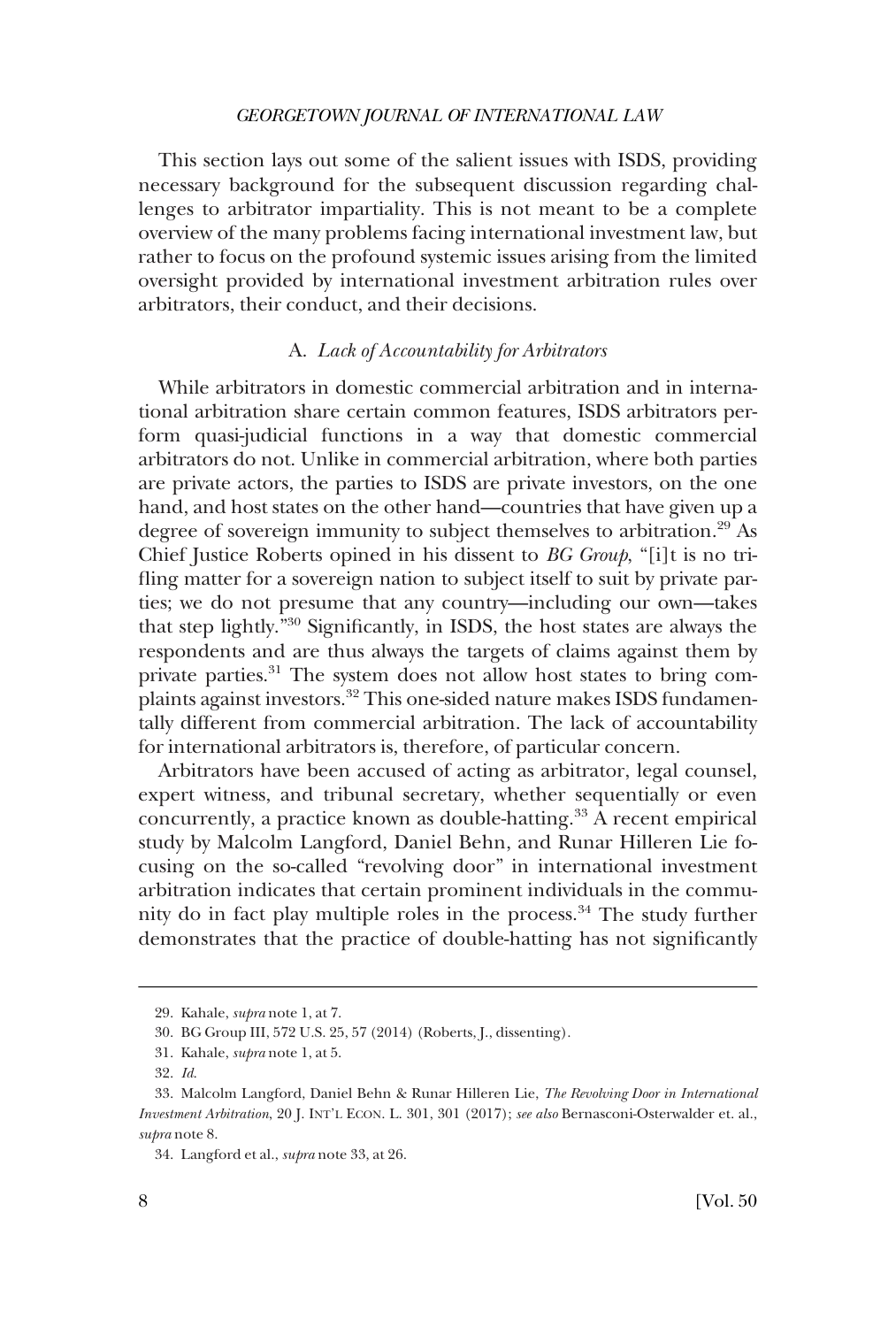decreased over time, although it is not widespread and is limited to a small number of influential actors.<sup>35</sup> This practice undermines the neutrality of the arbitration process and gives rise to questions regarding the impartiality of arbitrators.

Double-hatting is the most egregious version of the revolving door practice, since questions of impartiality become much graver when the same individuals cycle through various roles. A very small number of individuals have outsized influence and take on many roles in ISDS.<sup>36</sup> Amongst the most prominent individuals in international investment arbitrations are Gabrielle Kaufmann-Kohler, L. Yves Fortier, and Brigitte Stern.<sup>37</sup> While they are not among the most frequent double hatters, they are part of the revolving door practice as the key power brokers in international investment law, acting in different roles at different times.38 With such a small community of arbitrators, it is particularly troubling where arbitration rules provide for other members of the same arbitral tribunal to review conflict of interest and lack of impartiality claims, as in the case of the International Centre for the Settlement of Investment Disputes (ICSID) Convention.<sup>39</sup> It is likely that any given trio of arbitrators will have previously encountered each other, and may in fact have worked together in varying capacities in previous disputes. This gives rise, as Phillipe Sands has stated, "to situations in which you might find yourself deliberating with your fellow arbitrators in the knowledge that one or more of them is actually litigating the very point that you are seeking to write an award on. That is unacceptable."40 While these types of relationships may exist in most arbitrations, the fundamental difference between ISDS and commercial arbitration, wherein states have agreed to subject themselves to the judgment of an arbitral tribunal, thus giving up some of their sovereign immunity, means that concerns regarding impartiality in ISDS should be viewed even more seriously than in commercial arbitration.

Other claims of arbitrator misconduct beyond those strictly relating to impartiality have included the purported ghost-writing of the award in the Yukos arbitration by the assistant to Yves Fortier, a practice that is

<sup>35.</sup> *Id*.

<sup>36.</sup> *Id*. at 1, 10; *see also* Stephan W. Schill, *Reforming Investor-State Dispute Settlement: A (Comparative and International) Constitutional Law Framework*, 20 J. INT'L ECON. L. 649, 655 (2017).

<sup>37.</sup> Langford et al., *supra* note 33, at 20 tbl.6.

<sup>38.</sup> *Id*. at 19.

<sup>39.</sup> ICSID Convention, *supra* note 22, art. 58.

<sup>40.</sup> Phillipe Sands, Dir., Ctr. on Int'l Courts and Tribunals, Univ. Coll. London, Developments in Geopolitics – The End(s) of Judicialization?, Closing Speech at the 2015 ESIL Conference (Sept. 12, 2015).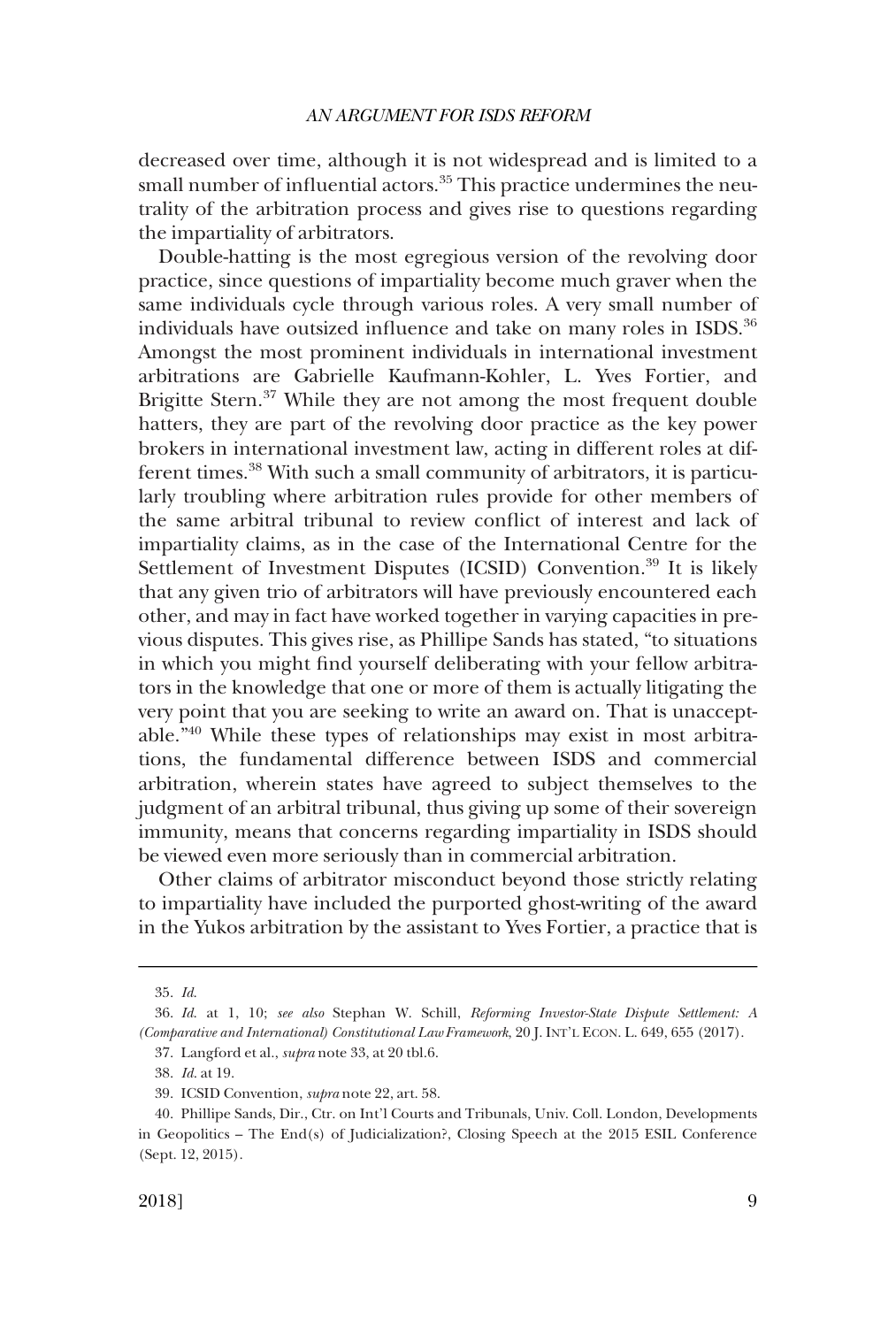generally held to be impermissible in the context of arbitration.<sup>41</sup> This is separate from, but not entirely unrelated to, arbitrator impartiality challenges. Arbitrator misconduct in a small community that often interacts with each other on multiple levels occasions additional concerns regarding arbitrator impartiality. In the *Victor Pey Casado and the Allende Foundation* case, Casado's request for disqualification of two of the arbitrators because of their law chambers' connection to the Chilean government was denied, on the justification that chambers are unlike law firms and instead made up of self-employed barristers.<sup>42</sup> The court found that, in any case, Casado should have known that the chambers were representing Chile and that, as such, the challenge was not filed in a timely fashion.<sup>43</sup> These are just two examples of types of challenges that arise in ISDS.

The appointment process for arbitrators, whether under ICSID or UNCITRAL rules, fails to prevent the cliquishness that ISDS is known for. Arbitrators overwhelmingly come from the Global North, from a small number of countries, and form a tight-knit community with close ties amongst each other.<sup>44</sup> Arbitrators are well remunerated, with arbitrators in ICSID proceedings earning on average \$200,000 per case.<sup>45</sup> Unlike in ICSID proceedings where arbitrators have a \$3,000 per day cap on their fees, UNCITRAL does not contain similar limitations; but it appears clear that arbitrators in UNCITRAL arbitrations are similarly well compensated.<sup>46</sup> The mere fact that, within the ISDS community, the practice of arbitrators acting as both judges and counsel in different

*See* Dmytro Galagan, *The Challenge of the Yukos Award: an Award Written by Someone Else – a*  41. *Violation of the Tribunal's Mandate?*, KLUWER ARB. BLOG (Feb. 27, 2015), [http://arbitrationblog.](http://arbitrationblog.kluwerarbitration.com/2015/02/27/the-challenge-of-the-yukos-award-an-award-written-by-someone-else-a-violation-of-the-tribunals-mandate/)  [kluwerarbitration.com/2015/02/27/the-challenge-of-the-yukos-award-an-award-written-by-someone](http://arbitrationblog.kluwerarbitration.com/2015/02/27/the-challenge-of-the-yukos-award-an-award-written-by-someone-else-a-violation-of-the-tribunals-mandate/)[else-a-violation-of-the-tribunals-mandate/](http://arbitrationblog.kluwerarbitration.com/2015/02/27/the-challenge-of-the-yukos-award-an-award-written-by-someone-else-a-violation-of-the-tribunals-mandate/); Robert Howse, *The Fourth Man: An Intriguing Sub-Plot in the Yukos Arbitration*, INT'L ECON. L. & POL'Y BLOG (Mar. 29, 2017), [https://worldtradelaw.typepad.](https://worldtradelaw.typepad.com/ielpblog/2017/03/the-fourth-man-an-intriguing-sub-plot-in-the-yukos-arbitration-.html)  [com/ielpblog/2017/03/the-fourth-man-an-intriguing-sub-plot-in-the-yukos-arbitration-.html](https://worldtradelaw.typepad.com/ielpblog/2017/03/the-fourth-man-an-intriguing-sub-plot-in-the-yukos-arbitration-.html).

<sup>42.</sup> Victor Pey Casado & Foundation "Presidente Allende" v. The Republic of Chile, ICSID Case No. ARB/98/2, Decision on the Proposal to Disqualify Sir Franklin Berman QC and Mr. V.V. Veeder QC, ¶ 93 (Feb. 21, 2017); *see also* Robert Howse, *What ICSID Does When a Human Rights Victim Tries to Get Justice There: Victor Pey Casado and the Allende Foundation v Chile*, INT'L ECON. L. AND POL'Y BLOG (March 24, 2017), [http://worldtradelaw.typepad.com/ielpblog/2017/03/what-icsid-does](http://worldtradelaw.typepad.com/ielpblog/2017/03/what-icsid-does-when-a-human-rights-victim-tries-to-get-justice-there-victor-pey-casado-and-the-alle.html)[when-a-human-rights-victim-tries-to-get-justice-there-victor-pey-casado-and-the-alle.html](http://worldtradelaw.typepad.com/ielpblog/2017/03/what-icsid-does-when-a-human-rights-victim-tries-to-get-justice-there-victor-pey-casado-and-the-alle.html).

<sup>43.</sup> Victor Pey Casado and Foundation "Presidente Allende" v. The Republic of *Chile*, ICSID Case No. ARB/98/2, Decision on the Proposal to Disqualify Sir Franklin Berman QC and Mr. V.V. Veeder QC, ¶¶ 93-94 (Feb. 21, 2017); *see also* Howse, *supra* note 42.

<sup>44.</sup> Langford et al., *supra* note 33, at 2.

<sup>45.</sup> Sergio Puig, *Social Capital in the Arbitration Market*, 25 EUR. J. INT'L L. 387, 398 (2014).

<sup>46.</sup> David Gaukrodger, *Adjudicator Compensation Systems and Investor-State Dispute Settlement* 28 (OECD Working Paper on Int'l Inv. No. 05, 2017).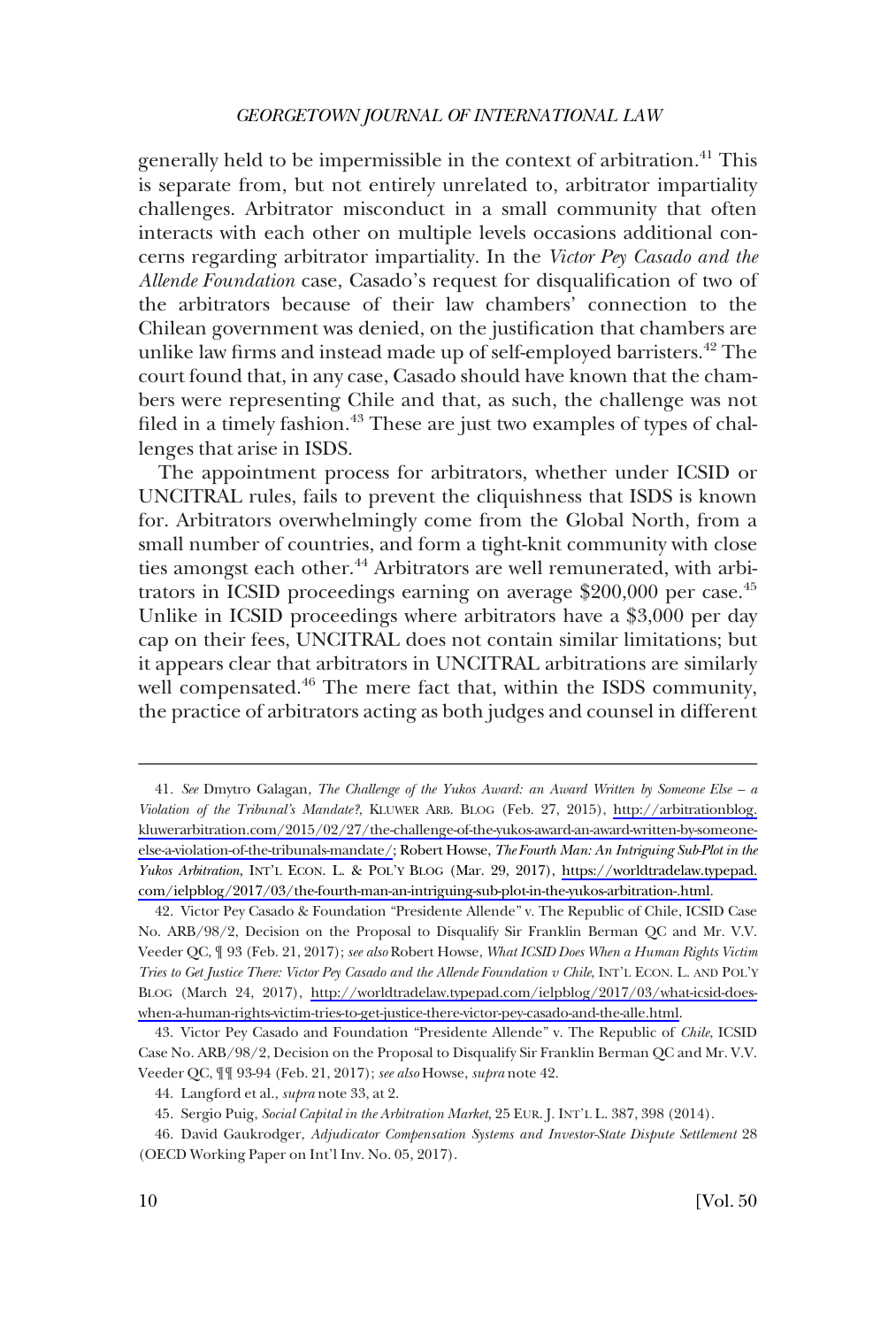<span id="page-10-0"></span>ISDS disputes is not viewed as giving rise to conflicts of interest does not mean that the practice should be normalized. As Robert Howse has argued, there is a need for tribunals to have "legitimacy equal to or greater than a court deciding administrative law type disputes that concern the treatment by the state of private actors."47 Instead, "the pool of adjudicators is a small, self-referential, mutual backscratching clique, more often moved by the prospect of substantial material gains from the justice process than duty or public service."48 Faced with this lack of transparency and impartiality, and particularly the potential for the appearance of impropriety and impartiality that arises from having such a small community of arbitrators, challenges based on alleged arbitrator partiality become increasingly significant.

# B. *Lack of Appellate Mechanism*

With apparent issues concerning the impartiality of arbitrators entrenched in the existing ISDS system, the lack of an appellate mechanism in international investment is particularly troubling. While the EU has proposed a multilateral investment court, which has received a lot of interest from both academics and practitioners, there is considerable skepticism regarding such a model from parties concerned with national sovereignty.49 It is hard to imagine the United States, for instance, acceding to compulsory jurisdiction by a multilateral court. And for countries already concerned with the infringement by the ISDS system on their sovereignty, it is unlikely that a multilateral court will alleviate those concerns. The proposed system would consist of a permanent international institution whose judges would be permanent members of the institution, appointed by member states but subject to stringent criteria concerning ethics and impartiality.<sup>50</sup> One particular criticism has been that this proposal does not address the problems arising from the substantive treaty provisions themselves, which some have argued are what really require reform, as they lie at the core of the

<sup>47.</sup> Howse, *supra* note 26, at 63.

<sup>48.</sup> *Id*. at 64.

<sup>49.</sup> For overviews of the critiques of ISDS and the proposals for reform, including the EU multilateral investment courts, see, for example, Stephan W. Schill, *Reforming Investor-State Dispute Settlement: A (Comparative and International) Constitutional Law Framework*, 20 J. INT'L ECON. L. 649 (2017); Puig & Shaffer, *supra* note 3, at 361; Anthea Roberts, *Incremental, Systemic, and Paradigmatic Reform of Investor-State Arbitration*, 112 AM. J. INT'L L. 410 (2018).

<sup>50.</sup> *Commission Recommendation for a Decision of the Council to Authorise the Opening of Negotiations for a Convention Establishing a Multilateral Court for the Settlement of Investment Disputes* 2, COM (2017) 493 final (Sept. 9, 2017).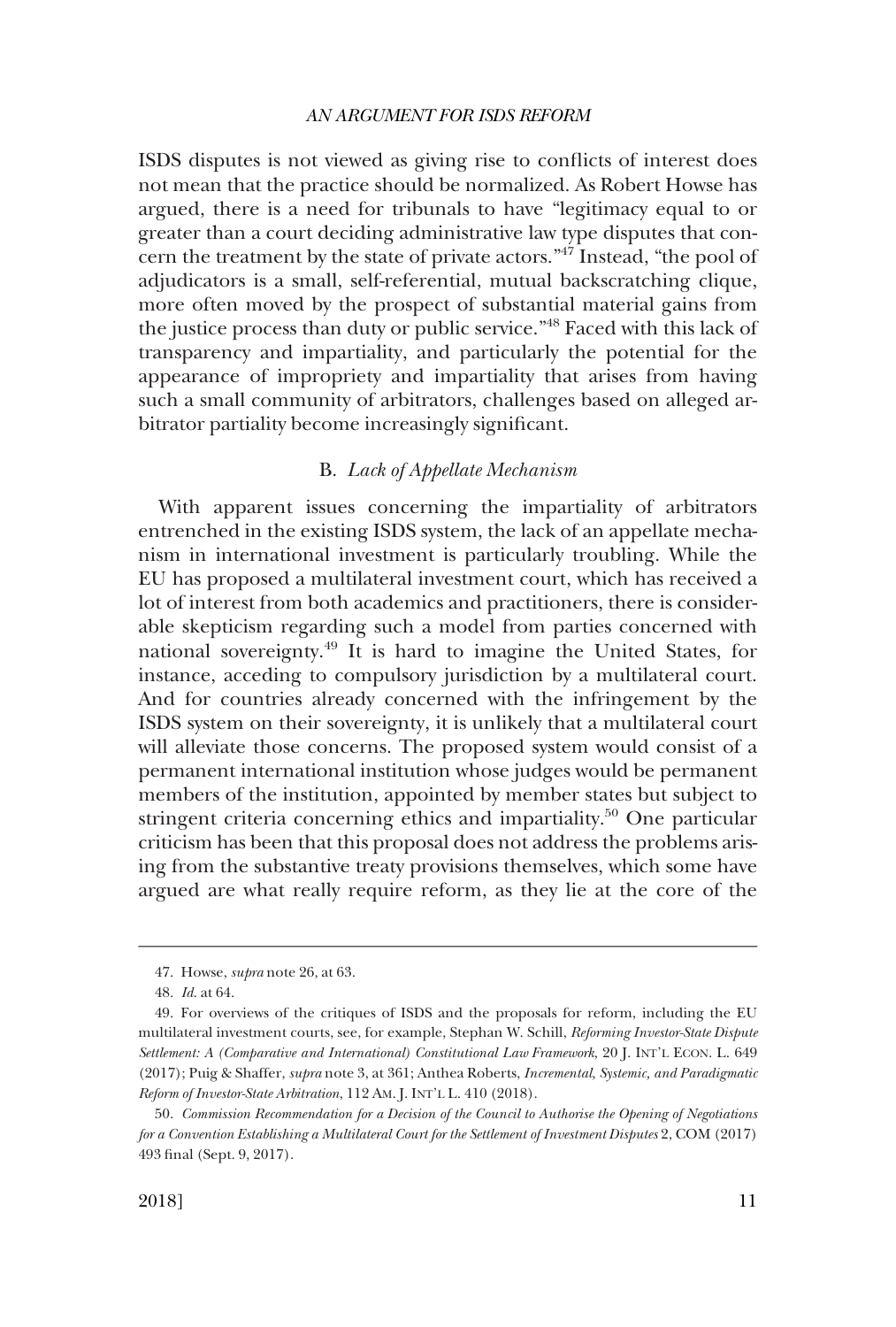unfairness and illegitimacy of the international investment system and restrict the regulatory space of national governments.<sup>51</sup>

Nevertheless, the judicialization of ISDS contemplated by the EU and incorporated into its new agreements with trading partners, including Canada and Vietnam, provides a radical new way of conceptualizing life after ad hoc ISDS and is a remarkable step towards multilateralization of a fragmented process.<sup>52</sup> Whatever its ultimate success, as Howse has noted, the rejection of ISDS by the EU "has conferred unprecedented political legitimacy on the critics of the existing system of ISDS."53

In the absence of an appellate mechanism, issues arising from inconsistencies in both substantive and procedural decisions by arbitral tribunals are difficult to reconcile, given the limited avenues available to challenge such findings.<sup>54</sup> These inconsistencies cannot be appealed to domestic courts, which correctly extend a high standard of deference to the substantive holdings of arbitral tribunals.<sup>55</sup> While international arbitration may not be identical to domestic commercial arbitration, at a minimum, the same standard of deference should apply to international arbitral awards as to domestic ones. Given that ISDS involves states surrendering a degree of their sovereign immunity, an even higher standard of deference should arguably be extended to international arbitral awards, particularly in relation to substantive findings. A low standard of deference vis-à-vis substantive findings might otherwise open the door to intrusive reviews by other countries' judiciaries of the host state's sovereign regulatory choices. With procedural appeals, however, the standard of deference may be lower, depending on the nature of the procedural challenge. Particularly where the challenge is to issues relating to the constitution of the tribunal, a lower standard of deference on the part of domestic courts may be necessary to ensure

<sup>51.</sup> CTR. FOR INT'L ENVTL LAW, *Position Paper on the EU Proposal for a Multilateral Reform of Investment Dispute Resolution* 2-3 (Mar. 15, 2017), [https://www.ciel.org/wp-content/uploads/](https://www.ciel.org/wp-content/uploads/2017/06/CIEL_Position_Paper_on_the_EU_proposal_for_MIC_march_15.pdf)  [2017/06/CIEL\\_Position\\_Paper\\_on\\_the\\_EU\\_proposal\\_for\\_MIC\\_march\\_15.pdf.](https://www.ciel.org/wp-content/uploads/2017/06/CIEL_Position_Paper_on_the_EU_proposal_for_MIC_march_15.pdf)

<sup>52.</sup> Howse, *supra* note 26, at 4.

<sup>53.</sup> *Id*. at 3.

For the classic example of inconsistencies between arbitral tribunal findings on nearly 54. identical facts, compare CME Czech Republic B.V. (Neth.) v. Czech, Case No. 403/VERMERK/ 2001/CME, Partial Award 0709/spe (UNCITRAL Sept. 13, 2001), [https://www.italaw.com/sites/](https://www.italaw.com/sites/default/files/case-documents/ita0178.pdf)  [default/files/case-documents/ita0178.pdf,](https://www.italaw.com/sites/default/files/case-documents/ita0178.pdf) with Lauder v. Czech, Final Award (UNCITRAL Sept. 3, 2001), [https://www.italaw.com/sites/default/files/case-documents/ita0451.pdf,](https://www.italaw.com/sites/default/files/case-documents/ita0451.pdf) where two tribunals addressing the same facts came to opposite conclusions.

<sup>55.</sup> Nationwide Mut. Ins. Co. v. Home Ins. Co., 429 F.3d 640, 643 (6th Cir. 2005) (citing Nationwide Mut. Ins. Co. v. Home Ins. Co., 278 F.3d 621, 625 (6th Cir. 2002)).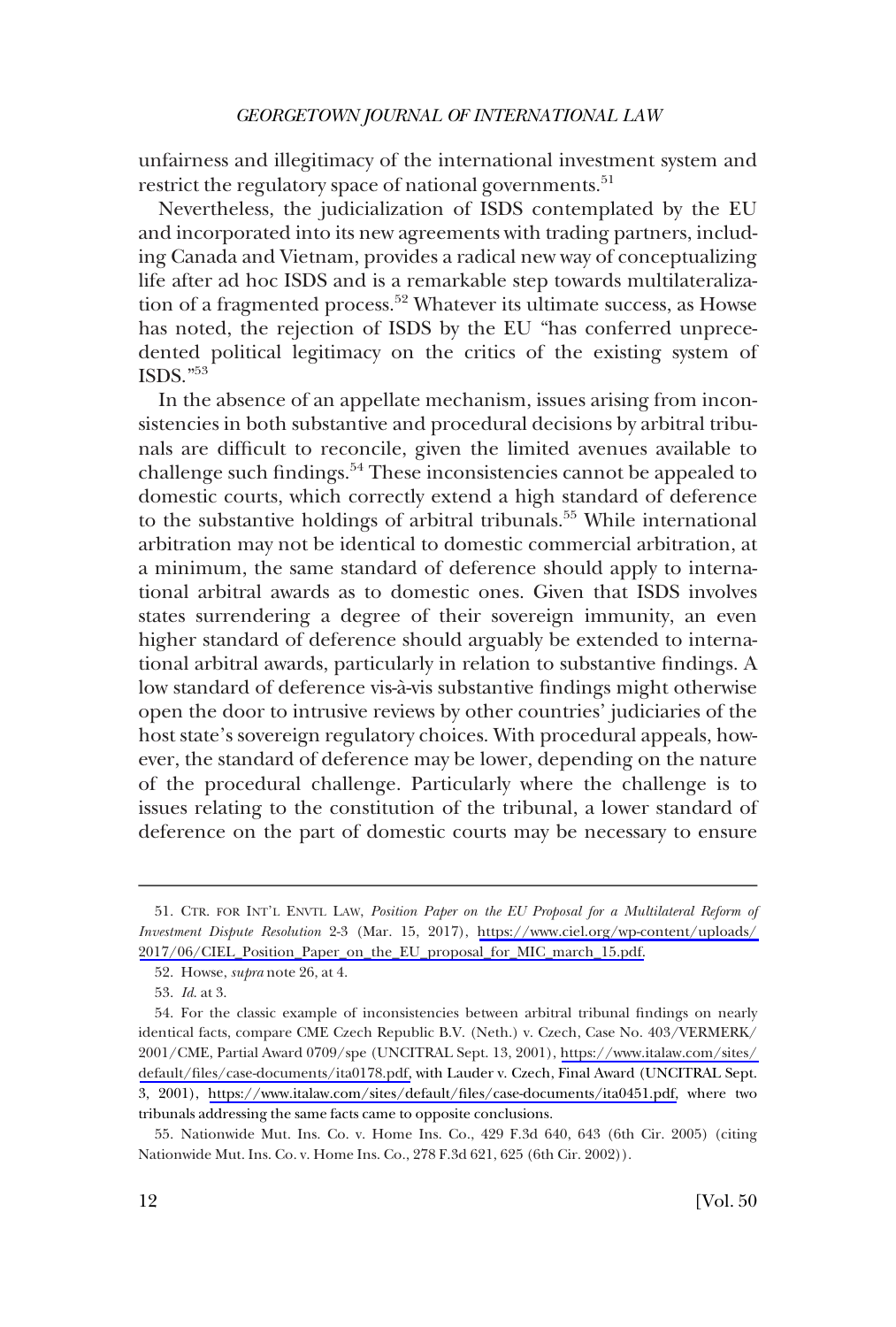that there is an appropriate avenue for review. Absent an application of a lower standard of deference, there may be instances where there is effectively no adequate review of challenges to the formation of tribunals.

Without a substantive review mechanism, such as the World Trade Organization's Appellate Body, there is a heightened possibility of confusion regarding how similar provisions across BITs should be interpreted.56 Such confusion undermines the effectiveness of the international arbitral system and, taken together with accountability deficits for arbitrators, drives movement away from ISDS and towards exhaustion of domestic remedies.<sup>57</sup> For substantive findings by arbitral tribunals, an appellate mechanism would provide a better review mechanism than *de novo* review by domestic courts at the seat of arbitration, which would be wholly inappropriate. The use of precedent in investment arbitration is a controversial topic,<sup>58</sup> but parties' desire to keep BITs open to changing interpretation, thus leaving them malleable, is overridden by the problematic lack of uniformity in interpretation of similar provisions across BITs or even within the same BIT.<sup>59</sup> If investment law is to be law and not purely arbitration, consistency in interpretation across BITs is necessary.

It is not the place of this Article, however, to argue for an appellate mechanism, which has been ably discussed by other scholars and practitioners in recent pieces. $60$  In light of the current system and existing flaws, this Article simply proposes that to the extent that domestic courts must review ISDS awards, an appropriate *de novo* standard of review would provide a limited avenue for reviewing certain narrow classes of challenges to arbitral awards, operating within the existing system. This suggestion is not meant to serve as a viable alternative to a proper avenue for appeals. An appellate level of review, operating

<sup>56.</sup> Commission Concept Paper on "Investment in TTIP and Beyond – The Path for Reform" 8 (May 2015), [http://trade.ec.europa.eu/doclib/docs/2015/may/tradoc\\_153408.PDF.](http://trade.ec.europa.eu/doclib/docs/2015/may/tradoc_153408.PDF)

<sup>57.</sup> Kahale, *supra* note 1, at 16.

<sup>58.</sup> See Patrick M. Norton, *The Role of Precedent in the Development of International Investment Law*, 33 ICSID REV. 280 (2018), for an overview of how precedent has been viewed both theoretically and in practice in the context of international investment law.

<sup>59.</sup> *See* Kahale, *supra* note 1, at 16 (discussing the conflicting judgments in the *CME* and *Lauder*  cases as well as in the *Mobil v. Venezuela* and *ConocoPhilips v. Venezuela* cases).

<sup>60.</sup> *See, e.g*., Howse, *supra* note 26; Roberts, *supra* note 49, at 421 (arguing that the appellate body proposal will not succeed until it grows beyond the EU, otherwise there is risk of an even more fragmented system); Colin M. Brown, *A Multilateral Mechanism for the Settlement of Investment Disputes. Some Preliminary Sketches*, 32 ICSID REV. 673 (2017); Elsa Sardinha, *The Impetus for the Creation of an Appellate Mechanism*, 32 ICSID REV. 503 (2017).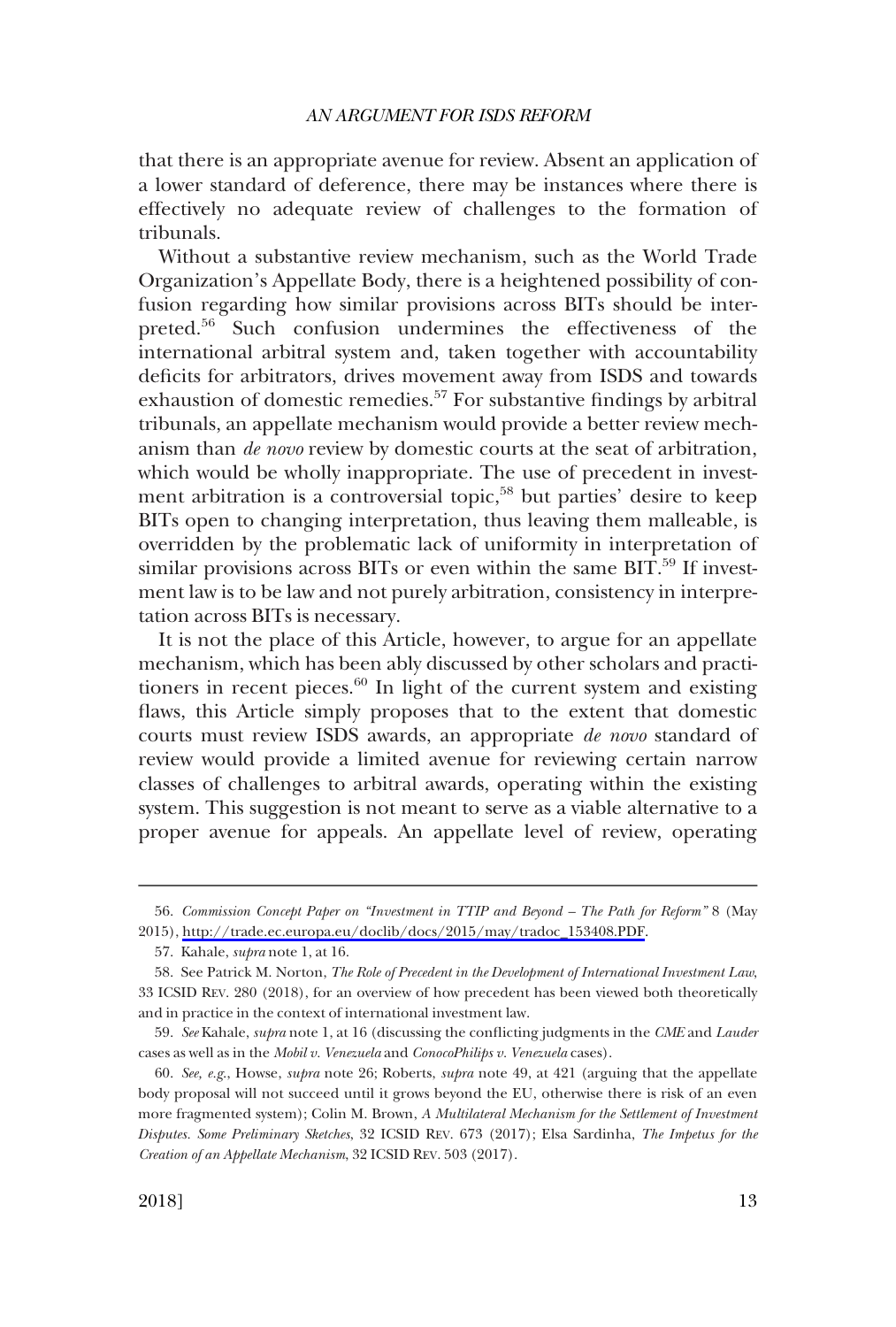<span id="page-13-0"></span>within the framework of public international law, would provide far greater predictability and legitimacy to the international investment law framework. In contrast, domestic judicial review is constrained by a legal system better suited to domestic commercial arbitration than to reviewing challenges based on the unusual structure of BITs and the adjudication of disputes arising from such treaties.

# C. *Disqualification of Arbitrators: A Nearly Impossible Challenge*

The ICSID Convention allows parties to propose the disqualification of any arbitrator "on account of any fact indicating a manifest lack of the qualities required by paragraph  $(1)$  of Article 14.<sup>"61</sup> Article 14 $(1)$  is broad in its scope, establishing that arbitrators "shall be persons of high moral character and recognized competence in the fields of law, commerce, industry or finance, who may be relied upon to exercise independent judgment."62 While impartiality is not directly mentioned in the English text of the ICSID Convention, it is mentioned in the equally authentic Spanish version.<sup>63</sup> Article 57 allows a party to propose disqualification of any arbitrator "on account of any fact indicating a manifest lack of the qualities required by paragraph (1) of Article 14."64

Under the ICSID Convention, the decision concerning a proposal by a party to disqualify an arbitrator will normally be taken by the other members of the arbitral tribunal. If the members are divided in their opinion, however, the Chairman of ICSID's Administrative Council will make the decision.<sup>65</sup> The ICSID Arbitration Rules provide further clarification, requiring that, prior to the commencement of the proceedings, arbitrators sign statements attesting that to their knowledge there is no reason why they should not serve on the tribunal.<sup>66</sup> If a party requests the disqualification of an arbitrator, the other arbitrators on the tribunal "shall promptly consider and vote on the proposal in the absence of the arbitrator concerned."67 The ICSID Convention standard for arbitrator qualification hinges on the moral character of the arbitrators.68 Concerns arising from perceived conflicts of interest would clearly implicate the arbitrators' moral character.

<sup>61.</sup> ICSID Convention, *supra* note 22, art. 57.

<sup>62.</sup> *Id*., art. 14(1).

<sup>63.</sup> CLEIS, *supra* note 24, at 12.

<sup>64.</sup> ICSID Convention, *supra* note 22, art. 57.

<sup>65.</sup> *Id*. art. 58.

<sup>66.</sup> ICSID Arbitration Rules, Rule 6(2).

<sup>67.</sup> *Id*. Rule 9(4).

<sup>68.</sup> ICSID Convention, *supra* note 22, art. 14(1).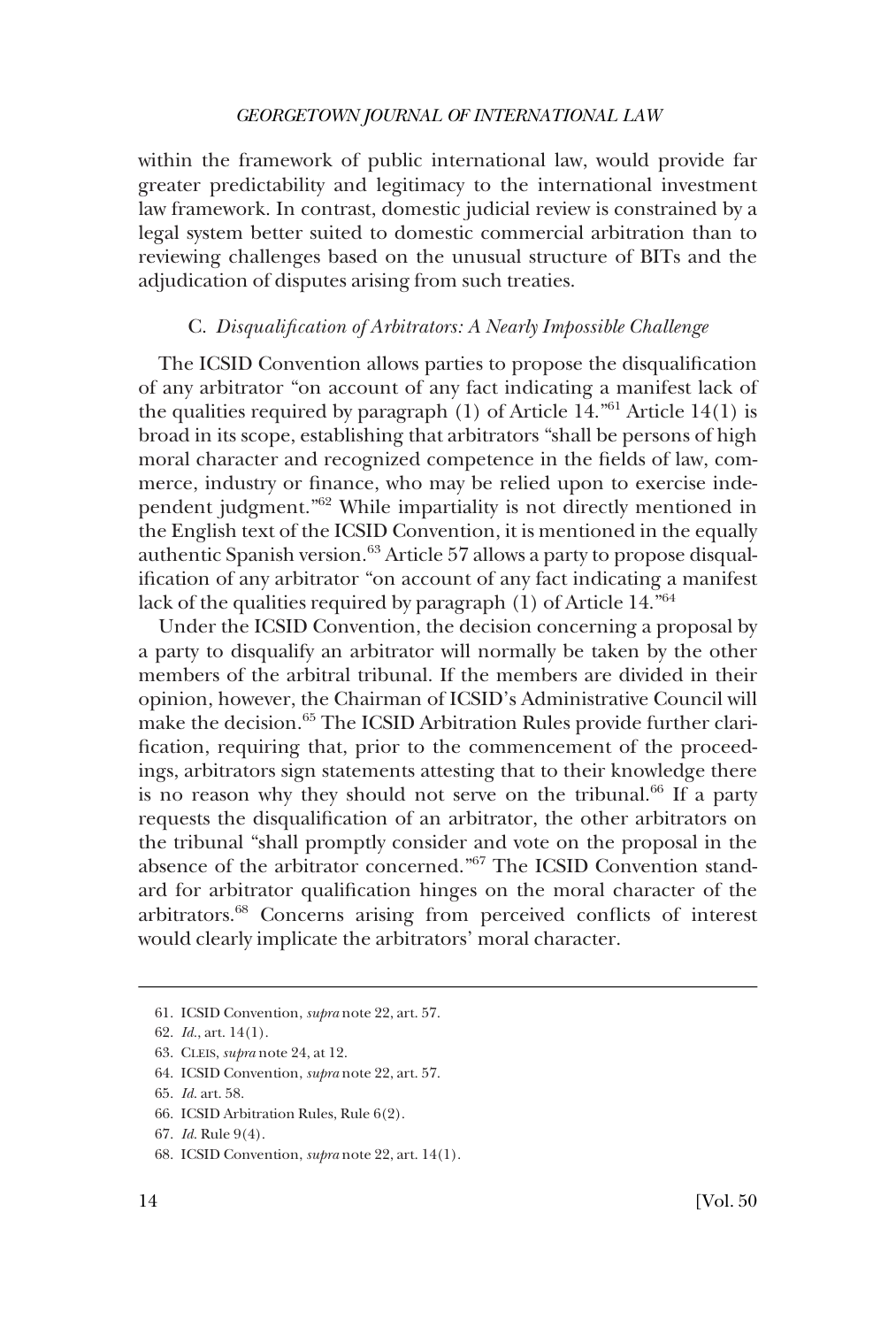As under the ICSID Convention, arbitrators approached for appointment under UNCITRAL Arbitration Rules must disclose any conflict of interest before the constitution of the tribunal.69 UNCITRAL Arbitration Rules are more specific on the grounds for disqualification, however, providing that "[a]ny arbitrator may be challenged if circumstances exist that give rise to justifiable doubts as to the arbitrator's impartiality or independence."70 The process for disqualification requires the party to notify the arbitrators regarding the challenge and specify the grounds for the request for disqualification.<sup>71</sup> The decision whether to disqualify the arbitrator will be made by the appointing authority.72 Since UNCITRAL does not provide institutional support, parties going to arbitration must either designate an appointing authority charged with administering the arbitration or proceed in an ad hoc fashion where arbitrators administer the arbitration.<sup>73</sup> By requiring that an appointing authority review claims of arbitrator partiality, UNCITRAL rules arguably provide for greater oversight of the arbitral tribunal, although, as we will see in our discussion of the *AWG* case, that may not always be the case.

Empirical studies of arbitrator challenges suggest that such challenges almost never succeed.74 There are several factors that contribute to the difficulty of successfully challenging arbitrators. In relation to challenges under the ICSID Convention, it has been argued that the language of Article 57, in requiring a manifest lack of the qualities found in Article 14(1), which speaks to the high moral character of the arbitrators, requires a higher threshold than comparable provisions under other arbitration rules.<sup>75</sup> Further, and most evidently, since disqualification challenges are reviewed by co-arbitrators, the potential that these arbitrators will be sympathetic to their colleagues, especially given the close-knit nature of the arbitrator community, is significant.<sup>76</sup> Challenges to arbitrators under UNCITRAL rules have fared slightly

<sup>69.</sup> UNCITRAL Arbitration Rules, *supra* note 23, art. 11.

<sup>70.</sup> *Id*. art. 12.

<sup>71.</sup> *Id*. art. 13.

<sup>72.</sup> *Id*. art. 13, 6.

<sup>73.</sup> *Id*. art. 6, 6(1) (providing that parties may propose an appointing authority at any time during the proceeding. The UNCITRAL Arbitration Rules do not provide for any permanent body to administer arbitrations under those rules, unlike the ICSID Convention).

<sup>74.</sup> CLEIS, *supra* note 24, at 84.

<sup>75.</sup> *Id*. at 85.

<sup>76.</sup> *Id*.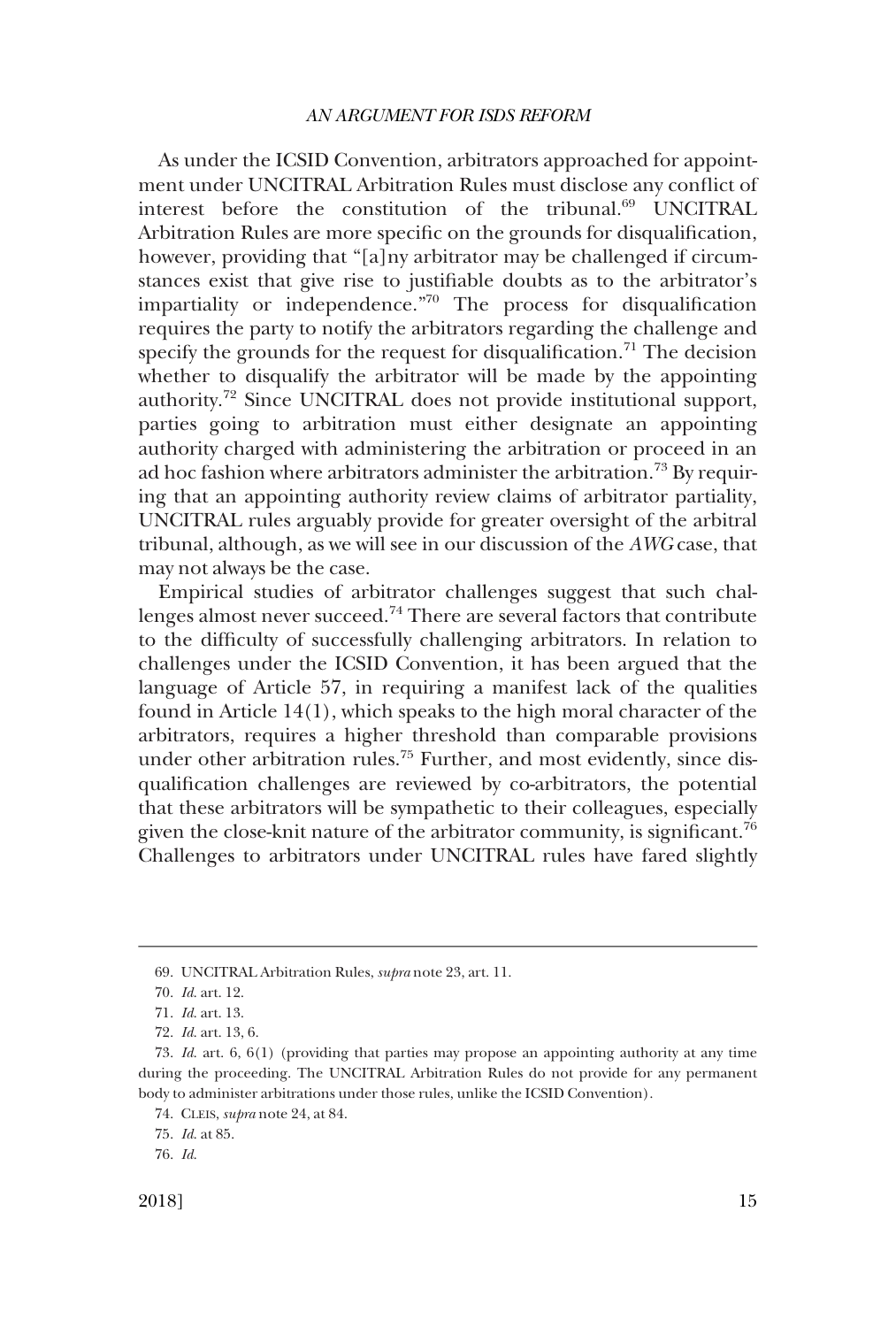better, but the same systemic issues relating to the close-knit community of arbitrators apply.77

With both ICSID and UNCITRAL challenges, the predominant factor underlying the frequency with which arbitrator challenges are dismissed is the perception that the factual bases for these challenges "are perceived to be commonplace, inherent in the system, and inevitable in arbitration."78 Where the community of arbitrators is so small, conflicts of interest abound and become part of the system, such that the connections that arbitrators have with parties to disputes, with their legal counsel, or with the subject matter of the dispute are viewed as not giving rise to concern except in exceptional cases.<sup>79</sup>

While some arbitrators have faced spurious disqualification challenges sometimes repeatedly by the same country<sup>80</sup>—the facile argument that all of these challenges must be unfounded, thus explaining their lack of success, has to be rejected. To draw a crude analogy, almost none of the legal challenges to shootings of unarmed African-American men by police across the United States have succeeded.<sup>81</sup> This does not mean that the victims were deserving of this treatment, nor does it mean that the police officers in question were innocent; rather, it reflects the systemic injustice in the U.S. legal system that protects police officers in cases of shootings of unarmed African-American men. Similarly (although with much less severe repercussions), the inherent flaws in ISDS create systemic injustice that contributes to parties' inability to succeed in their challenges to arbitrator impartiality. To the extent this is a question of perception of bias rather than actual bias, addressing this perception through reformation of ISDS rules in a way that prioritizes avoiding conflicts of interest would go a long way towards resolving these systemic critiques of the ISDS system.

<sup>77.</sup> Baiju Vasani & Shaun Palmer, *Challenge and Disqualification of Arbitrators at ICSID: A New Dawn?*, ICSID REV. 2 (2014) (noting that a significantly larger proportion of challenges—30-40 percent—have been successful under UNCITRAL rules).

<sup>78.</sup> CLEIS, *supra* note 24, at 86.

<sup>79.</sup> *Id*.

<sup>80.</sup> See EDF International S.A., SAUR International S.A., León Participaciones Argentinas S.A. v. Argentine Republic, ICSID Case No. ARB/03/23, Applicable Standard, ¶ 13 (June 25, 2008) (Argentina challenging the impartiality of Gabrielle Kaufmann-Kohler on the same basis as in the *AWG* case at issue in this article—her position on the Board of Directors of UBS).

<sup>81.</sup> Madison Park, *Police Shootings: Trials, convictions are rare for police officers*, CNN (Oct. 3, 2018), [https://www.cnn.com/2017/05/18/us/police-involved-shooting-cases/index.html.](https://www.cnn.com/2017/05/18/us/police-involved-shooting-cases/index.html)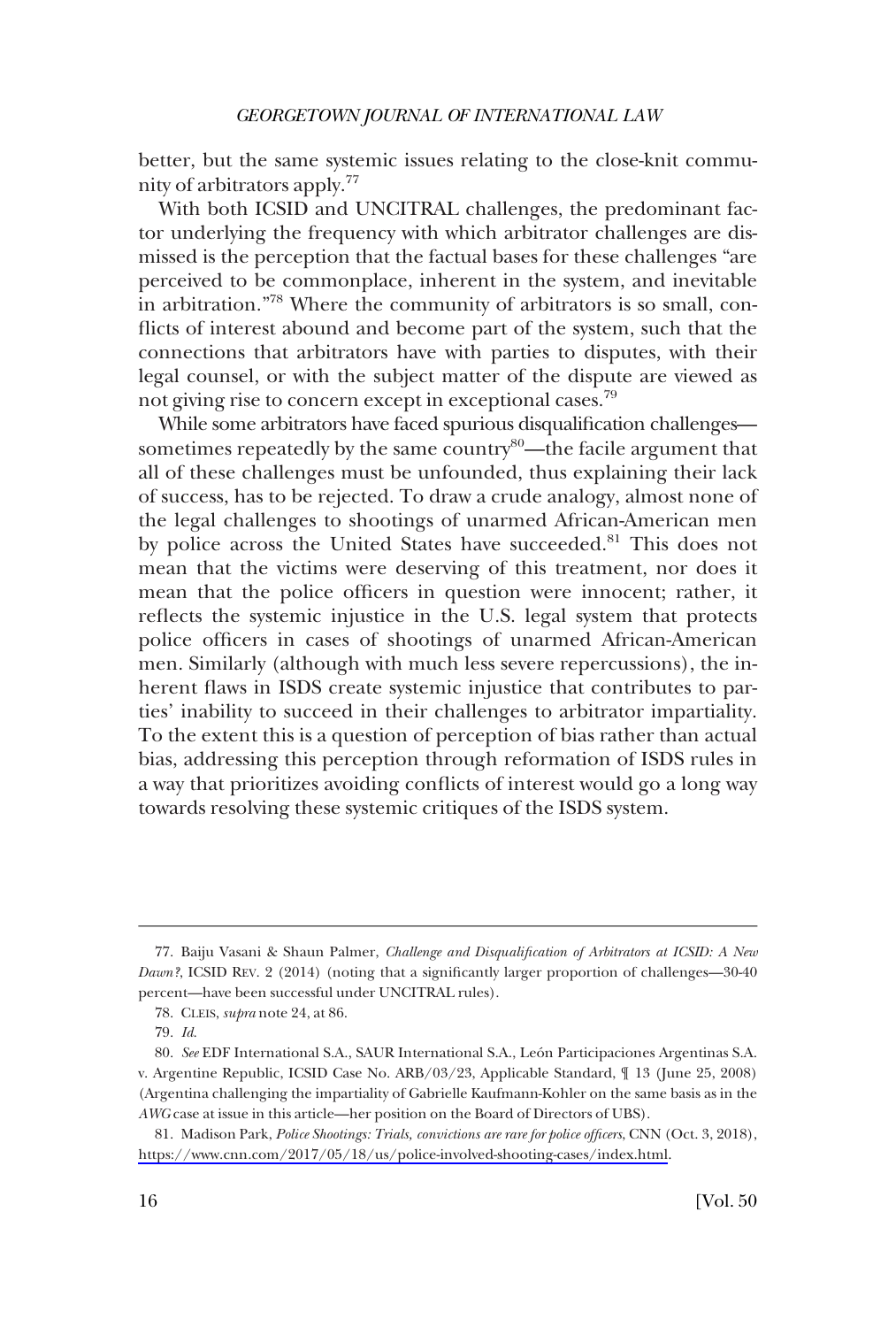# *AN ARGUMENT FOR ISDS REFORM*

#### III. AVENUES FOR VACATING ARBITRAL AWARDS

# A. *ICSID v. UNCITRAL—Annulment vs. Vacatur*

<span id="page-16-0"></span>Differences in the arbitral proceedings under the ICSID Convention and the UNCITRAL rules shape both the recourse that parties have to domestic courts as well as the type of review available to challenges regarding arbitrator behavior. The ICSID Convention forecloses recourse to domestic courts, with mechanisms in place to address requests for annulment of awards.<sup>82</sup> In contrast, arbitrations that take place under UNCITRAL rules may result in national legal systems interpreting matters decided by the arbitral tribunals, with varying degrees of deference.83

ICSID awards may be annulled under limited circumstances as per procedures set out in the ICSID Convention.<sup>84</sup> As discussed above, Article 14(1) provides the requirement that the arbitrators be able to exercise independent judgment, while Article 57 allows a party to propose disqualification of any arbitration that lacks the qualities required by Article 14(1).<sup>85</sup> Additionally, Article 52 of the ICSID Convention provides for annulment proceedings on the basis of, amongst others, situations where the tribunal "manifestly exceeded its powers" and where "there was corruption on the part of a member of the Tribunal."86 Application for annulment shall be made within 120 days after the date of the award, except in the case of corruption, where it shall be made within 120 days of the discovery of the corruption and, in any event, within three years of the award. $87$  Determination of whether the award should be annulled will be made by an ad hoc committee of three members of the Panel of Arbitrators, appointed by the Chairman of ICSID.<sup>88</sup> While these members cannot have been arbitrators on the original tribunal, nor can they be nationals of either party, $^{89}$  the impartiality of members of the close-knit ICSID arbitrator community in evaluating such claims is questionable. Given that the initial review of arbitrator impartiality is conducted by the other panelists on the arbitral tribunal,

<sup>82.</sup> ICSID Convention, *supra* note 22, arts. 52, 53.

<sup>83.</sup> Since the UNCITRAL Arbitration Rules can be used in any forum, unlike ICSID, which has organizational support, nothing in the rules specifies anything about annulment of the award, leaving that to national courts to decide.

<sup>84.</sup> ICSID Convention, *supra* note 22, art. 52(1).

<sup>85.</sup> *See supra*, notes 61-64 and accompanying text.

<sup>86.</sup> *Id*. art. 52(1)(b)-(c).

<sup>87.</sup> *Id*. art. 52(2).

<sup>88.</sup> *Id*. art. 52(3).

<sup>89.</sup> *Id*. art. 52(3).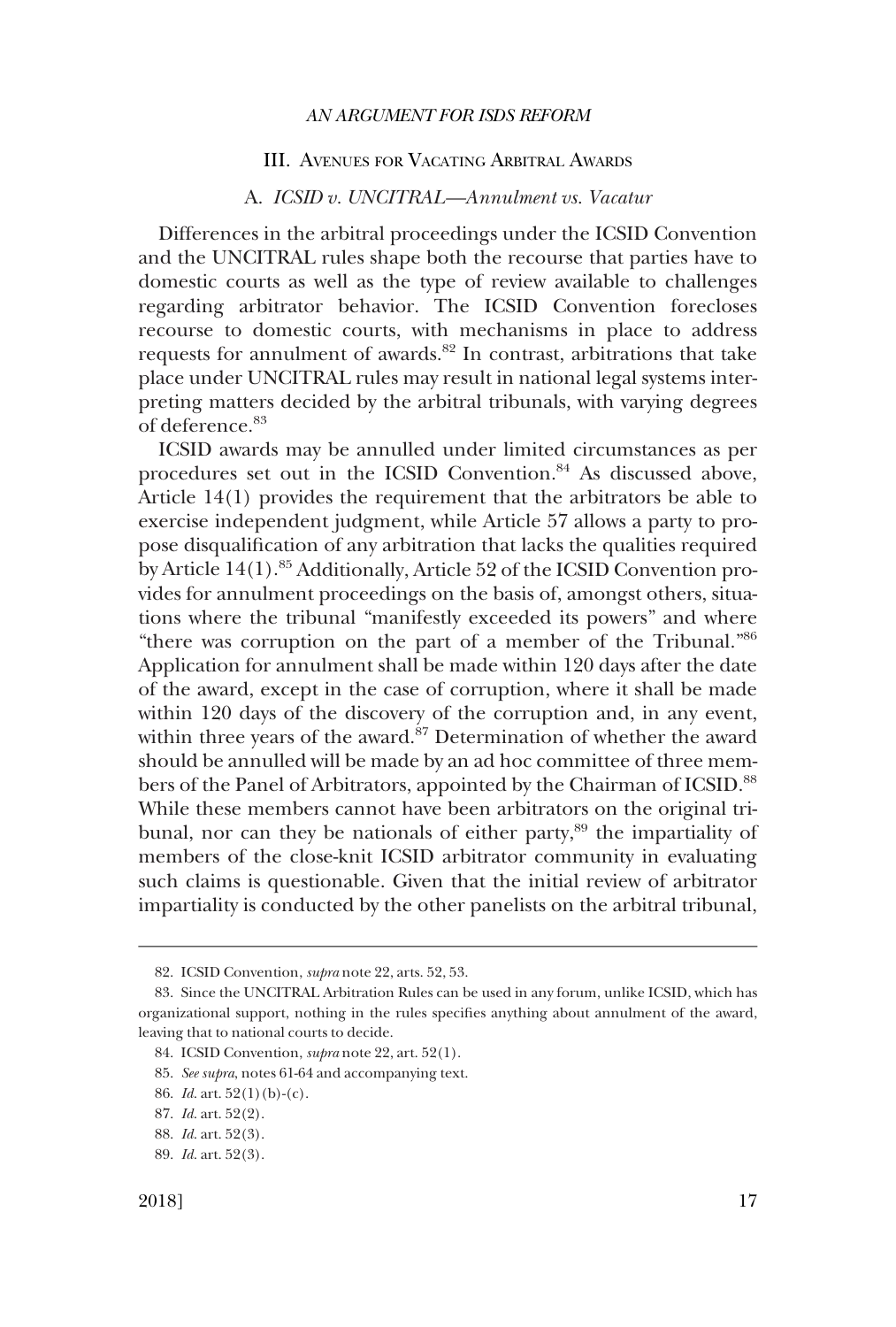<span id="page-17-0"></span>the later annulment review by members of the broader Panel of Arbitrators fails to inspire much confidence. Particularly where arbitrator disqualification is decided by the other arbitrators on a tribunal, a completely impartial, third-party final review is necessary to ensure fairness in the evaluation of arbitrator impartiality in a given case.

The ICSID Convention specifically limits the ability of parties to appeal to domestic courts, with Article 53 stating that "[t]he award shall be binding on the parties and shall not be subject to any appeal or to any other remedy except those provided for in this Convention."90 Consequently, once the annulment proceeding under Article 52 is exhausted, there can be no further review in the event of questions concerning arbitrator impartiality.

In contrast, UNCITRAL rules do not provide for any annulment mechanism, because, as previously mentioned, UNCITRAL does not provide institutional support.91 The decision to vacate arbitral awards issued under UNCITRAL rules lies with the domestic court in the place of arbitration.92 In both the *BG Group* and the *AWG* cases, arbitration occurred under UNCITRAL rules in Washington, D.C., hence the awards were challenged before the District Court.<sup>93</sup>

#### B. *New York Convention and the Federal Sovereign Immunities Act*

The New York Convention on the Recognition and Enforcement of Foreign Arbitral Awards is an international treaty that forms the basis for the international recognition and enforcement by domestic courts of arbitral awards concluded in other states.<sup>94</sup> With 158 state parties, the New York Convention provides nearly universal support for the enforcement of such awards.<sup>95</sup> For ISDS proceedings occurring outside of the ICSID Convention, the New York Convention is particularly key in ensuring that parties can obtain the damages awarded.

While the New York Convention requires domestic courts to enforce foreign arbitral awards, there are circumstances where it is appropriate to refuse recognition of the award, including where "[t]he recognition

<sup>90.</sup> *Id*. art. 53.

<sup>91.</sup> UNCITRAL Arbitration Rules, *supra* note 23, art. 6.

<sup>92.</sup> James Rogers, Harriet Jones-Fenleigh & Adam Sanitt, *Arbitrating Smart Contract Disputes: Negotiation and Drafting Considerations*, 9 INT'L ARB. REP., NORTON ROSE FULBRIGHT 21 (Oct. 2017).

<sup>93.</sup> Argentina v. BG Grp., 715 F. Supp. 2d 108 (D.D.C. 2010) [hereinafter BG Group I]; AWG I, 211 F. Supp. 3d 335 (D.D.C. 2016).

<sup>94.</sup> New York Convention, *supra* note 4, art. I.

*Status, Convention on the Recognition and Enforcement of Foreign Arbitral Awards (New York, 1958)*, 95. UNCITRAL, [http://www.uncitral.org/uncitral/en/uncitral\\_texts/arbitration/NYConvention\\_](http://www.uncitral.org/uncitral/en/uncitral_texts/arbitration/NYConvention_status.html) [status.html](http://www.uncitral.org/uncitral/en/uncitral_texts/arbitration/NYConvention_status.html) (last visited Jan. 19, 2019).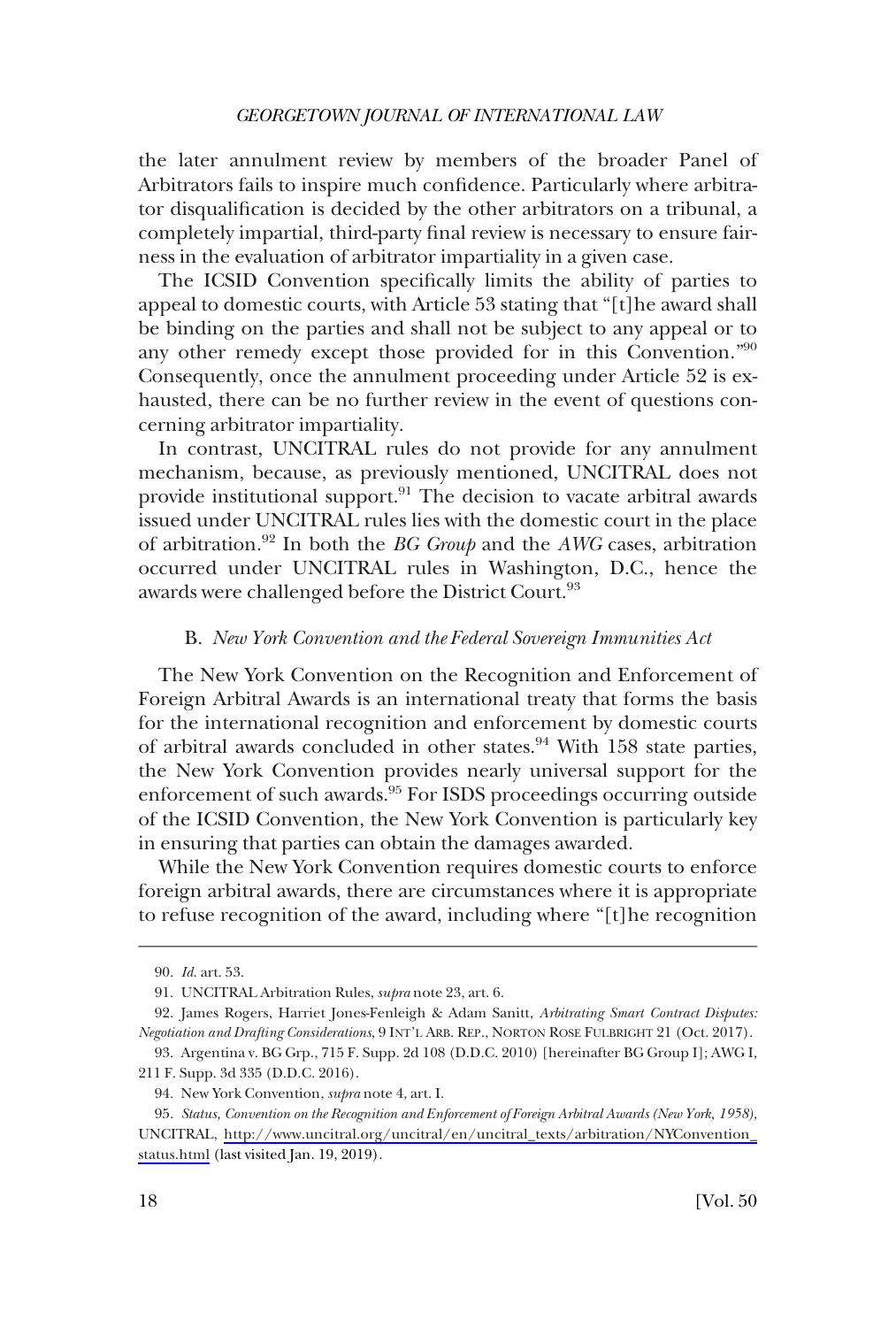# *AN ARGUMENT FOR ISDS REFORM*

or enforcement of the award would be contrary to the public policy of that country."96 This provision opens the possibility for vacating arbitral awards that violate domestic law standards regarding how the arbitration should be conducted, including the evident partiality standard. $97$ 

Where one of the parties to an arbitral award is a state, the Federal Sovereign Immunities Act (FSIA) comes into play.98 The FSIA limits the ability for claims to be brought against foreign states in domestic U.S. courts.<sup>99</sup> This limitation has certain exceptions, however, including an expropriation exception.100 Most importantly, the FSIA establishes that sovereign immunity shall not apply where the foreign state "has waived its immunity either explicitly or by implication."101 As the recent Supreme Court case *Venezuela v. Helmerich & Payne International Drilling Co*. reinforced, overcoming the presumptive immunity accorded to foreign states under the FSIA will be difficult, even in a situation where the expropriation exception might apply.<sup>102</sup> The situation of ISDS is different. In the case of BITs, the host states have, in those treaties, waived their immunity in agreeing to have disputes with investors resolved through arbitration.<sup>103</sup> Therefore, requests to vacate arbitral awards under BITs are far more likely to overcome the barriers to bringing claims against foreign states posed by the FSIA.

101. 28 U.S.C. § 1605(a)(1).

<sup>96.</sup> New York Convention, *supra* note 4, art. V(2)(b).

<sup>97.</sup> *See* Gustavo J. Lamelas, *"Evident Partiality" as a Challenge to Arbitral Award*, 30 INT'L LITIG. 10 (2013); J. Stewart McClendon, *Enforcement of Foreign Arbitral Awards in the United States*, 4 NW. J. INT'L L. & BUS. 58, 65 (1982).

<sup>98.</sup> Foreign Sovereign Immunities Act of 1976, 28 U.S.C. §§ 1330, 1391(f), 1441(d), 1602-11 (2000).

<sup>99. 28</sup> U.S.C. § 1604.

<sup>100. 28</sup> U.S.C. § 1605(a)(3). The exception provides that sovereign immunity will not apply to foreign states in cases "in which rights in property taken in violation of international law are in issue" and where there is a connection with commercial activity in the United States.

<sup>102.</sup> *See* Venezuela v. Helmerich & Payne Int'l Drilling Co., 137 S. Ct. 1312, 1314 (2017). The case involved an action against the Venezuelan government brought by an American parent company and its Venezuelan subsidiary under the expropriation exception of the FSIA. Although the Supreme Court found that the argument by Helmerich & Payne International Drilling Co. was not frivolous, it was insufficient to confer jurisdiction under the FSIA. The Court held that the non-frivolous argument standard was not consistent with the FSIA, with the expropriation exception requiring that the property in question in fact be "property taken in violation of international law" as per the exception.

<sup>103.</sup> Kahale, *supra* note 1, at 7.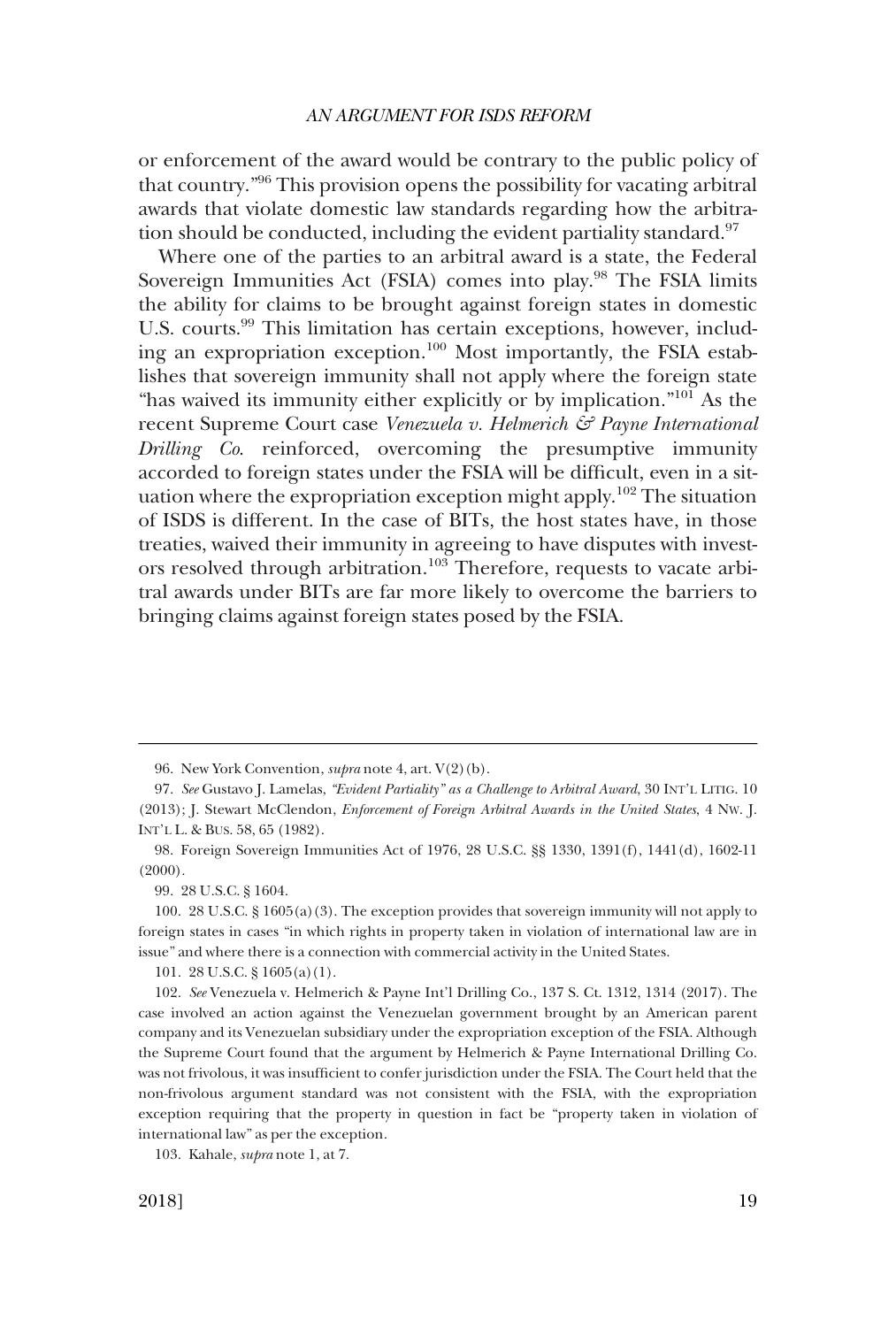# <span id="page-19-0"></span>C. *Domestic Law Standard for Vacating Arbitral Awards—Evident Partiality*

It has long been established in U.S. jurisprudence that a very narrow standard of review applies with respect to arbitral awards.<sup>104</sup> In the  $2005$ *Nationwide Mutual Insurance Co. v. Home Insurance Co*. case, for instance, the Sixth Circuit reiterated the standard applicable to review of arbitration awards: where courts are called upon to review the decision of an arbitrator, "the review is very narrow; one of the narrowest standards of judicial review in all of American jurisprudence."105 Note, however, that this speaks to substantive findings by arbitrators, and not to challenges to arbitrator partiality.

The FAA limits the grounds to vacate awards to four situations: where the award was procured by corruption, fraud, or undue means; where there was evident partiality or corruption in the arbitrators; where the arbitrators were guilty of misconduct for refusing to postpone the hearing or refusing to hear evidence or any other type of conduct that might prejudice the rights of the parties; and where the arbitrators exceed their power or execute them so imperfectly that there was no mutual, final, and definite award made on the subject matter.<sup>106</sup> Awards can be further modified or corrected in situations where there was an evident material mistake in descriptions of people, things, or property or an evident material miscalculation of figures; where arbitrators have awarded on a matter not submitted to them unless it does not affect the merits of the decision; and where the award is imperfect in matter of form not affecting the merits.<sup>107</sup>

The Supreme Court in *Hall Street Associates* clarified that the statutory grounds for vacatur and modification found in the FAA are exclusive and cannot be supplemented by contract.<sup>108</sup> In other words, Sections 10 and 11 of the FAA "provide the FAA's exclusive grounds for expedited vacatur and modification."109 This failed to lay to rest a debate arising out of *dicta* from the Supreme Court in *Wilko v. Swan* as to whether "manifest disregard" of the law could give rise to a separate

<sup>104.</sup> *See, e.g*., Teamsters Local Union No. 61 v. United Parcel Serv., Inc., 272 F.3d 600, 604 (D.C. Cir. 2001); Kannuth v. Prescott, Ball & Turben, Inc., 949 F.2d 1175, 1178 (D.C. Cir. 1991).

<sup>105.</sup> Nationwide Mut. Ins. Co. v. Home Ins. Co., 429 F.3d 640, 643 (6th Cir. 2005) (quoting Nationwide Mut. Ins. Co. v. Home Ins. Co., 278 F.3d 621, 625 (6th Cir. 2002)).

<sup>106. 9</sup> U.S.C. § 10(a).

<sup>107. 9</sup> U.S.C. § 11.

<sup>108.</sup> Hall St. Assoc., L.L.C. v. Mattel, Inc., 552 U.S. 576, 584 (2008).

<sup>109.</sup> *Id*.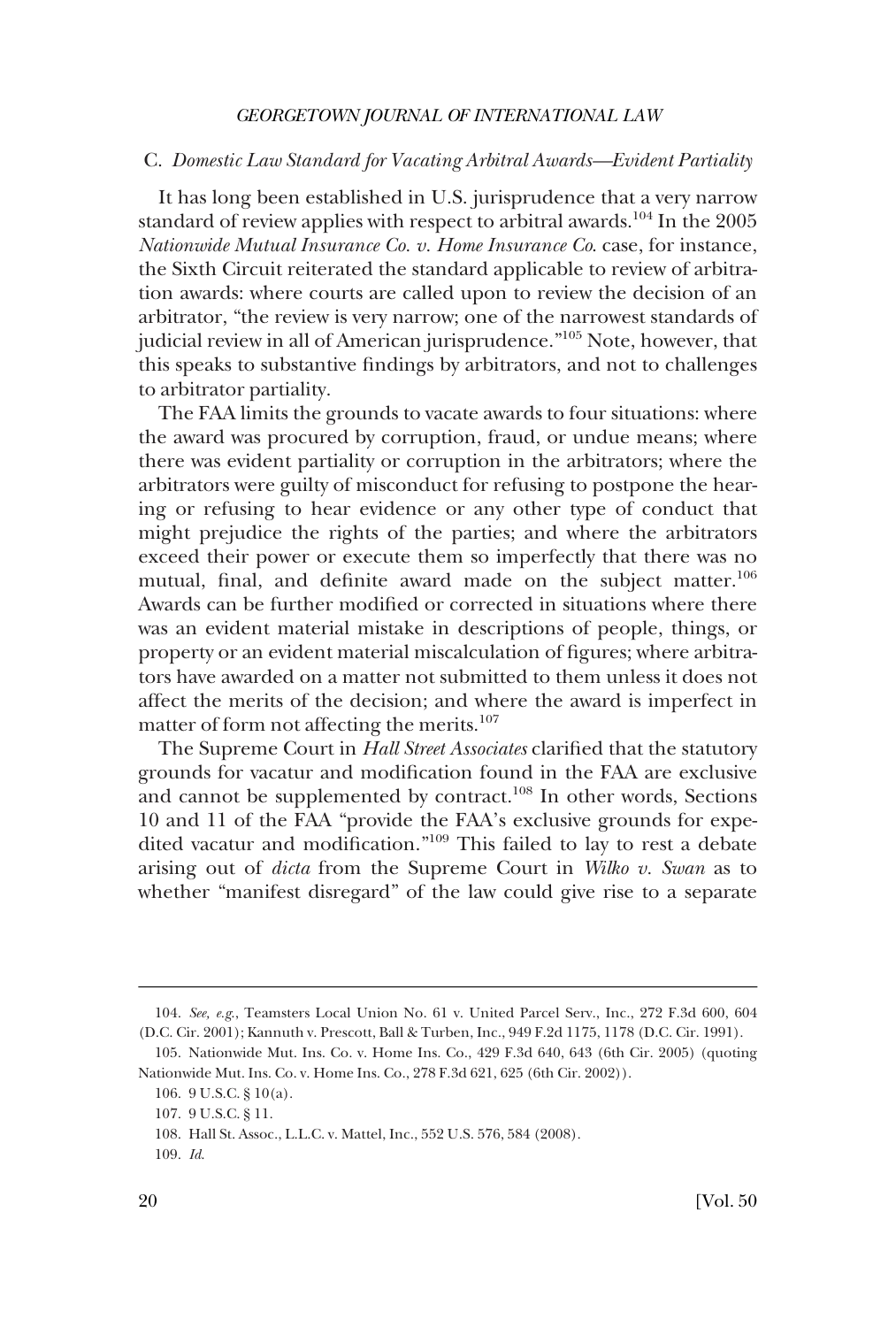grounds for vacatur.110 Although most circuits have taken the view that *Hall Street Associates* forecloses recourse to the manifest disregard of the law justification, the Second Circuit notably maintains that there is ambiguity in the interpretation. $^{111}$ 

The FAA provides, in Section  $10(2)$ , that "where there was evident partiality or corruption in the arbitrators, or either of them" the U.S. court wherein the award was made "may make an order vacating the award upon the application of any party to the arbitration."112 The standard for evident partiality remains somewhat unclear, with different circuits using different standards.<sup>113</sup> The basic scope of evident partiality was set out by the Supreme Court in the seminal evident partiality case, *Commonwealth Coatings v. Continental Casualty*, a 1968 domestic commercial arbitration case.<sup>114</sup> The Supreme Court held that arbitrators must "disclose to the parties any dealings that might create an impression of possible bias."115 While this rule does not require the same standard of impartiality to apply as would apply to judges in a normal court proceedings, *Commonwealth Coatings* established that arbitrators, at least in the context of domestic arbitration, must be transparent with regards to their business dealings.

The Fifth, Eighth, Ninth, Tenth, and Eleventh Circuits have adopted a standard for finding evident partiality that merely requires a "reasonable impression" of bias.<sup>116</sup> A stricter standard has been adopted by the First, Second, Third, Fourth, Sixth, and Seventh Circuits, wherein a "reasonable person would have to conclude" there was bias.<sup>117</sup> The D.C. Circuit has not articulated a clear standard, but has leaned towards the stricter standard in its rulings.<sup>118</sup> In determining whether vacating an arbitration award is merited, in these circuits, the burden on the

114. Commonwealth Coatings Corp. v. Cont'l Casualty Co., 393 U.S. 145 (1968).

<sup>110.</sup> *Id*. (citing Wilko v. Swan, 346 U.S. 427, 436-37 (1953)); *see also* Gaitis, *supra* note 7, at 41-47 (discussing the manifest disregard doctrine).

<sup>111.</sup> T.Co Metals, LLC v. Dempsey Pipe & Supply, Inc., 592 F.3d 329, 342 (2d Cir. 2010).

<sup>112. 9</sup> U.S.C. §10(a)(2).

<sup>113.</sup> Gary Born, *The Different Meanings of an Arbitrator's "Evident Partiality" Under U.S. Law*, KLUWER ARB. BLOG (Mar. 20, 2013), [http://arbitrationblog.kluwerarbitration.com/2013/03/20/](http://arbitrationblog.kluwerarbitration.com/2013/03/20/the-different-meanings-of-an-arbitrators-evident-partiality-under-u-s-law/) [the-different-meanings-of-an-arbitrators-evident-partiality-under-u-s-law/.](http://arbitrationblog.kluwerarbitration.com/2013/03/20/the-different-meanings-of-an-arbitrators-evident-partiality-under-u-s-law/)

<sup>115.</sup> *Id*. at 149.

<sup>116.</sup> Born, *supra* note 113; *see also* Timothy W. Stalker et al., *Vacating Arbitration Awards Due to "Evident Partiality" Under the Federal Arbitration Act*, 83 DEF. COUNSEL J. 207, 208-09 (2016); Christopher D. Kratovil & Anne M. Johnson, *Evident Partiality*, THE ADVOCATE 52 (2013).

<sup>117.</sup> Born, *supra* note 113; Certain Underwriting Members of Lloyds of London v. Florida, Dep't of Fin. Servs., 892 F.3d 501, 507 (2d Cir. 2018).

<sup>118.</sup> Born, *supra* note 113; AWG II, 894 F.3d 327, 334 (D.C. Cir. 2018) (adopting the standard articulated by Justice White in his concurrence in *Commonwealth Coatings Corp*. that goes beyond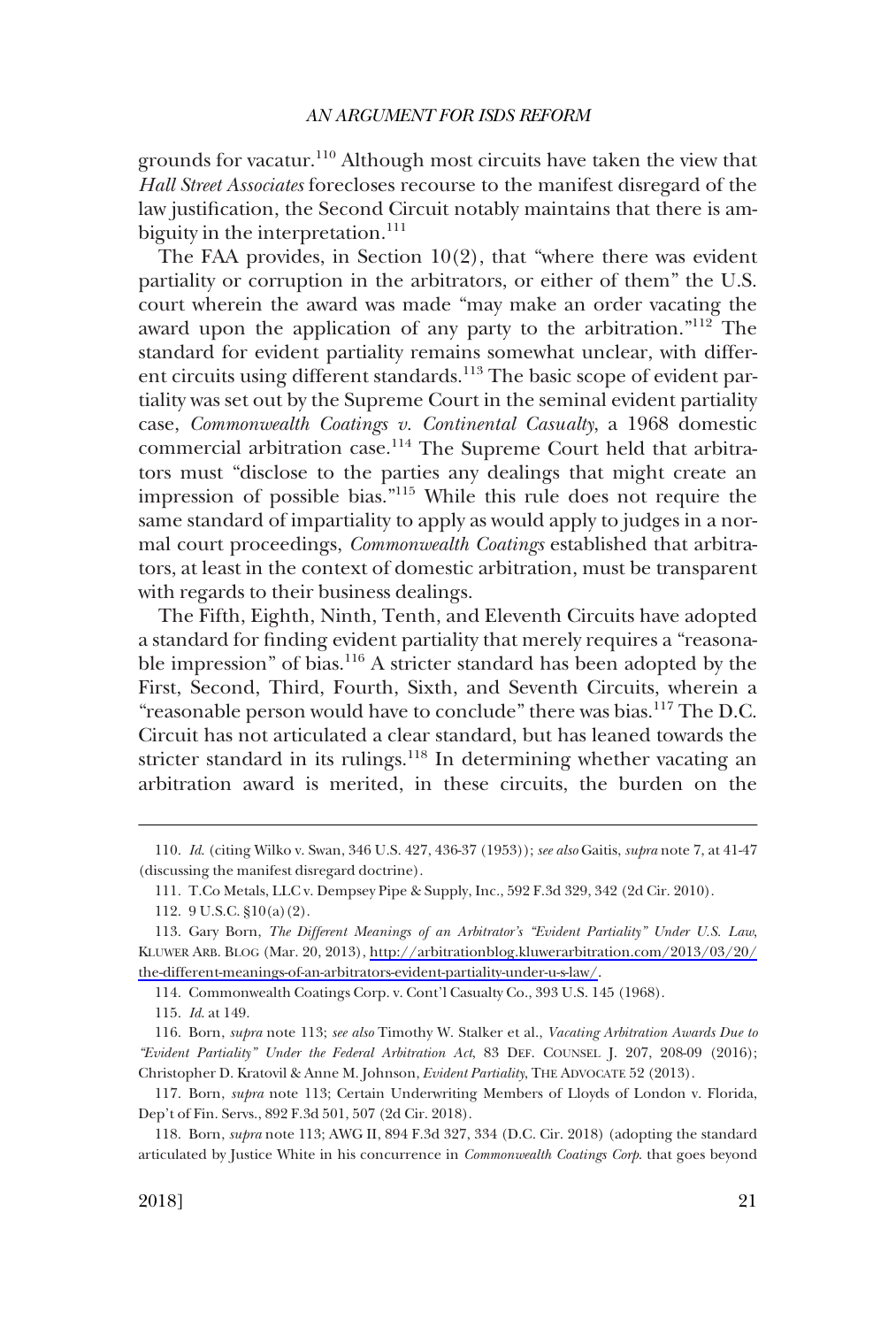claimant "is heavy and the claimant must establish specific facts that indicate improper motives on the part of an arbitrator."119 The partiality "must be direct, definite, and capable of demonstration rather than remote, uncertain or speculative."120 Under this standard, the mere appearance of bias is not sufficient; the claimant has to establish "specific facts indicating actual bias."121 The appropriate test is an objective one, focusing on whether a reasonable person would have concluded that the arbitrator was partial to a particular party to the arbitration.<sup>122</sup>

While evident partiality in the context of ISDS arbitral awards has only been addressed by U.S. courts once, in the *Argentina v. AWG Group*  case, other courts have applied the standard to international as well as to domestic commercial arbitration.<sup>123</sup>

The D.C. Circuit in *Belize Bank Ltd. v. Government of Belize* addressed a challenge by the government of Belize to the enforcement of an arbitration award issued by the London Court of International Arbitration (LCIA).124 In the LCIA arbitration, Belize's challenge to the impartiality of one of the arbitrators was dismissed by a three-member division created by the LCIA to review the challenge.125 Belize argued that due to LCIA's failure to disqualify the arbitrator, the enforcement of the award would be contrary to public policy of the United States, as per Article  $V(2)(b)$  of the New York Convention.<sup>126</sup> The Court disagreed, finding that even if the conduct satisfied the standard of FAA section 10 (a)(2) on evident partiality, it would not be able to deny enforcement, because the alleged conduct did not rise to the level of a situation where enforcement would be contrary to the public policy of the United States.127 Vacating arbitral awards requires a high burden of

123. The discussion of evident partiality in the *BG Group* case was limited to the District Court ruling, which found that Argentina failed to demonstrate evident partiality on the part of one of the arbitrators, Albert Jan van den Berg. The District Court briefly addressed the issue, citing *Al-Harbi v. Citibank*, 85 F.3d 680, 683 (D.C. Cir. 1996), for the requirement that Argentina demonstrate evidence of partiality that is "direct, definite, and capable of demonstration rather than remote, uncertain, or speculative." BG Group I, 715 F. Supp. 2d 108, 124 (D.D.C. 2010).

the "reasonable impression" of bias to require disclosure only where the arbitrator "has a substantial interest in a firm which has done more than trivial business with a party.").

<sup>119.</sup> Peoples Sec. Life Ins. Co. v. Monumental Life Ins. Co., 991 F.2d 141, 146 (4th Cir. 1993). 120. *Id*.

<sup>121.</sup> Lagstein v. Certain Underwriters at Lloyd's London, 607 F.3d 634, 645-46 (9th Cir. 2010).

<sup>122.</sup> AWG I, 211 F. Supp. 3d 335, 351 (D.D.C. 2016) (citing Morelite Constr. Corp. v. N.Y.C. Dist. Council Carpenters Benefit Funds, 748 F.2d 79, 84 (2d Cir. 1984)); Ometto v. ASA Bioenergy Holding A.G., No. 12 Civ. 1328(JSR), 2013 WL 174259, at \*3 (S.D.N.Y. Jan. 9, 2013).

<sup>124.</sup> Belize Bank Ltd. v. Belize, 852 F.3d 1107, 1108 (D.C. Cir. 2017).

<sup>125.</sup> *Id*. at 1109.

<sup>126.</sup> *Id*. at 1111.

<sup>127.</sup> *Id*. at 1112.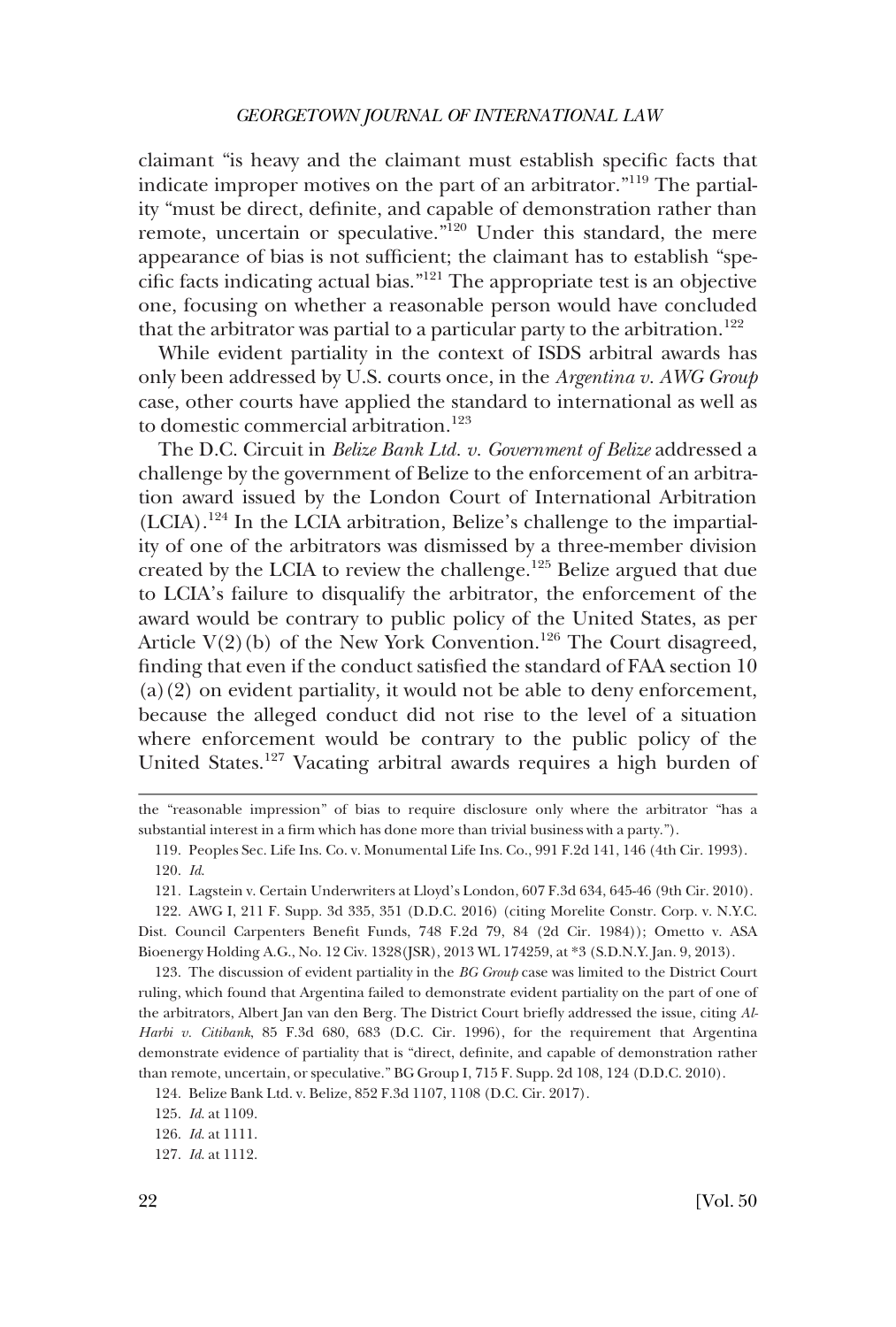proof,<sup>128</sup> and where the site of arbitration as well as the parties are foreign, U.S. courts will understandably be unwilling to conduct a *de novo*  review where the New York Convention's requirements for rejecting arbitral awards are not met. The situation here differed from that in *BG Group* and *AWG Group*, discussed *infra*, in that the parties in *Belize Bank*  had no territorial connection to the United States.<sup>129</sup>

Domestic U.S. cases that apply a *de novo* standard of review regarding determinations of arbitrator impartiality arise out of arbitrations conducted at domestic fora, including the American Film Marketing Association,<sup>130</sup> the National Association of Securities Dealers,<sup>131</sup> and the American Arbitration Association.<sup>132</sup> These cases only address situations involving commercial arbitration. It could therefore be argued that *de novo* judicial review should be limited to such cases, and that it has no place in judicial review of international arbitral awards arising from ISDS. The fact of arbitrator impartiality, however, is not altered depending on whether the dispute is domestic or international, or whether the relationship between the parties is determined by contract or by treaty. While domestic arbitration involves far more cases per year than ISDS, the standard for arbitrator impartiality should be the same across domestic and international arbitration, whether commercial or ISDS. This is the case despite the unique nature of ISDS. Ultimately, such questions go to the heart of arbitral tribunals' formation and are issues that cannot be reasonably reviewed except through judicial review or through some other mechanism involving neutral third-party review, which does not exist in the current ISDS system.

In June 2018, the Second Circuit in *Certain Underwriting Members of Lloyds of London v. Florida, Department of Financial Services* found with respect to evident partiality and party-appointed arbitrators that "the principles and circumstances that counsel tolerance of certain undisclosed relationships between arbitrator and litigant are even more indulgent of party-appointed arbitrators, who are expected to serve as de facto advocates."133 The court further held that vacatur on the basis of evident partiality where arbitrators are party-appointed is limited to situations where clear and convincing evidence shows that the failure

<sup>128.</sup> Kolel Beth Yechiel Mechil of Tartikov, Inc. v. YLL Irrevocable Tr., Kochav S.A.R.L., 729 F.3d 99, 102 (2d Cir. 2013).

<sup>129.</sup> *Belize Bank*, 852 F.3d at 1109-10.

<sup>130.</sup> New Regency Prods. v. Nippon Herald Films, 501 F.3d 1101 (9th Cir. 2007).

<sup>131.</sup> Schmitz v. Zilveti, 20 F.3d 1043 (9th Cir. 1994).

<sup>132.</sup> Applied Indus. Materials Corp. v. Ovalara, 492 F.3d 132 (2d Cir. 2007).

<sup>133.</sup> Certain Underwriting Members of Lloyds of London v. Florida, Dep't of Fin. Servs., 892 F.3d 501, 508 (2d Cir. 2018).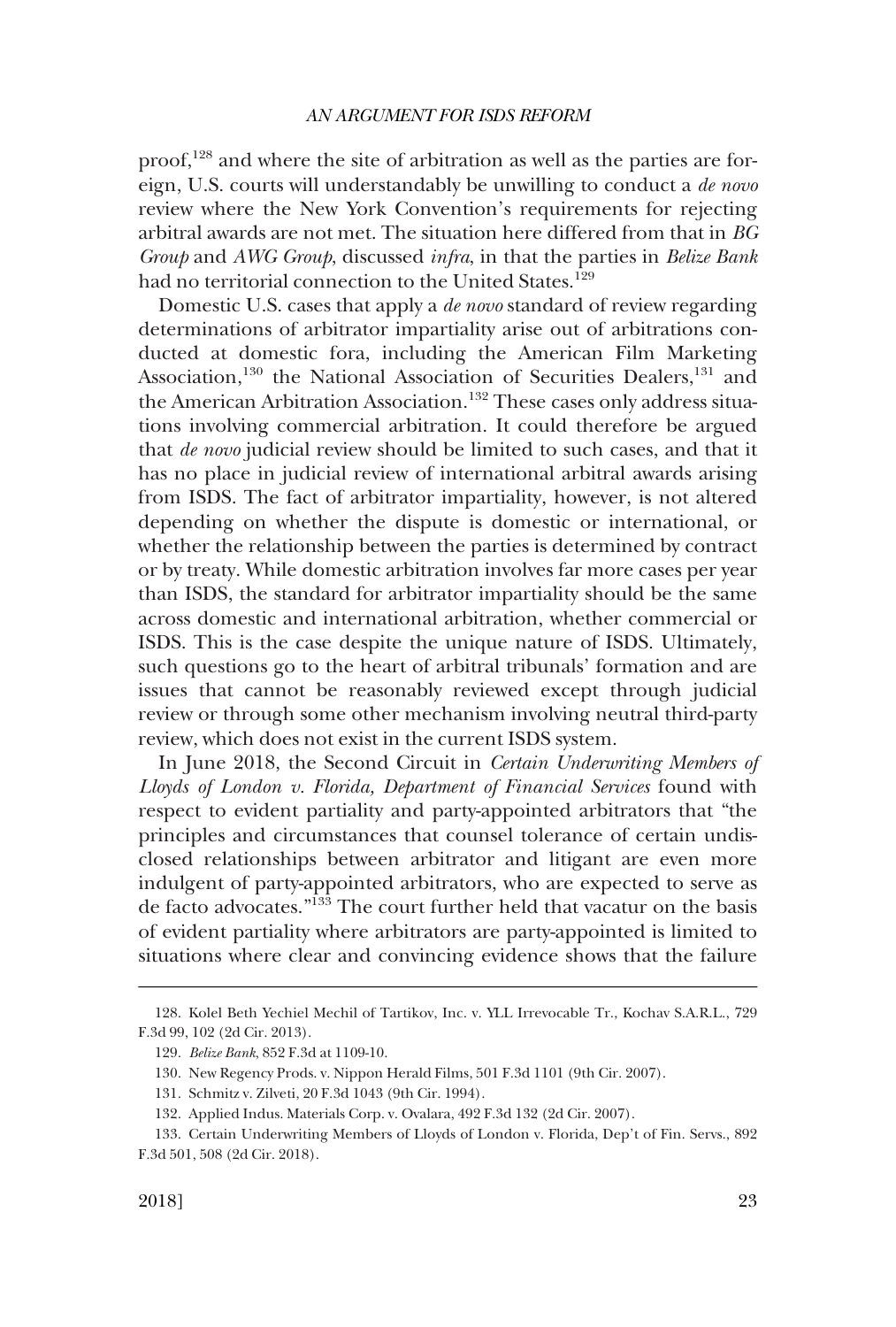to disclose by the arbitrator "either violates the qualification of disinterestedness or had a prejudicial impact on the award."134 The court further noted that "if any personal or financial relationship constituted disqualifying partiality, 'the entire commercial arbitration system . . . would be undermined.'"135

Without qualifications limiting the language of the opinion to reinsurance cases, this judgment could be read to apply to party-appointed arbitrators in the context of ISDS, which would undermine the ability of domestic U.S. courts to uphold claims for vacatur on the basis of evident partiality in many if not most cases. Given the systemic issues concerning conflict of interest in ISDS, such a reading would foreclose another avenue of review of UNCITRAL awards, and highlights one of the problematic aspects of turning to domestic courts to review ISDS awards. Although a uniform standard of review across arbitral awards is desirable, domestic courts interpret arbitration in the context of commercial arbitration and, given how rarely ISDS claims arise, do not account for the vagaries of the treaty-based regime.<sup>136</sup> While the effects of *Lloyds v. Florida* remain to be seen, if broadly interpreted, it could lead to fewer findings of partiality within the Second Circuit.

U.S. courts reviewing claims of evident partiality in the context of commercial arbitration awards do, on occasion, find grounds to vacate awards.137 This contrasts with the near-impossibility of finding partiality in the context of ISDS awards, whether under ICSID or UNCITRAL rules.<sup>138</sup> At the same time, the legal requirement for finding evident partiality is at least as strict as the legal standards used by arbitral tribunals in ICSID or UNICTRAL arbitrations.<sup>139</sup> This suggests that application of a *de novo* standard of review, discussed below, would not result in too-frequent findings of arbitrator partiality, but would rather provide an impartial and rigorous review of determinations originally made by

138. See data available on United Nations Conference on Trade and Development (UNCTAD), *Investment Dispute Settlement Navigator*, INV. POLICY HUB, [https://investmentpolicy](https://investmentpolicyhub.unctad.org/ISDS/)  [hub.unctad.org/ISDS/ \(](https://investmentpolicyhub.unctad.org/ISDS/)last visited Jan. 19, 2019).

<sup>134.</sup> *Id*. at 511.

<sup>135.</sup> *Id*. at 508.

<sup>136.</sup> *See, e.g*., the Supreme Court majority analysis in BG Grp. v. Argentina, 572 U.S. 25, 25 (2014).

<sup>137.</sup> *See, e.g*., Commonwealth Coatings Corp. v. Cont'l Casualty Co., 393 U.S. 145 (1968); Morelite Constr. Corp. v. N.Y.C. Dist. Council Carpenters Benefit Funds, 748 F.2d 79, 84 (2d Cir. 1984); New Regency Prods. v. Nippon Herald Films, 501 F.3d 1101 (9th Cir. 2007).

<sup>139.</sup> The standards expressed by the different circuit courts with respect to evident partiality combined with the reticence of domestic U.S. courts to review arbitral awards reflect a high level of scrutiny on par with those applied by tribunals and appointing authorities in ICSID and UNCITRAL arbitrations.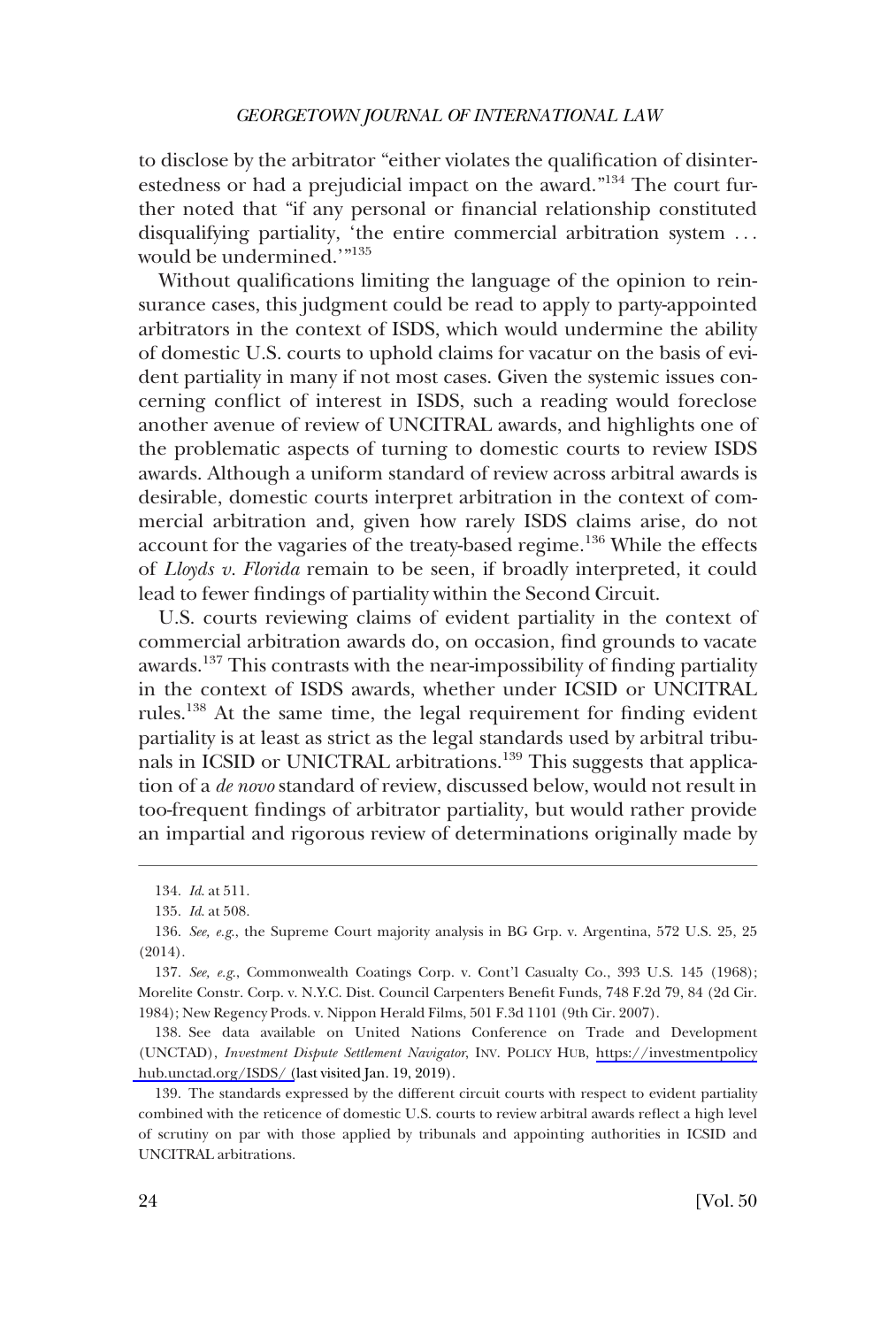# *AN ARGUMENT FOR ISDS REFORM*

<span id="page-24-0"></span>the arguably less impartial parties involved in determining conflicts of interest in UNCITRAL arbitral proceedings. Nevertheless, as *Certain Underwriting Members of Lloyds of London* indicates, without clear rules on the applicable standard for evident partiality, courts have the ability to muddy the waters and leave parties bringing the challenge high and dry. Reforming ISDS to provide for more rigorously impartial review offers a better avenue for clear outcomes and a consistent application of uniform standards than domestic courts.

# IV. THE APPROPRIATE STANDARD OF DEFERENCE: *BG GROUP* AND *AWG GROUP*

In the context of domestic judicial review by U.S. courts, the standard of *de novo* review in such situations has a basis in case law on commercial arbitration.140 In order to establish the appropriate standard of deference that should be applied to questions of arbitrator partiality, it is first necessary to understand the standard of deference applied by the Supreme Court in *BG Group* in relation to the question of arbitrability.

# A. *A High Standard of Deference: BG Group and the Question of Arbitrability*

*BG Group* marked the first time that the Supreme Court reviewed the decision of an arbitral tribunal under the ISDS provision of a BIT.141 As such, it set important precedent for the standard of review to be accorded arbitral decisions under BITs.<sup>142</sup>

The *BG Group* case arises out of an investment law dispute between Argentina and the U.K. company, BG Group, under the Argentina-U.K. BIT.<sup>143</sup> The dispute, which was heard under UNCITRAL rules, arose out of the 1998 Argentinian financial crisis.<sup>144</sup> During the crisis, Argentina adopted certain measures to correct macroeconomic problems and address political instability.145 These measures had an adverse effect on BG Group's investments, which gave rise to the claim.<sup>146</sup>

<sup>140.</sup> *See, e.g*., *Commonwealth Coatings Corp*., 393 U.S. at 145; Nationwide Mut. Ins. Co. v. Home Ins. Co., 429 F.3d 640, 640 (6th Cir. 2005).

<sup>141.</sup> Luis Miguel Velarde Saffer & Jonathan Lim, *Judicial Review of Investor Arbitration Awards: Proposals to Navigate the Twilight Zone between Jurisdiction and Admissibility*, 8 No. 1 DISP. RES. INT'L 85, 85 (2014).

<sup>142.</sup> See Anthea Roberts & Christina Trahanas, *Judicial Review of Investment Treaty Awards: BG Group v. Argentina*, 108 AM. J. INT'L L. 750 (2014), for an excellent overview of the BG Group case.

<sup>143.</sup> BG Grp. v. Argentina, Final Award,  $\parallel$  [1-2 (Dec. 24, 2007), [https://www.italaw.com/sites/](https://www.italaw.com/sites/default/files/case-documents/ita0081.pdf) [default/files/case-documents/ita0081.pdf.](https://www.italaw.com/sites/default/files/case-documents/ita0081.pdf)

<sup>144.</sup> *Id*. ¶ 62.

<sup>145.</sup> *Id*. ¶ 62.

<sup>146.</sup> *Id*. ¶¶ 62, 84-85.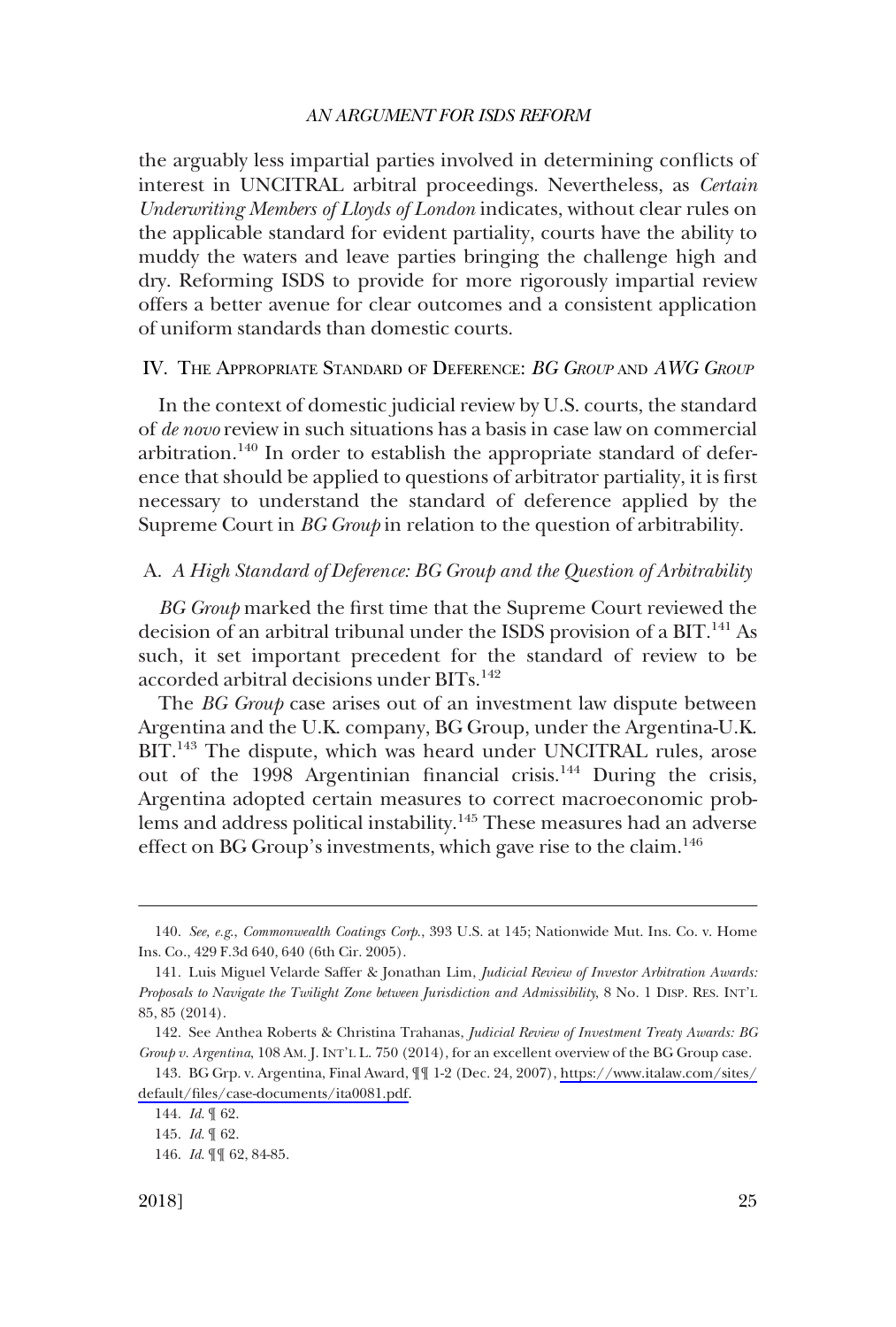The Argentina-U.K. BIT contains a provision requiring partial exhaustion of local remedies, which Argentina argued precluded BG Group from bringing its claim before the tribunal, given that BG Group never sought relief in Argentine courts.<sup>147</sup> Article  $8(1)$  of the Argentina-U.K. BIT provides that disputes with regards to an investment that arise between an investor and the host state shall be submitted, at the request of one of the parties to the dispute, to a competent tribunal in the host state's territory.<sup>148</sup> Article  $8(2)$  requires disputes to be submitted to domestic courts for eighteen months before they can be submitted to international arbitration.<sup>149</sup> The tribunal found that BG Group's claim was admissible, despite its failure to submit the dispute to Argentine courts before going to international arbitration,<sup>150</sup> and in 2007, the tribunal awarded BG Group \$185.3 million plus interest.151

In 2008, Argentina filed a motion to vacate the arbitral award with the District Court as the seat of arbitration, on the basis that the arbitrators misunderstood applicable law, failed to apply the law correctly, and exceeded their authority by failing to disqualify one of the arbitrators, which resulted in an award that was procured by "corruption, fraud, or undue means," and which was "disproportionate and unfair."<sup>152</sup> In 2010, the District Court held in favor of BG Group and denied Argentina's petition to vacate the award.<sup>153</sup> Argentina appealed.<sup>154</sup> In a surprising reversal, the D.C. Circuit found in favor of Argentina, holding that "the result of the arbitral award was to ignore the terms of the Treaty and shift the risk that the Argentine courts might not resolve BG Group's claim within eighteen months pursuant to Article 8(2) of the Treaty."155 According to the court, this resulted in the arbitral tribunal

152. BG Group I, 715 F. Supp. 2d 108, 114-15 (D.D.C. 2010).

153. *Id*. at 113.

<sup>147.</sup> *Id*. ¶ 141.

<sup>148.</sup> Agreement for the Promotion and Protection of Investments, Arg.-U.K., art. 8(1), 1990, 34 U.N.T.S. 1765 [hereinafter Argentina-U.K. BIT].

<sup>149.</sup> *Id*. art. 8(2).

<sup>150.</sup> The basis for the finding of admissibility rested on the tribunal finding that the clause requiring exhaustion of domestic remedies could not be construed "as an absolute impediment to arbitration" where "recourse to the domestic judiciary is unilaterally prevented or hindered by the host State. BG Grp. v. Argentina, Final Award, ¶ 147 (Dec. 24, 2007), [https://www.italaw.](https://www.italaw.com/sites/default/files/case-documents/ita0081.pdf) [com/sites/default/files/case-documents/ita0081.pdf.](https://www.italaw.com/sites/default/files/case-documents/ita0081.pdf) Due to legislative restrictions that barred recourse to the courts, the tribunal found that it was unreasonable to expect that domestic remedies must first be exhausted. *Id*. ¶¶ 148, 156.

<sup>151.</sup> *Id*. ¶¶ 156, 458.

<sup>154.</sup> Argentina v. BG Grp., 665 F.3d 1363, 1365-66 (D.C. Cir. 2012) [hereinafter BG Group II]. 155. *Id*.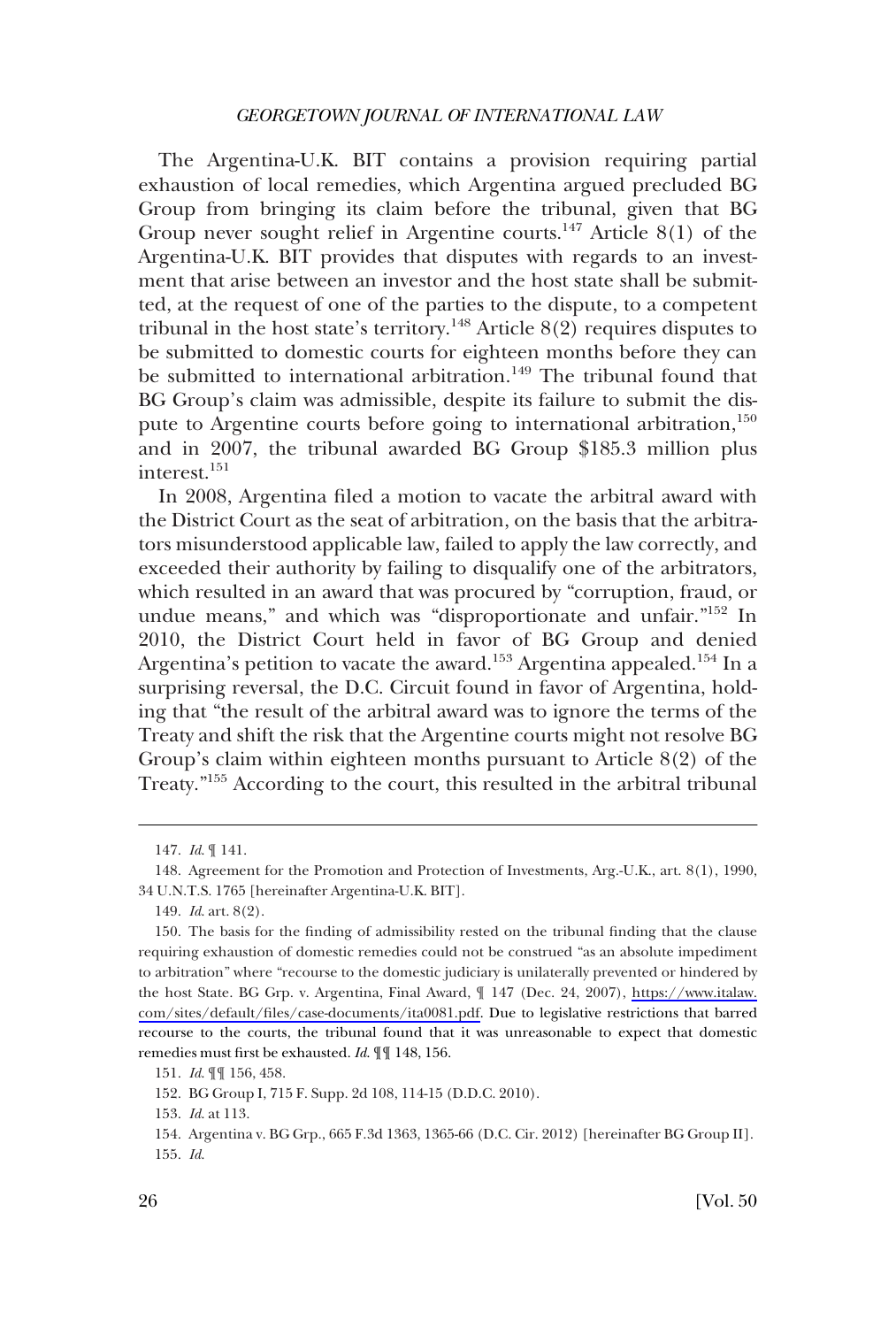rendering "a decision wholly based on outside legal sources and without regard to the contracting parties' agreement establishing a precondition to arbitration."156 In its approach, the D.C. Circuit did not accord any special standard of deference to the arbitration award, instead opting to review Argentina's claim *de novo*. 157

Reversing the D.C. Circuit, the Supreme Court found in *BG Group v. Argentina* that a high standard of deference must apply, akin to that which "courts ordinarily owe arbitration decisions."<sup>158</sup> This decision has since generated significant scholarly criticism.<sup>159</sup>

In answering the central question whether a U.S. court should review the arbitrators' interpretation of the local litigation provision *de novo* or with a high standard of deference, the majority took a perplexing approach.160 The majority chose to first evaluate the BIT as an ordinary contract between private parties, and then, upon finding that deference would be accorded to arbitrators in a domestic situation, determined that the BIT, being a treaty should not result in different analysis.161 The dissent argued that Article 8 operates as a "unilateral standing offer" to arbitrate that is extended by the host state to the investor.<sup>162</sup> Article 8's local litigation requirement is an essential term.<sup>163</sup> Justice Breyer, writing for the majority, dismissed this argument by stating that such an approach "is not consistent with our case law interpreting similar provisions appearing in ordinary arbitration contracts."<sup>164</sup> By treating a BIT as a contract between the investor and the host state, the Supreme Court made a significant error. BITs are treaties between states, and as Justice Roberts noted in his dissent, "[n]o investor is a party to that Treaty."165

The nuances of the Supreme Court's substantive holding in this case have been ably analyzed elsewhere.<sup>166</sup> The Supreme Court emphasized

<sup>156.</sup> *Id*.

<sup>157.</sup> *Id*. at 1365-66.

<sup>158.</sup> BG Group III, 572 U.S 25, 29 (2014).

<sup>159.</sup> *See, e.g*., Roberts & Trahanas, *supra* note 142; Jarrod Wong, *BG Group v. Republic of Argentina: A Supreme Misunderstanding of Investment Treaty Arbitration*, 43 PEPP. L. REV. 541 (2016); Alan Scott Rau & Andrea K. Bjorklund, *BG Group and "Conditions" to Arbitral Jurisdiction*, 43 PEPP. L. REV. 577 (2016).

<sup>160.</sup> BG Group III, 572 U.S. at 33.

<sup>161.</sup> *Id*.

<sup>162.</sup> *Id*. at 41.

<sup>163.</sup> *Id*.

<sup>164.</sup> *Id*.

<sup>165.</sup> *Id*. at 50 (Roberts, J., dissenting).

<sup>166.</sup> *See, e.g*., Roberts & Trahanas, *supra* note 142; Konstanze von Papp, *Biting the Bullet or Redefining 'Consent' in Investor-State Arbitration? Pre-Arbitration Requirements after BG Group v*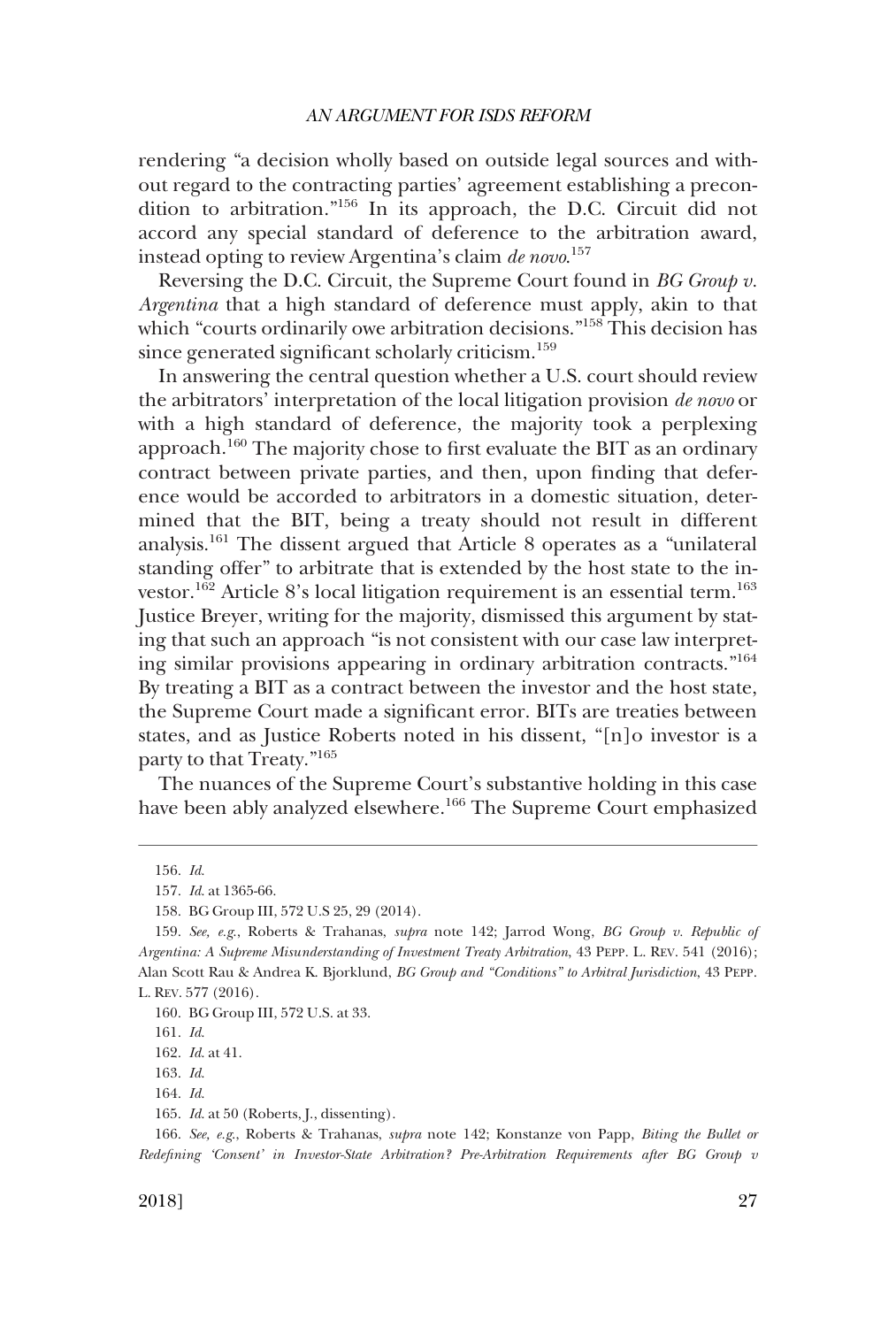that in matters where the dispute is over "the meaning and application of particular procedural preconditions for the use of arbitration," arbitrators rather than courts are presumed to have been intended by the parties to decide such disputes.167 The Supreme Court found that the local litigation clause in Article 8(2)(a) of the Argentina-U.K. BIT operated as a procedural condition precedent to arbitration, as evidenced by the lack of finality accorded to local court determinations in the language of the BIT.168 As such, the Court viewed the litigation provision as "a claims-processing rule that governs when the arbitration may begin, but not whether it may occur or what its substantive outcome will be on the issues in dispute."<sup>169</sup>

Self-review of jurisdiction on the part of the body whose jurisdiction is being questioned is not limited to arbitral tribunals in ISDS. The idea of *Kompetenz-kompetenz* has long existed in EU law, as well as in other international law fora, and applies equally to arbitral tribunals.<sup>170</sup> In the context of arbitral tribunals, it is, as Michael Waibel has argued, "a necessary precondition for arbitral tribunals to be able to properly exercise their arbitral function," because otherwise, states "would be able to frustrate dispute settlement before arbitral tribunals ex post, even once they have consented."171 With no other body available to evaluate questions of jurisdiction, it is necessary for arbitral tribunals to retain that ability.

By glossing over the distinctiveness of ISDS provisions in the context of BITs, however, the Supreme Court fundamentally erred in its characterization of BITs. BITs are not ordinary commercial contracts, and as Justice Sotomayor pointed out in her concurrence, in the context of standing offers from states to arbitrate with "an amorphous class of private investors," the host state "might reasonably wish to condition its consent to arbitrate with a previously unspecified investor counterparty on the investor's compliance with a requirement that might be deemed 'purely procedural' in the ordinary commercial context."172 Again, the

*Argentina*, 16 J. WORLD INV. & TRADE 695 (2015); John V.H. Pierce, *BG Group PLC v. Republic of Argentina*, 15 J. WORLD INV. & TRADE 1053 (2014); Rau & Bjorklund, *supra* note 159, at 577; Santacroce, *supra* note 14, at 1; Wong, *supra* note 159, at 541.

<sup>167.</sup> BG Grp. III, 572 U.S. at 34-35.

<sup>168.</sup> *Id*. at 35.

<sup>169.</sup> *Id*. at 35-36.

<sup>170.</sup> Michael Waibel, *Investment Arbitration: Jurisdiction and Admissibility* 21-22 (U. OF CAMBRIDGE LEGAL STUD. RES. PAPER SERIES, Paper No. 9/2014, Feb. 2014). *Kompetenz-kompetenz* is a legal doctrine wherein a legal body has the authority to determine questions concerning its own jurisdiction regarding a matter before it.

<sup>171.</sup> *Id*. at 21.

<sup>172.</sup> BG Group III, 572 U.S. at 46-47.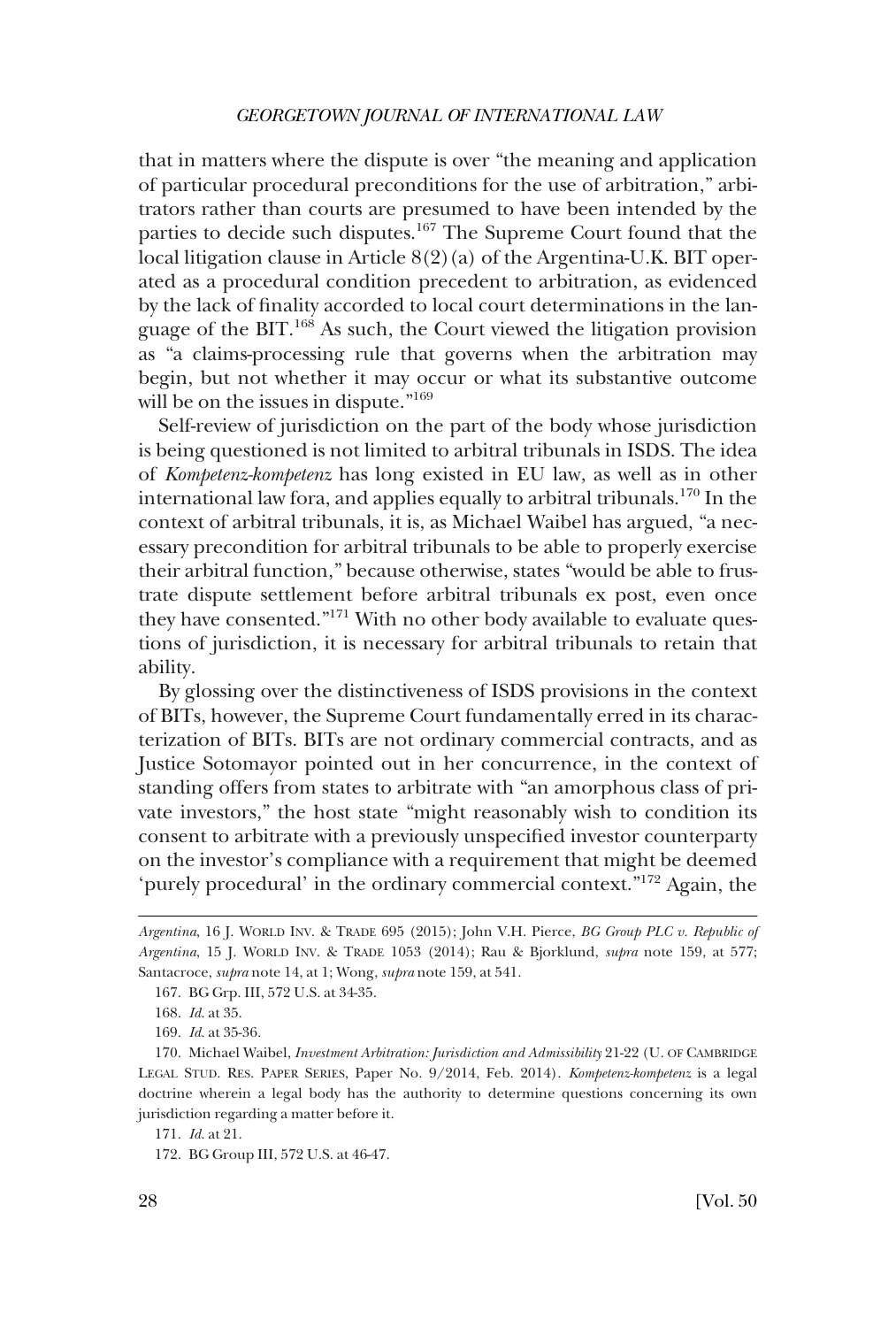<span id="page-28-0"></span>difference between ISDS and commercial arbitration plays a critical but glossed-over role in evaluating the appropriate standard of review to be applied.

While the Supreme Court was analyzing a procedural provision (exhaustion of local remedies) here rather than addressing a question of arbitrator impartiality, the standard of deference articulated by the Supreme Court has bearing on how other ISDS claims may be reviewed before U.S. domestic courts. How the Supreme Court characterized BITs may further complicate how domestic courts interpret cases involving ISDS arbitration.

In the wake of *BG Group*, it seems likely that U.S courts will apply a high standard of deference to arbitral awards arising from BITs, at least where the questions relates to the arbitrability of the matter, but potentially more broadly.173 The Supreme Court's approach to BITs, particularly in its treatment of a BIT as a contract between a host state and an investor, offers little room for deviating from the standard of deference applicable to domestic commercial arbitration cases, while simultaneously according a high standard of deference to the award as a product of arbitration between a foreign state and an investor.

The application of domestic standards of deference to the review of international arbitral awards may make sense in some contexts, however. Where the challenge is to the integrity of the arbitral tribunal itself, for instance, as is the case with evident partiality, a standard of review similar to that applied to domestic arbitral awards is the more appropriate one. The *Argentina v. AWG Group* case provides the platform for this Article's articulation of what the appropriate standard is, applying, as the District Court ruling did, an incorrect standard drawn from *BG Group*. In affirming the District Court's ruling, the D.C. Circuit clarified the degree of conflict of interest that would be required for a vacation of the award due to evident partiality, but did not address the nature of ISDS as compared to commercial arbitration.<sup>174</sup>

# B. Argentina v. AWG Group*—Overview of the ISDS Arbitration*

The procedural history leading to the dispute at the heart of this Article is particularly complex, but a cursory overview is necessary to understand how the particular challenges reached the District Court.

As in *BG Group*, the dispute in *AWG Group* arose out of the Argentine financial crisis. Together with Suez and Vivendi Universal S.A., two

<sup>173.</sup> *Id*. at 41.

<sup>174.</sup> AWG II, 894 F.3d 327, 337 (D.C. Cir. 2018).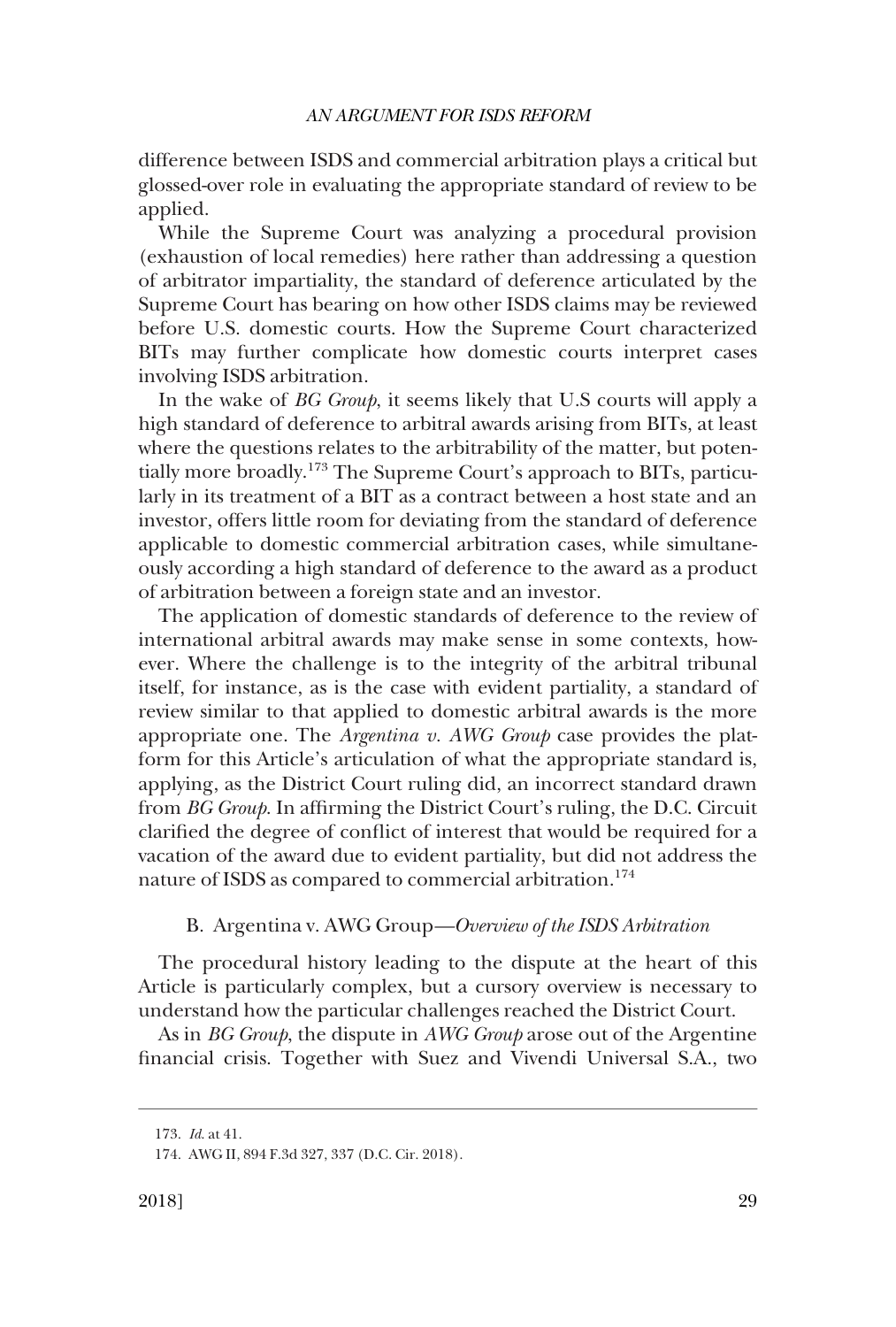French companies, AWG Group Ltd, a U.K. company, formed a company in 1993 to invest in water distribution and waste water treatment services in Buenos Aires.<sup>175</sup> Following the 2000 financial crisis, Argentina enacted certain emergency measures (which formed the basis of the challenge in *BG Group* as well) including the devaluation of the Argentine peso and fixed tariffs for water and sewage treatment.<sup>176</sup> These measures led to the financial failure of the company formed by AWG, Vivendi, and Suez.<sup>177</sup> In 2003, the parties filed a request for arbitration under the Argentina-France, Argentina-Spain, and Argentina-U.K. BITs with ICSID.178

Unlike the Argentina-Spain and Argentina-France BITs, which both require investor-state arbitration to be subject to ICSID arbitration, Article 8(3) of the Argentina-U.K. BIT provides that where a dispute is referred to international arbitration, the parties to the dispute may agree to refer it either to ICSID or may submit it to an ad hoc arbitration tribunal or an arbitrator to be appointed under UNCITRAL rules.<sup>179</sup> Absent agreement within three months from the written notification of the claim, the parties shall submit it under UNCITRAL rules.180 Because Argentina and AWG failed to reach agreement in this situation, the claims by AWG were brought under UNCITRAL rules, although Argentina did agree for the case to be administered by ICSID.181 To simplify the proceedings, the parties agreed that the same arbitral tribunal would hear all three cases, two of which came under ICSID rules, while the third, involving AWG, was to be decided under UNCITRAL rules.<sup>182</sup>

In October 2007, Argentina filed a challenge against one of the arbitrators, Gabrielle Kaufmann-Kohler, on the basis of her alleged partiality.183 The initial claim was based on Kaufman-Kohler's participation on an ICSID tribunal in another ISDS case that decided against

<sup>175.</sup> Suez, Sociedad General de Aguas de Barcelona, S.A., and Vivendi Universal, S.A. v. Argentine Republic, ICSID Case No. ARB/03/19, Award ¶ 2 (Apr. 9, 2015), [https://www.italaw.](https://www.italaw.com/sites/default/files/case-documents/italaw6304.pdf) [com/sites/default/files/case-documents/italaw6304.pdf.](https://www.italaw.com/sites/default/files/case-documents/italaw6304.pdf)

<sup>176.</sup> *Id*. ¶ 3.

<sup>177.</sup> *Id*.

<sup>178.</sup> *Id*. ¶ 5.

<sup>179.</sup> Argentina-U.K. BIT, *supra* note 148, art. 8(3).

<sup>180.</sup> *Id*.

<sup>181.</sup> Suez, Sociedad General de Aguas de Barcelona, S.A., and Vivendi Universal, S.A. v. Argentine Republic, ICSID Case No. ARB/03/19, Decision on the Proposal for the Disqualification of a Member of the Arbitral Tribunal, ¶ 6 (Oct. 22, 2007).

<sup>182.</sup> *Id*. ¶ 8.

<sup>183.</sup> *Id*. ¶ 12.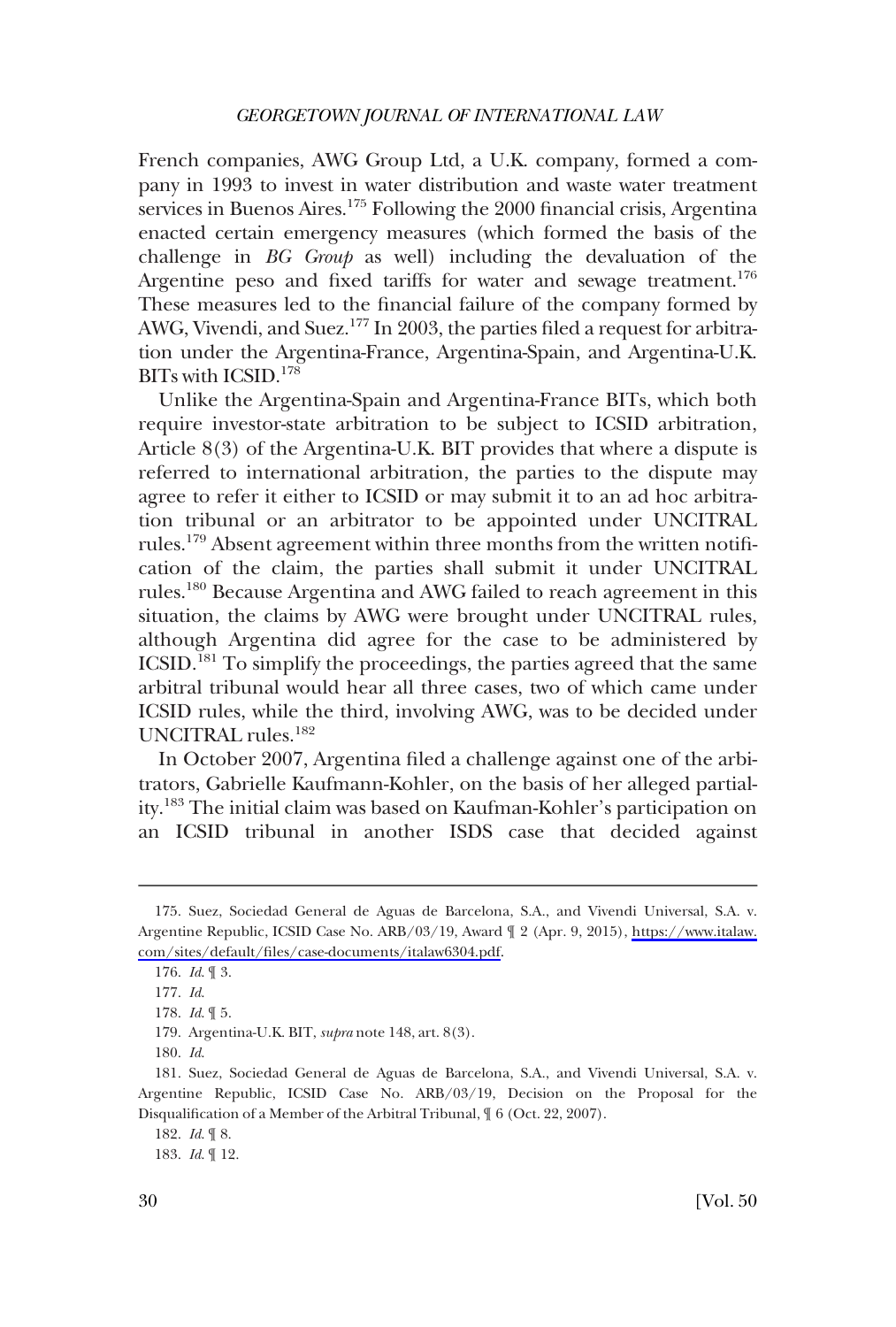Argentina.184 The initial challenge was dismissed as untimely, however, because under UNCITRAL rules, a challenge must be made within fifteen days of the appointment of the arbitrator or within fifteen days after the party challenging gains knowledge of the circumstances giving rise to the challenge.<sup>185</sup> In the two parallel ICSID proceedings, the submission was likewise found not to be sufficiently prompt, as required by Article  $9(1)$  of the ICSID rules.<sup>186</sup>

A second challenge to Kaufmann-Kohler's impartiality was filed in November 2007 by Argentina.187 This challenge, the basis for the appeal to the District Court, arose from Argentina's allegation that Kaufmann-Kohler's position on the UBS Board of Directors meant that she could not be "relied upon to exercise independent judgment," and that she had "failed to disclose this fact to the parties and to ICSID as is required by the ICSID Rules."188 Since UBS held 2.38% of Vivendi's registered voting stock and 2.1% of Suez's voting shares, Argentina argued that Kaufmann-Kohler's impartiality and independence of judgment were negatively affected.<sup>189</sup>

In her defense, Kaufmann-Kohler submitted a letter clarifying that UBS had many business relationships, but that she had no involvement in their investment decisions as an independent, non-executive director, nor had she been aware of UBS's business relationships with either Suez or Vivendi.<sup>190</sup> UBS's General Counsel further indicated that these shareholding were small, without any strategic meaning for a company of UBS's size.191 Here, the Claimants also noted that UBS had previously given advice to and had a client relationship with Argentina.<sup>192</sup>

Under ICSID rules, as previously discussed, the other members of the arbitral tribunal make the determination regarding a challenge to an arbitrator.193 Under UNCITRAL rules, on the other hand, where there is an appointing authority, the appointing authority decides.<sup>194</sup>

<sup>184.</sup> *Id*.

<sup>185.</sup> *Id*. ¶ 19 (citing UNCITRAL Rules, art. 11).

<sup>186.</sup> *Id*. ¶ 26.

<sup>187.</sup> Suez, Sociedad General de Aguas de Barcelona, S.A., and InterAguas Servicios Integrales del Agua, S.A. v. Argentine Republic, ICSID Case No. ARB/03/17, Decision on a Second Proposal for the Disqualification of a Member of the Arbitral Tribunal, ¶ 1 (May 12, 2008).

<sup>188.</sup> *Id*. ¶ 9.

<sup>189.</sup> *Id*. ¶ 12.

<sup>190.</sup> *Id*. ¶ 14.

<sup>191.</sup> *Id*.

<sup>192.</sup> *Id*. ¶ 15.

<sup>193.</sup> *Id*. ¶ 20 (citing ICSID Arbitration Rule 9(4)).

<sup>194.</sup> UNCITRAL Arbitration Rules, *supra* note 23, arts. 13, 6.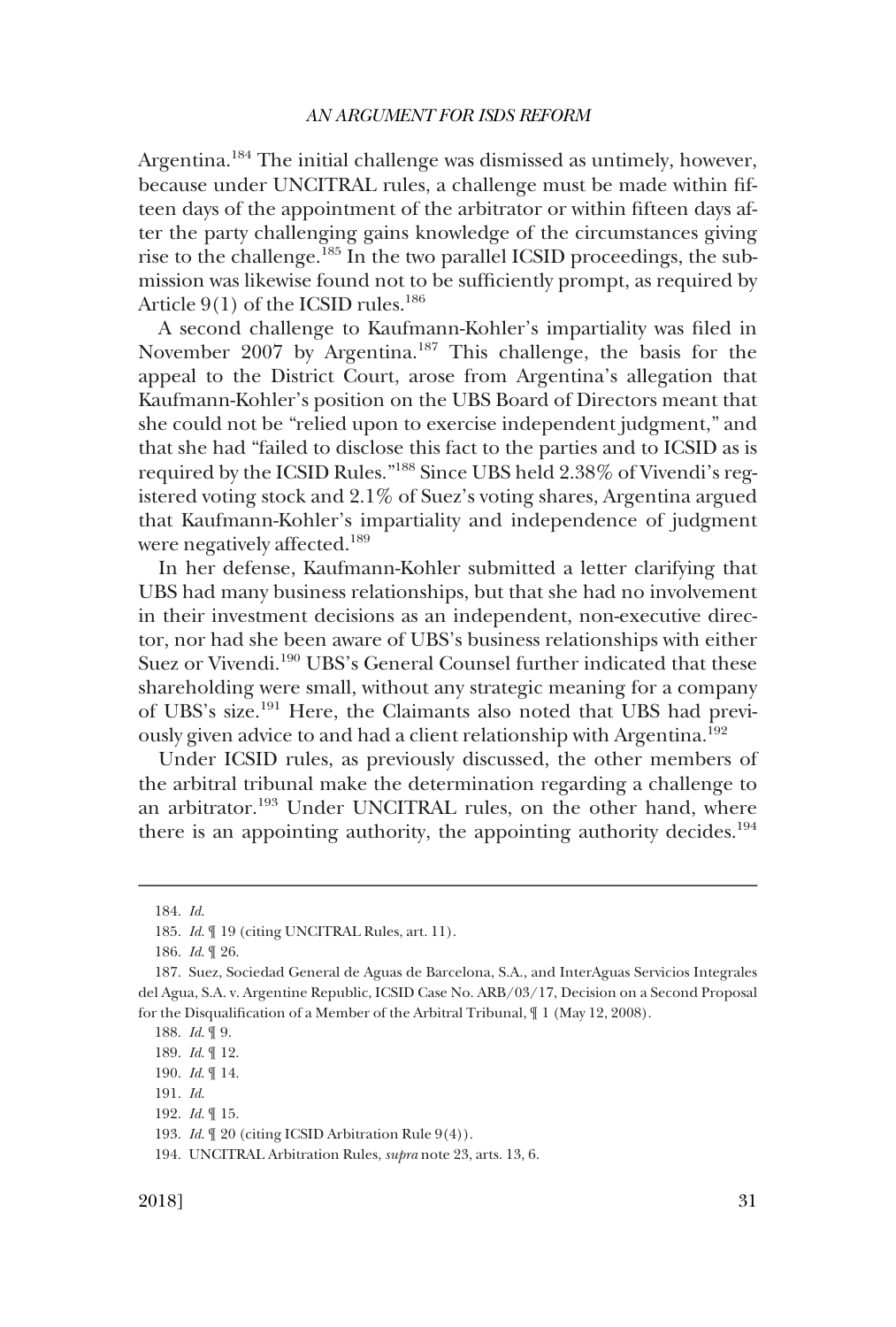The other two arbitrators in this dispute decided to proceed on the basis that, in order to meet the parties' agreement that all three cases would be heard by a single tribunal, their agreement gave the arbitrators the authority to decide the outcome of the challenge to Kaufmann-Kohler under UNCITRAL as well as ICSID Rules.<sup>195</sup> None of the parties objected.196

UBS was not a shareholder in AWG Group.<sup>197</sup> The tribunal nevertheless found that were Kaufmann-Kohler predisposed in favor of Suez and Vivendi due to her position with UBS, "such predisposition would also favor" AWG Group, as a partner with the other claimants in the water privatization at issue here.<sup>198</sup>

The tribunal analyzed the challenge under both Article 10(1) of the UNCITRAL Arbitration Rules<sup>199</sup> and under Article 57 of the ICSID Convention,200 in the cases of AWG, and Suez and Vivendi, respectively. In both cases, the two members of the tribunal, including the arbitrator appointed by Argentina, concluded that there were insufficient grounds to establish that there was a lack of independence or impartiality on the part of Kaufmann-Kohler.<sup>201</sup>

On balance, the tribunal's finding that Kaufmann-Kohler's position as a non-executive member of the UBS Board of Directors did not demonstrate a lack of independence or impartiality seems well-founded. UBS's investments in both Vivendi and Suez were insignificant in comparison with their overall holdings, and UBS acted as a passive investor in both companies.202 Kaufmann-Kohler had no say over UBS's management decisions, as per the separation of functions required by Swiss law.<sup>203</sup> Perhaps the only element of the claim to give pause was Kaufmann-Kohler's failure to disclose her UBS Board membership, given UBS's position as one of the leading global investment and banking firms.204 However, the other two arbitrators found that the lack of disclosure would only be relevant had she reason to believe that her

<sup>195.</sup> Suez, Sociedad General de Aguas de Barcelona, S.A., and InterAguas Servicios Integrales del Agua, S.A. v. Argentine Republic, ICSID Case No. ARB/03/17, Decision on a Second Proposal for the Disqualification of a Member of the Arbitral Tribunal, ¶ 9 (May 12, 2008).

<sup>196.</sup> *Id*.

<sup>197.</sup> *Id*. ¶ 25. 198. *Id*. ¶ 21. 199. *Id*. ¶ 22. 200. *Id*. ¶ 27. 201. *Id*. at Conclusion, ¶ 1. 202. *Id*. ¶ 36. 203. *Id*. 204. *Id*. ¶ 45.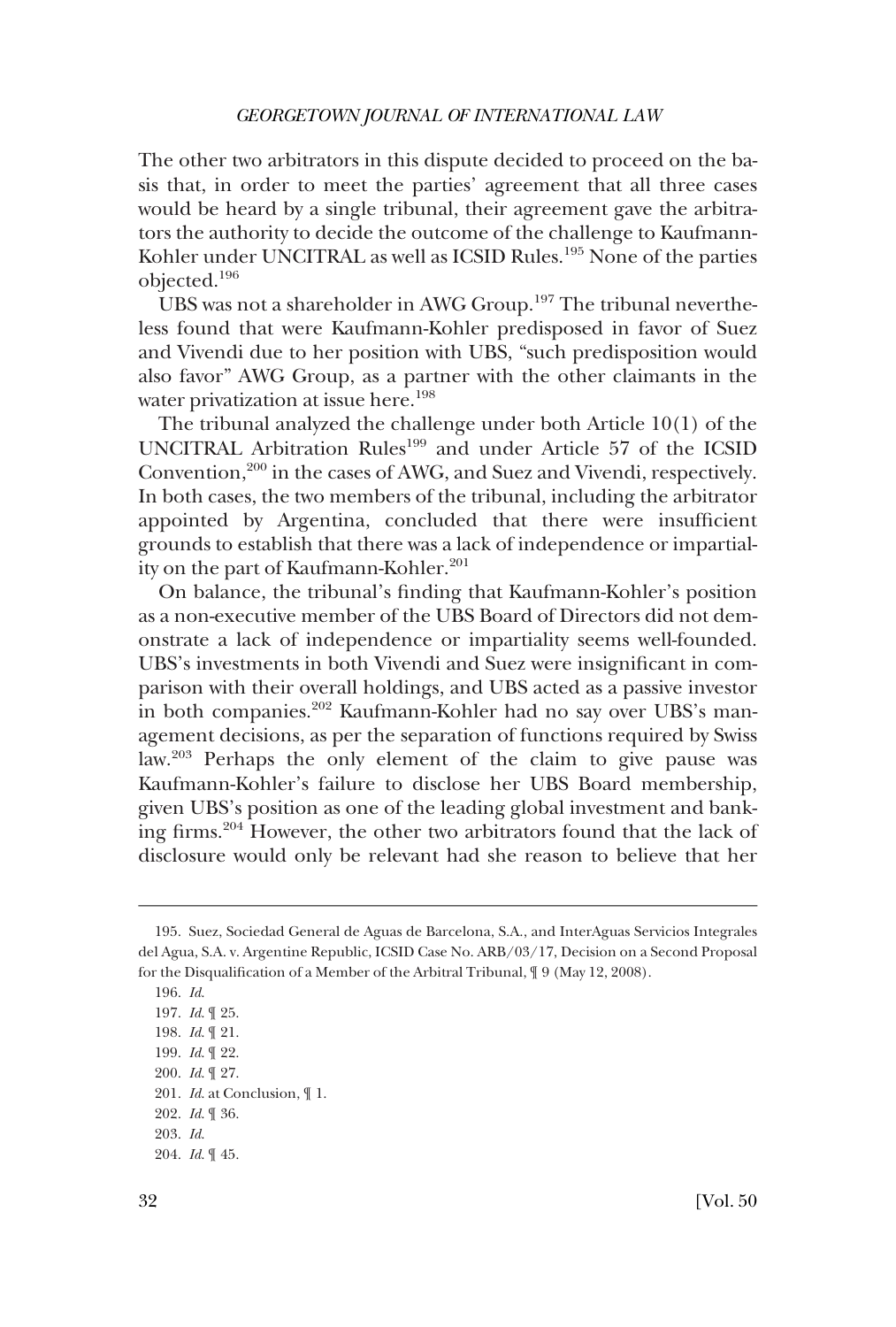<span id="page-32-0"></span>position on the UBS Board would cause her impartiality to be questioned.205 Kaufmann-Kohler subsequently stepped down from the board to avoid any semblance of impropriety.<sup>206</sup> Following the unsuccessful challenge to Kaufmann-Kohler, the arbitral tribunal found in favor of AWG Group in the amount of \$21 million plus interest.<sup>207</sup>

Despite the reasonable analysis by the two arbitrators in their decision on Kaufmann-Kohler's impartiality, that two of the arbitrators were able to make themselves the appointing authority because of the parallel ICSID and UNCITRAL proceedings suggests that in other similar situations, however rare, the outcome might not be as reasonable.<sup>208</sup> In the absence of ISDS reform, as will be discussed below, the appropriate standard of review by U.S. courts of the tribunal's decision in this matter should have been *de novo* review. While domestic courts should not become a forum for relitigation of matters that have been previously decided by arbitral tribunals, challenges to arbitrator impartiality are unlike challenges to substantive rulings by arbitrators.

# C. Argentina v. AWG Group*—D.C. District Court*

In the wake of the arbitral tribunal's award, in *Argentina v. AWG Group*, Argentina brought a claim before the District Court seeking to vacate the award made against them under Sections  $10(a)(2)$  and  $10(a)(4)$  of the FAA, arguing Kaufmann-Kohler acted with evident partiality and that the arbitral tribunal exceeded its powers.<sup>209</sup> The claim by Argentina in this case in many ways mirrors Argentina's claim in the *BG Group* case, and could arguably be viewed as a collateral attack on the award by a losing party.210

In response to Argentina's Section  $10(a)(2)$  claim that the award should be vacated because of the evident partiality by Kaufmann-Kohler, AWG argued that a deferential standard of review should apply

<sup>205.</sup> *Id*. ¶ 46.

<sup>206.</sup> AWG I, 211 F. Supp. 3d 335, 342 (D.D.C. 2016).

<sup>207.</sup> Suez, Sociedad General de Aguas de Barcelona, S.A., and Vivendi Universal, S.A. v. Argentine Republic, ICSID Case No. ARB/03/19, Award, ¶ 116 (Apr. 9, 2015).

<sup>208.</sup> Suez, Sociedad General de Aguas de Barcelona, S.A., and InterAguas Servicios Integrales del Agua, S.A. v. Argentine Republic, ICSID Case No. ARB/03/17, Decision on a Second Proposal for the Disqualification of a Member of the Arbitral Tribunal, ¶ 9 (May 12, 2008).

<sup>209.</sup> AWG I, 211 F. Supp. 3d at 339.

<sup>210.</sup> *Id*. at 338. As in *BG Group*, the claim in *AWG* arose as a result of measures taken by Argentina during its financial crisis. The District Court in *AWG Group* cited to *BG Group* when it noted that "Argentina's instant petition is not the only effort by the country to avoid unfavorable arbitration awards arising out of disputes between Argentina and private consortia that contracted with Argentina to provide infrastructure and public services in the country." *Id*.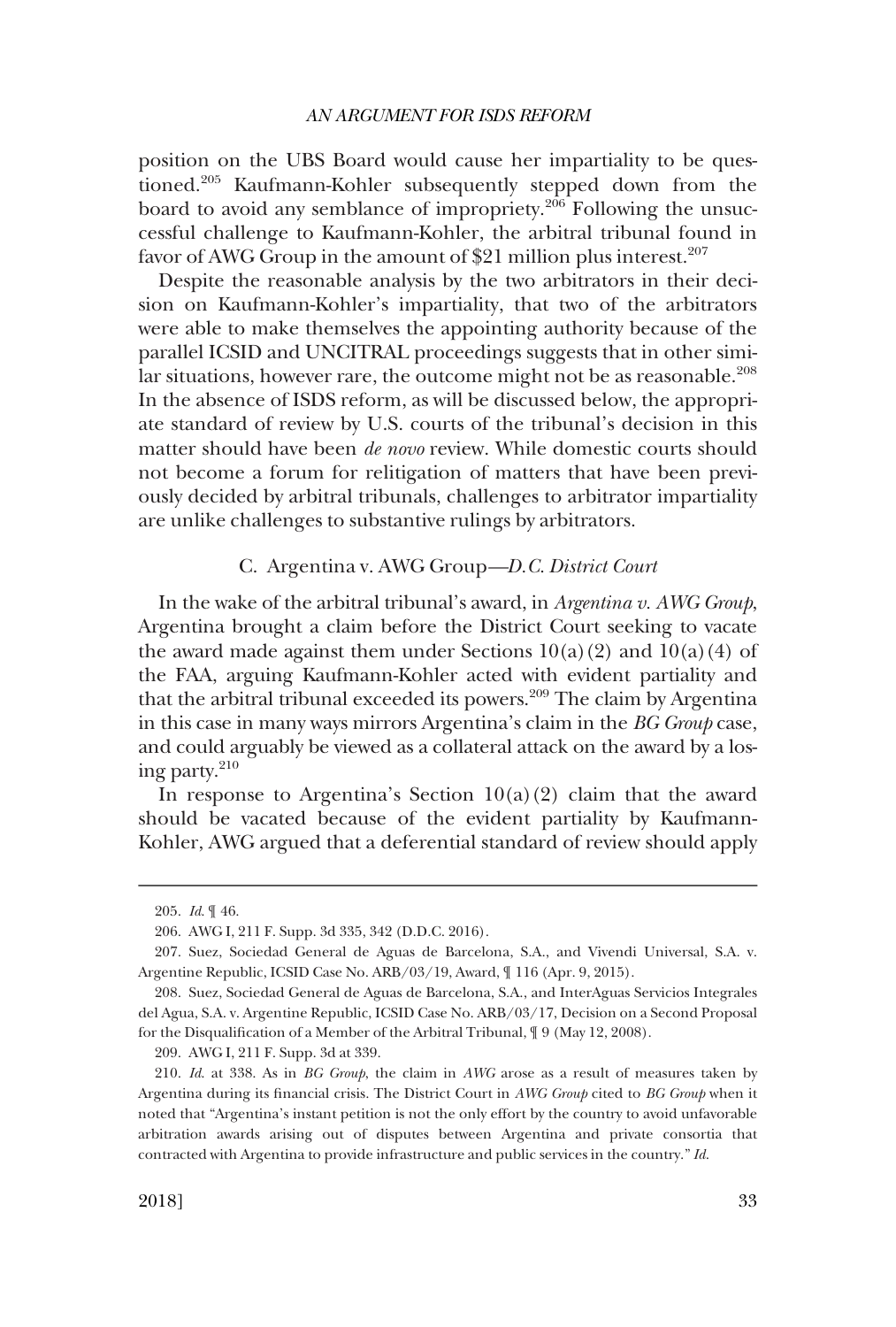to the decision by the other two arbitrators not to disqualify Kaufmann-Kohler, and that in any event, Argentina failed to demonstrate that her conduct rose to the level required by the "evident partiality" standard.211 The District Court found for AWG, denying Argentina's request to vacate and granting AWG's cross-petition to confirm the award.<sup>212</sup>

Judge Beryl A. Howell, writing the opinion, clarified from the outset the well-established relationship between arbitration and judicial review, emphasizing that "the standard of review of arbitral awards is so narrow" that courts cannot reconsider the merit of an arbitral award, even where the award is based on factual errors or on misinterpretations of the contract.213 Citing *BG Group*, the opinion further noted that it makes no critical difference that the document containing the arbitration clause is a treaty, since treaties are contracts between nations.<sup>214</sup>

In addressing the disagreement between AWG and Argentina concerning the applicable level of deference that the court should extend to the arbitral tribunal's conclusion that there was no conflict of interest, the court held that Argentina's argument for a *de novo* standard of review relied on

[O]ut-of-circuit and State court decisions, which are all inapposite since none of these decisions involved either, as here, judicial review of a reasoned decision by neutral arbitrators regarding the purported bias of a fellow arbitrator, or the applicable standard of review when presented by a record with such an arbitration decision.<sup>215</sup>

Instead, the court sided with AWG, which advocated for a deferential standard of review, finding that "[s]uch deference is consistent with the overwhelming weight of authority requiring deference to decisions of arbitration panels."216

In so finding, Judge Howell shifted the *de novo* standard of review that would normally apply to requests for vacatur based on section  $10(a)(2)$  of the FAA on questions of arbitrator impartiality to one of high deference due to the prior involvement of arbitrators in the original determination, effectively refusing to provide review of a pre-existing

<sup>211.</sup> *Id*. at 347.

<sup>212.</sup> *Id*. at 339.

<sup>213.</sup> *Id*. at 343-44 (citing United Paperworkers Int'l Union, AFL-CIO v. Misco, Inc., 484 U.S. 29, 36 (1987)).

<sup>214.</sup> *Id*. at 344 (citing BG Group III, 572 U.S. 25, 36 (2014)).

<sup>215.</sup> *Id*. at 350 n.19.

<sup>216.</sup> *Id*.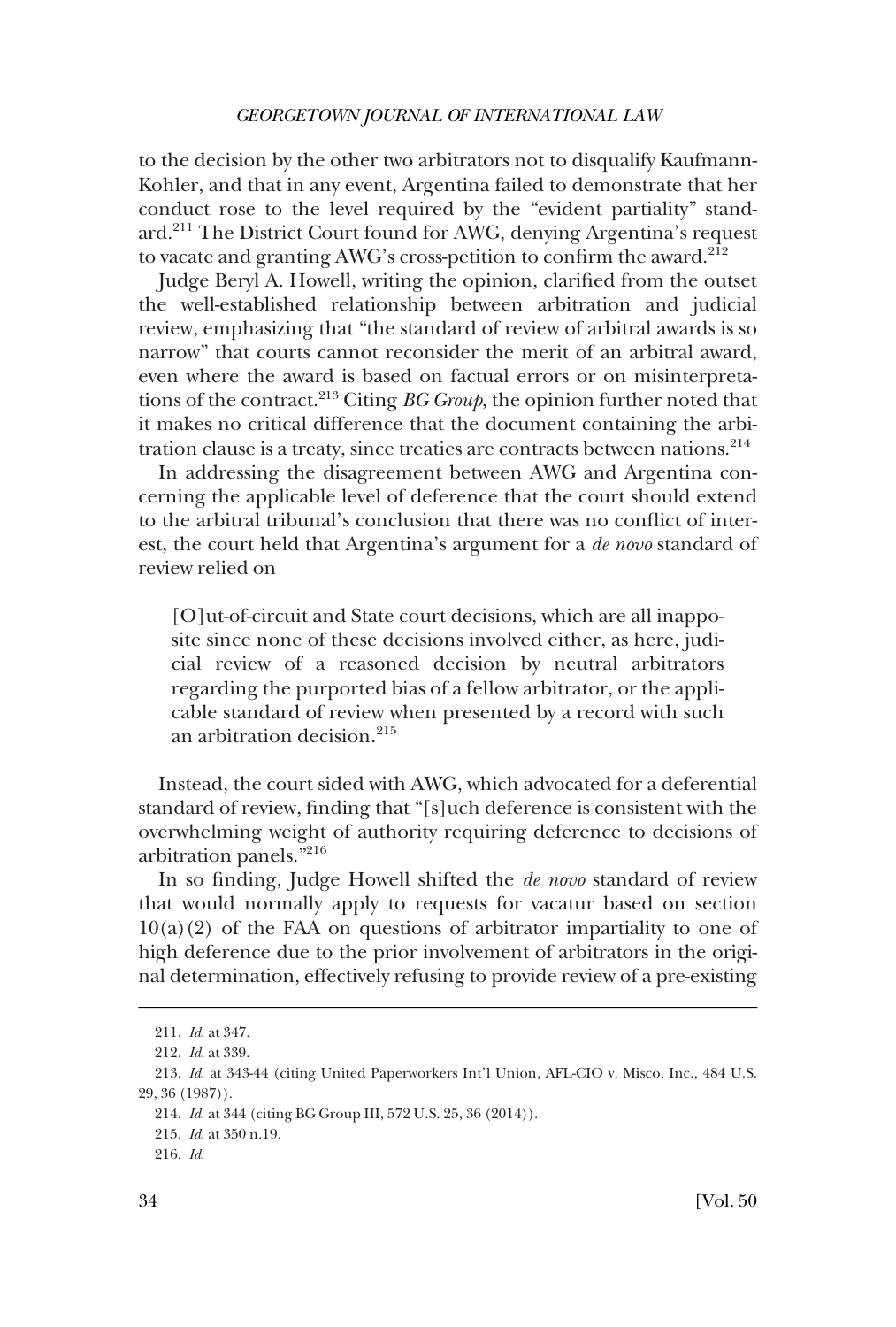arbitral decision. $217$  In other words, where a finding on partiality has been made, in Judge Howell's eyes, the normal standard of deference that would be applicable to substantive findings of arbitral tribunals should apply since there has already been judicial review on the part of the arbitrators who decided the question of partiality.

This approach is problematic. Here, Argentina was not requesting a review of the award, which would naturally fall outside of the scope of judicial review, but rather a review of a determination on a matter that spoke to the constitution of the arbitral tribunal itself and potentially significantly affected the tribunal's review. The strict adherence to a high standard of deference in any situation where arbitral tribunals have made decisions is inappropriate in situations involving systemic issues concerning impartiality as is the case with ISDS awards. However, the domestic judicial system is not designed to review such awards, and, as will be discussed *infra*, while U.S. courts could be better at articulating a clear standard in such cases, reform of the ISDS system itself would be far preferable. Because arbitration is contractual, the arbitration rules provide the basis for what the parties agreed to and would be the most effective means of ensuring arbitrator impartiality without resorting to the ill-fitting domestic arbitration-focused standards that domestic courts apply. At the same time, where challenges to arbitrator impartiality arising out of ISDS are brought before domestic courts, they should be treated the same as evident partiality challenges arising out of domestic arbitration, where the court is reviewing the challenge for the first time and thus applying a *de novo* standard of review.

The District Court's opinion in *Argentina v. AWG Group* is problematic in other ways as well. The inconsistency between the extensive discussion of the appropriate legal standard of review and the actual analysis of the case is jarring. In the former, Judge Howell emphasized well-established notions that review of arbitral awards is extremely limited and that arbitration should not become a prelude to judicial review.218 In the latter, she appeared to engage in what effectively amounted to *de novo* review of the issues at stake, going far beyond the standard of deference she articulated.<sup>219</sup> While it is standard practice in

<sup>217.</sup> *Id*. (the cases that Argentina relies on "are all inapposite since none of these decisions involved either, as here, judicial review of a reasoned decision by neutral arbitrators regarding the purported bias of a fellow arbitrator, or the applicable standard of review when presented by a record with such an arbitration decision").

<sup>218.</sup> AWG I, 211 F. Supp. 3d 335, 343 (D.D.C. 2016) (citing Kurke v. Oscar Gruss & Son, Inc., 454 F.3d 350, 354 (D.C. Cir. 2006) and Oxford Health Plans LLC v. Sutter, 569 U.S. 564, 568-69  $(2013)$ .

<sup>219.</sup> *Id*. at 350-62.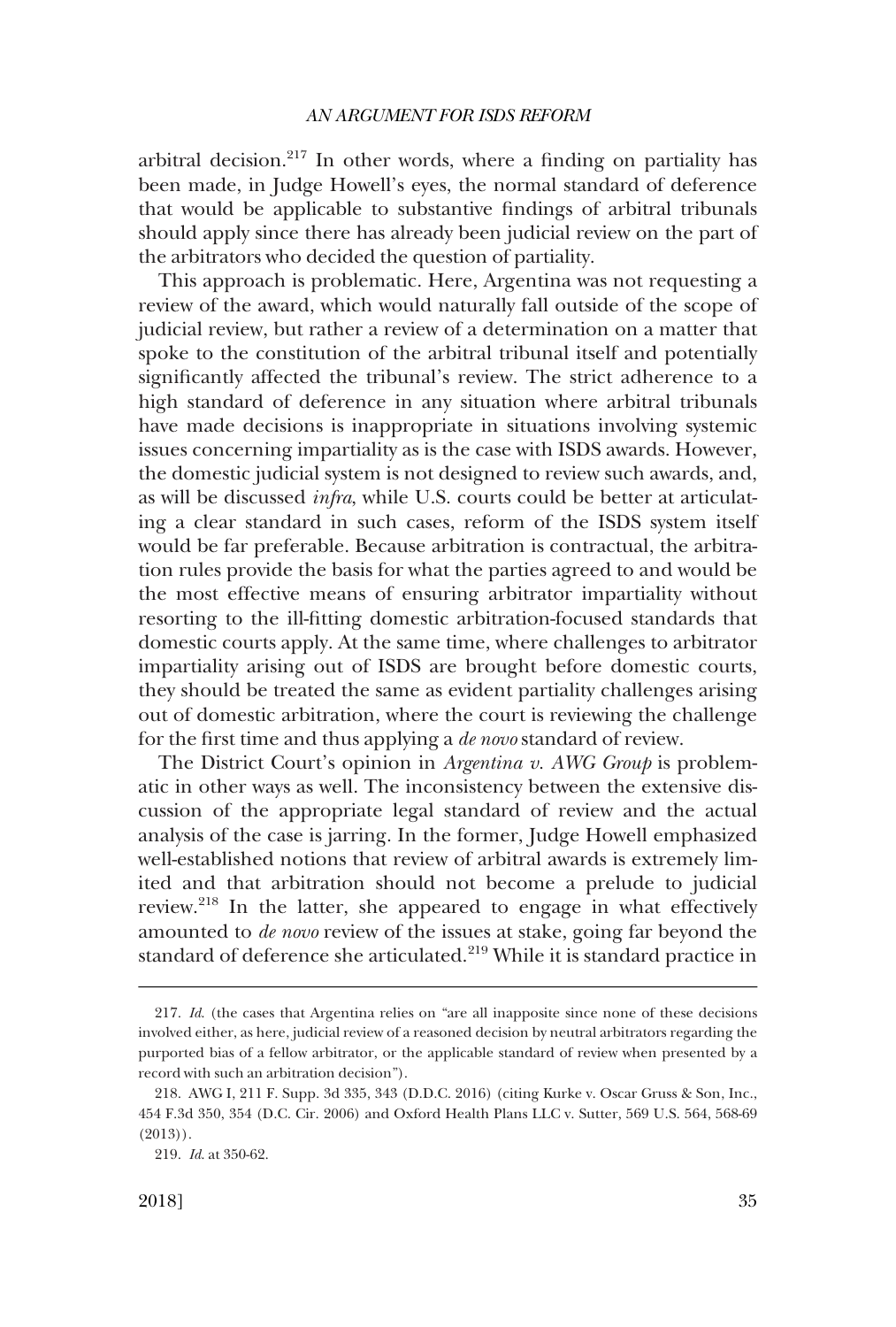judicial opinions to recite the facts, the court's opinion goes beyond that in fully reviewing the legal and factual circumstances. Arguably, in providing a full analysis of whether Kaufmann-Kohler's actions gave rise to a violation of Sections  $10(a)(2)$  or  $10(a)(4)$  of the FAA, the court was protecting itself from the perhaps inevitable appeal by Argentina by having its extensive analysis on the record. Additionally, with a foreign sovereign as a party, federal courts will likely be more cautious in reviewing the facts and reasoning to protect foreign relations between the United States and the state in question.<sup>220</sup>

The court's opinion also continues the ISDS-related fallacy set out in *BG Group* by citing that case for the proposition that a treaty is a contract between nations.221 While that proposition is undoubtedly true, as previously discussed in the context of the *BG Group* case, it is also clearly not the case in relation to arbitration arising out of BITs, for the foreign investor is not party to the treaty. By only citing this line from the majority opinion in *BG Group*, without any explanation other than to support deference towards arbitration, the court continued to obfuscate the nature of BITs in relation to ISDS, failing to acknowledge the public international law aspect of the treaties as well as the relationship between the private investor and the host state in such situations.<sup>222</sup> It is important to note that in certain cases, there may be separately negotiated contracts between the host state and the investor that must also be taken into account in addition to the BITs to determine jurisdiction.<sup>223</sup>

The District Court's substantive analysis of the facts was, for the most part, thorough and well-reasoned. While the court, like most domestic U.S. courts are wont to do, conflated commercial arbitration with ISDS, Judge Howell provided a clear analysis of what is required to sustain a claim of evident arbitrator partiality under  $10(a)(2)$  of the FAA, following from the Supreme Court's reasoning in *Commonwealth Coatings Corp*. through the D.C. Circuit Court's holding in *Al-Harbi v. Citibank*. 224 However, the inconsistency of the deference standard with the *de novo*  analysis can be seen in statements such as the following: "the Court agrees with the conclusion of the two unchallenged arbitrators, whose decision is, in any event, due deference."225 Why two out of three

<sup>220.</sup> Charles B. Rosenberg, *Challenging Arbitrators in Investment Treaty Arbitrations*, 27 J. INT'L ARB. 505, 506 (2010) ("International arbitration is a creature of consent.").

<sup>221.</sup> AWG I, 211 F. Supp. 3d at 344.

<sup>222.</sup> *See* Jan Paulsson, *Arbitration Without Privity*, 10 ICSID REV. FOREIGN INV. L. J. 232 (1995).

<sup>223.</sup> Examples of negotiated contracts between investors and host states include concession agreements, production sharing agreements, and build-operate-transfer agreements.

<sup>224.</sup> AWG I, 211 F. Supp. 3d at 350-52.

<sup>225.</sup> *Id*. at 356.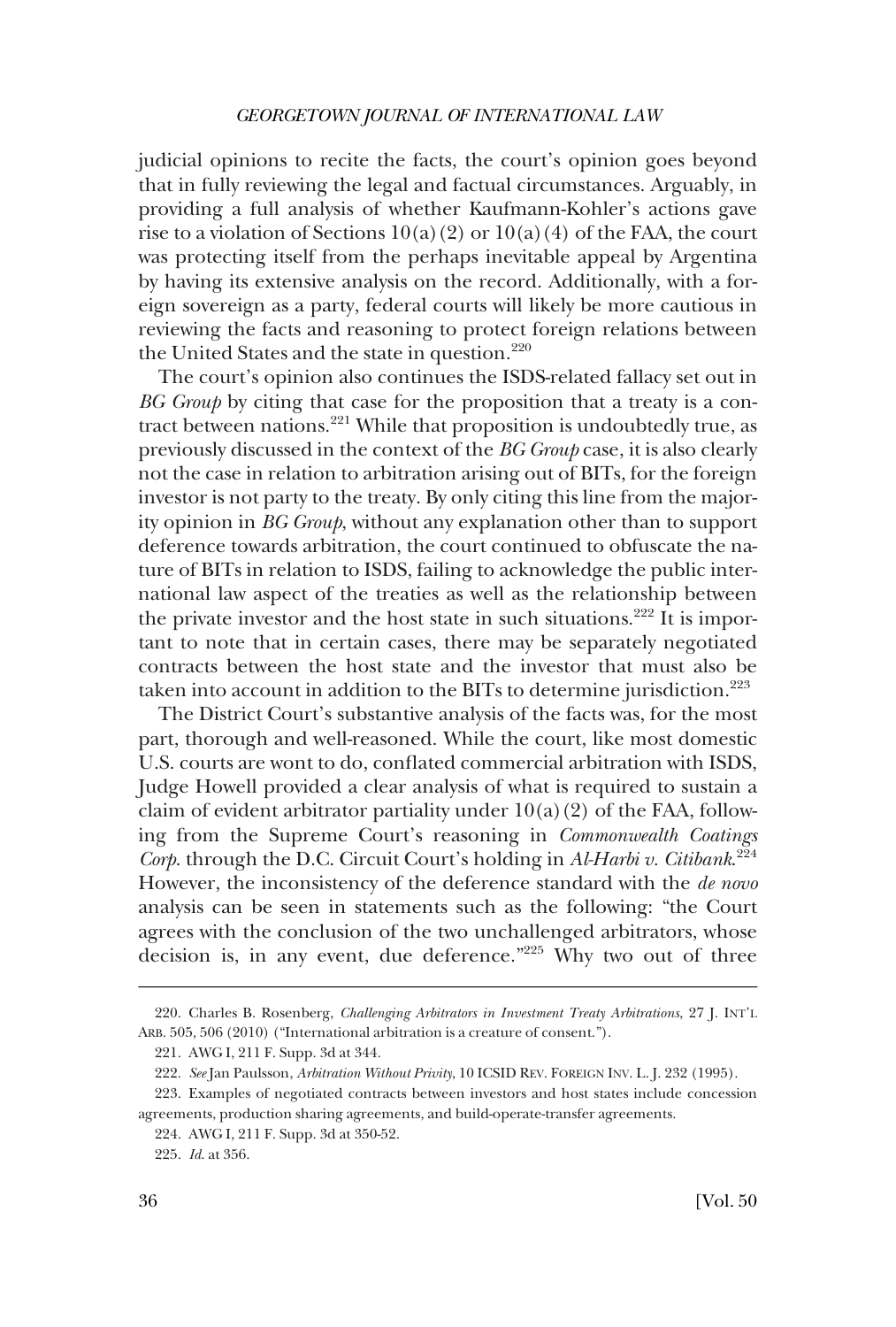# *AN ARGUMENT FOR ISDS REFORM*

<span id="page-36-0"></span>arbitrators ruling on the partiality of the third arbitrator should be granted the same deference that a full arbitral tribunal providing substantive reasoning on the merits would be given is unclear. At the same time, the review provided by the District Court seems to be *de novo*, which would be the correct standard of review for an evident partiality challenge arising out of domestic commercial arbitration.

# D. Argentina v. AWG Group*—D.C. Circuit*

In July 2018, the D.C. Circuit affirmed the District Court's ruling, without critiquing the shifting standard of review applied by Judge Howell in reviewing the case.<sup>226</sup> Given Argentina's tendency to bring (arguably) frivolous claims for vacating arbitration awards, and the particular facts of this case, the inconsistencies in the District Court's opinion did not receive the attention that they deserve. $227$ 

Reaffirming that vacating an arbitrator's decision is limited to very unusual circumstances, the D.C. Circuit emphasized that the goal of arbitration is to avoid the time and expense of litigation.<sup>228</sup> Without the high burden of proof on the challenger, "losing parties would have every reason to challenge the process in court."229 This goal may be true with respect to commercial arbitration, but is not the primary motivation for ISDS. In the case of ISDS, the goal of arbitration is to find a forum where the investor's interest will not be prejudiced by appearing in the courts of the sovereign nation against whom the investor has a claim.230 Unlike in domestic arbitration, where the claim may be brought by either party to the dispute, the investor is always the claimant in ISDS.231 The uniqueness of ISDS lies in the state having given up some of its sovereign immunity to appear before a tribunal. Despite this difference in motivation between ISDS and domestic arbitration, however, the high burden of proof should apply in either case. The ISDS system was designed without an appellate mechanism, and that aspect

<sup>226.</sup> AWG II, 894 F.3d 327, 331 (D.C. Cir. 2018).

<sup>227.</sup> BG Group III, 572 U.S. 25, 59-60 (2014) (Roberts, J., dissenting). Chief Justice Roberts noted in his dissent in *BG Group* that none of his arguments "should be interpreted as defending Argentina's history when it comes to international investment," noting that this is not the question, and that the question is rather "whether it makes sense for either Contracting Party to insist on resort to its courts before being compelled to arbitrate anywhere in the world before arbitrators not of its choosing." *Id*.

<sup>228.</sup> AWG II, 894 F.3d at 333.

<sup>229.</sup> *Id*.

<sup>230.</sup> Howse, *supra* note 26, at 2 (citing Letter to Members of Congress, [https://www.afj.org/](http://dcclims1.dccouncil.us/images/00001/20130212120747.pdf) [wp-content/uploads/2015/03/ISDS-Letter-3.11.pdf\).](http://dcclims1.dccouncil.us/images/00001/20130212120747.pdf)

<sup>231.</sup> Kahale, *supra* note 1, at 5.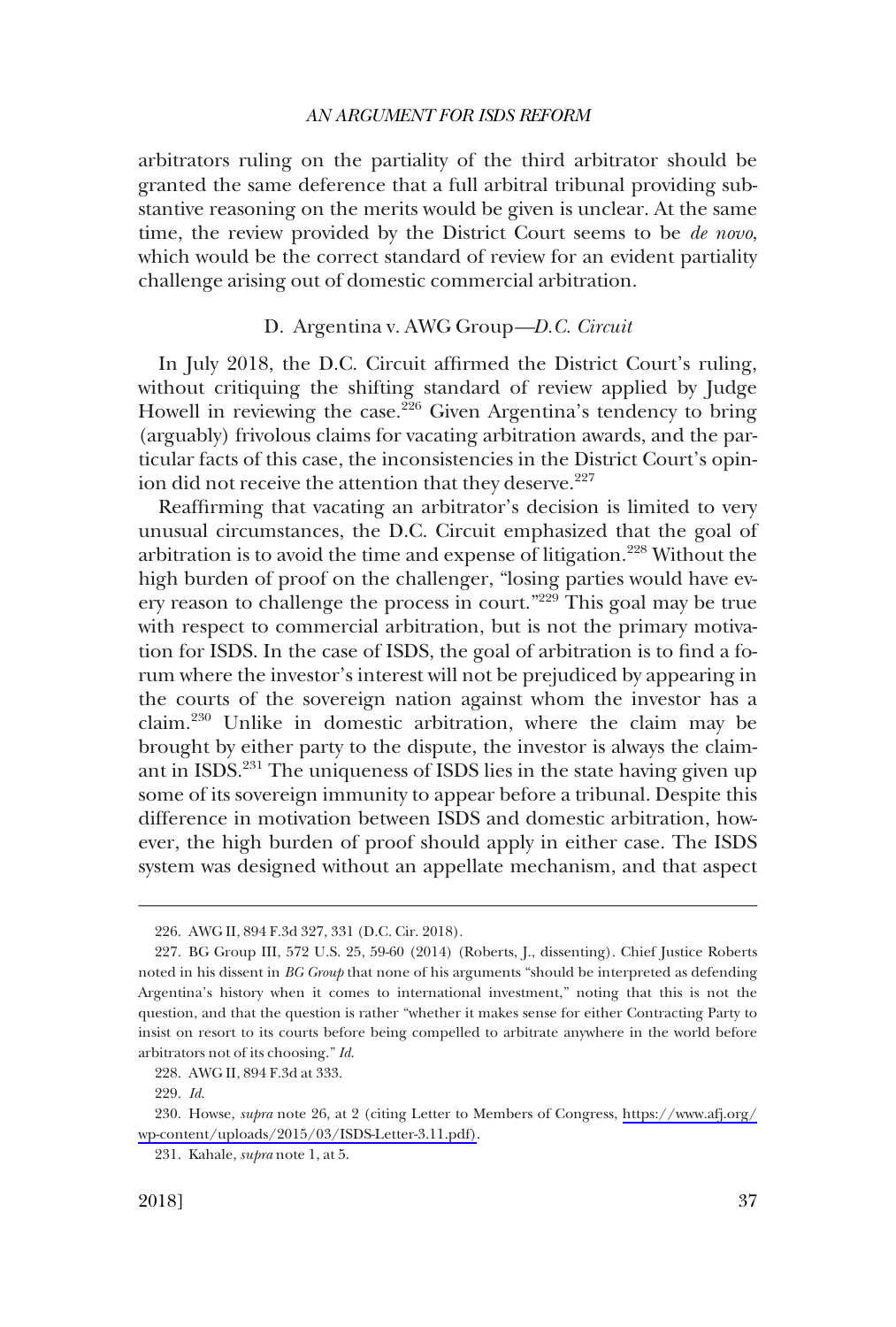of it brings it much closer in nature to domestic commercial arbitration.

The D.C. Circuit did not discuss the appropriate standard of review or distinguish unique aspects of ISDS in its analysis, but executed a *de novo* analysis of whether Kaufmann-Kohler's conduct demonstrated evident partiality.232 The D.C. Circuit turned to the Supreme Court opinion in *Commonwealth Coatings Corp*. to determine the appropriate level of disclosure for arbitrators where they have significant interests in the parties.233 While the plurality opinion in the case "proposed adopting the same standard for avoiding partiality for arbitrators that governed judges," the D.C. Circuit adopted the position from the concurring opinion, where Justice White suggested that arbitrators should not be required to disclose "trivial interests."234 The D.C. Circuit previously applied this rule in other cases including *Al-Harbi* and *Belize Bank Ltd*. 235

Key to the D.C. Circuit's finding that Kaufmann-Kohler's position on the UBS board did not amount to evident partiality was that UBS had not done more than trivial business with either Suez or Vivendi.<sup>236</sup> The court noted that "[i]f the interest presented here could disqualify an arbitrator who did not disclose it, parties would hesitate to select arbitrators associated with financial companies that invest broadly."<sup>237</sup> Given the previously discussed systemic issues within ISDS, however, such hesitation might actually be a good way of preventing some of the conflicts of interest that plague the system. Of course, this might require international arbitrators to be held to a higher standard than domestic arbitrators, but given the delicate nature of having a state as a party, there is good reason for making this distinction. Such a distinction could be difficult to enforce in domestic courts, however, which are not equipped to apply different standards to ISDS as compared to commercial arbitration challenges.

Even though the D.C. Circuit found that Kaufmann-Kohler's conduct did not rise to the level of partiality required for a conflict of interest finding under the FAA, this holding should not foreclose the broader point that the D.C. Circuit was correct to conduct a *de novo*  review, not least because two of the arbitrators made the executive decision to be the appointing authority for the arbitration between AWG

<sup>232.</sup> AWG II, 894 F.3d 327, 334 (D.C. Cir. 2018).

<sup>233.</sup> *Id*.

<sup>234.</sup> *Id*.

<sup>235.</sup> *Id*.

<sup>236.</sup> *Id*. at 336.

<sup>237.</sup> *Id*. at 337.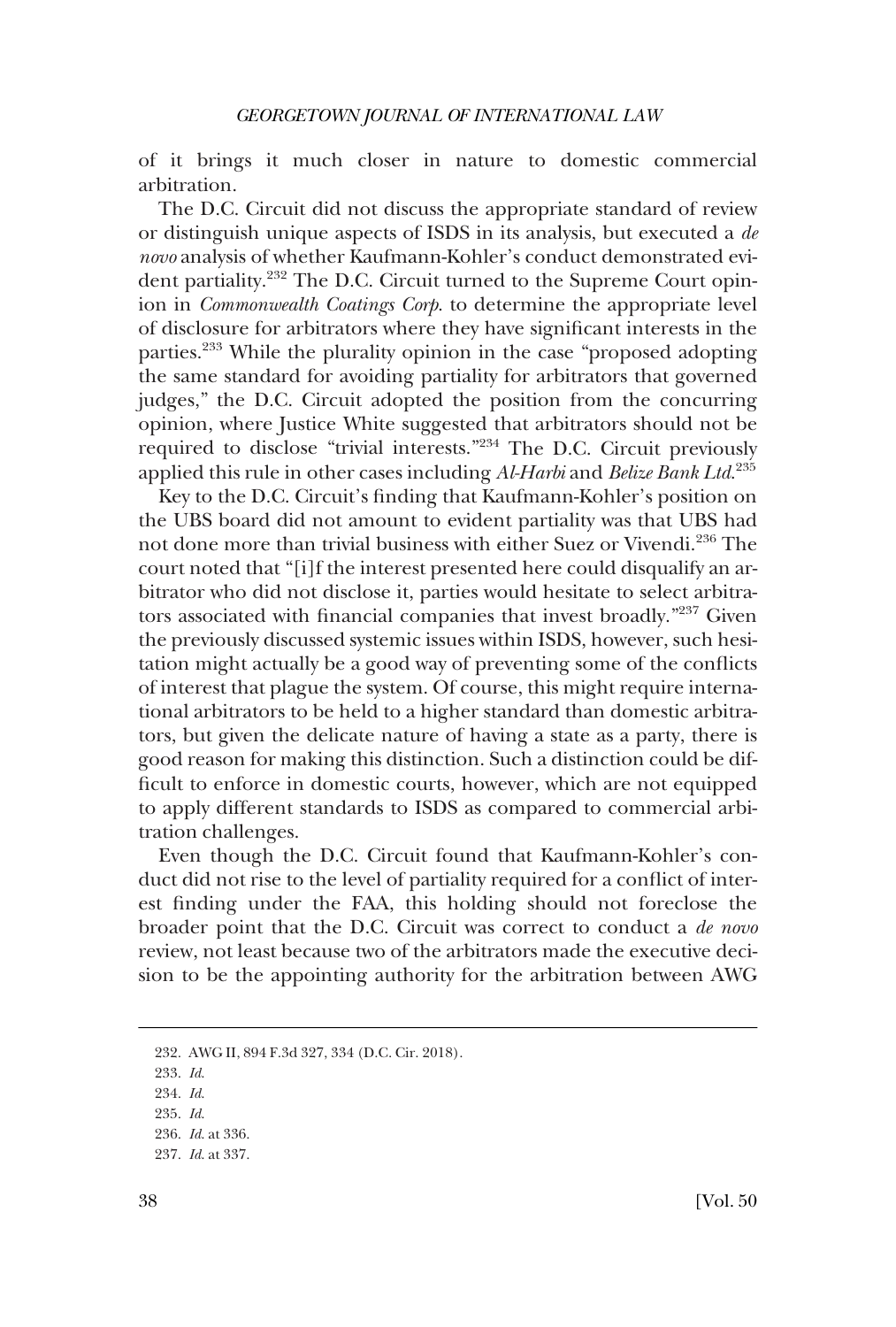# *AN ARGUMENT FOR ISDS REFORM*

<span id="page-38-0"></span>and Argentina under UNCITRAL rules.<sup>238</sup> The challenge to Kaufmann-Kohler was made under both ICSID and UNCITRAL rules.<sup>239</sup> Because the ICSID Convention prevents bringing claims for vacating awards before domestic courts, $240$  Argentina could only bring a claim on the basis of the UNCITRAL case involving AWG. Here, rather than use the appointing authority as the arbitrator of Kaufmann-Kohler's impartiality, the other two arbitrators determined (and the parties did not object) that they would be the appointing authorities as per the UNCITRAL rules so as to keep all of the three proceedings the same. $241$ 

Arguably, had Argentina had a real issue with the tribunal's operation and ability to judge impartially, it had an avenue in this situation to demand a different appointing authority, such as the head of the Permanent Court of International Justice, as provided for in the UNCITRAL rules. $^{242}$  Argentina's failure to object to having the remaining arbitrators act as the appointing authority undermines its claim, given that it had an opportunity to take a different approach. However, for the two arbitrators to make the decision to be the appointing authority was a particularly problematic course of action and could be interpreted as reflecting the structural corruption in ISDS. Appointing authorities are meant to be neutral third parties, and neutrality is unlikely to occur where two arbitrators are judging the impartiality of a fellow arbitrator. The following section argues for reform to ISDS mechanisms while laying out a standard of review that could be applied domestically to provide greater oversight over arbitral tribunals in situations where the integrity of the tribunal is challenged.

# V. A *DE NOVO* STANDARD OF REVIEW VS. ISDS REFORM

As previously discussed, arbitration arising from ISDS provisions in BITs is the source of growing criticism, in no small part due to the small community of investment law experts who repeatedly engage with each other as arbitrators, legal counsel to parties, expert witnesses, and

<sup>238.</sup> Suez, Sociedad General de Aguas de Barcelona, S.A., and InterAguas Servicios Integrales del Agua, S.A. v. Argentine Republic, ICSID Case No. ARB/03/17, Decision on a Second Proposal for the Disqualification of a Member of the Arbitral Tribunal, ¶ 13 (May 12, 2008).

<sup>239.</sup> Suez, Sociedad General de Aguas de Barcelona, S.A., and Vivendi Universal, S.A. v. Argentine Republic, ICSID Case No. ARB/03/19, Award, ¶ 106 (Apr. 9, 2015).

<sup>240.</sup> ICSID Convention, *supra* note 22, art. 53.

<sup>241.</sup> Suez, Sociedad General de Aguas de Barcelona, S.A., and InterAguas Servicios Integrales del Agua, S.A. v. Argentine Republic, ICSID Case No. ARB/03/17, Decision on a Second Proposal for the Disqualification of a Member of the Arbitral Tribunal, ¶ 13 (May 12, 2008).

<sup>242.</sup> UNCITRAL Arbitration Rules, *supra* note 23, art. 6.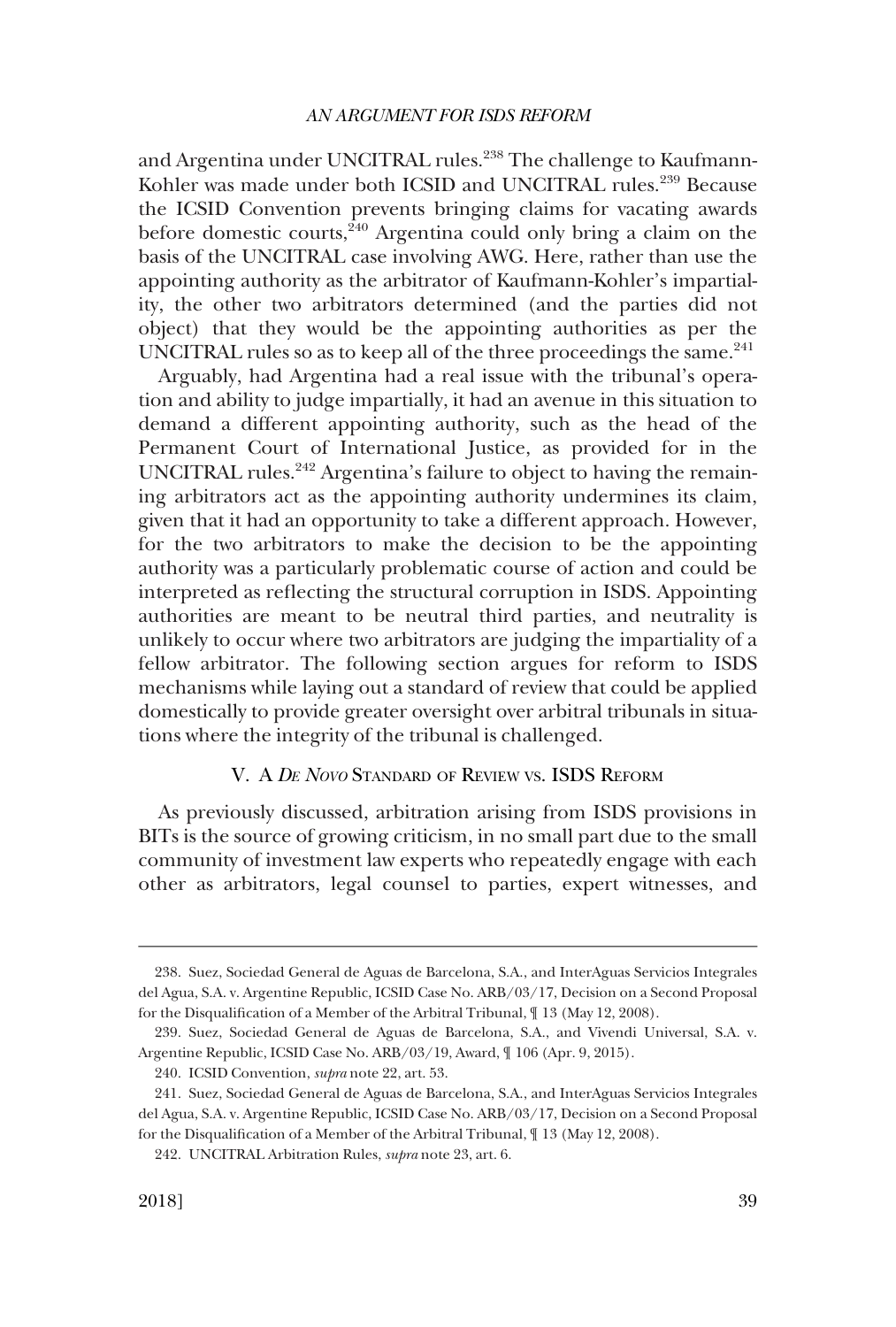tribunal presidents, often in shifting capacities. $243$  The possibility of conflicts of interest arising from the convoluted relationships between arbitrators, private investors, and host states is significant,<sup>244</sup> and existing mechanisms for reviewing arbitrator impartiality are inadequate in providing truly neutral review.

At the same time, as the holding in *AWG* shows, there is a lack of clarity in U.S. courts concerning how to interpret arbitral awards ensuing from ISDS provisions in BITs. Not only are courts, particularly post-*BG Group*, likely to be confused about the nature of the relationship between states and investors, but they also appear to apply a shifting understanding of the standard of deference.

The appropriate standard of review to be applied by U.S. courts in reviewing motions to vacate arbitral awards on the basis of evident partiality must be a *de novo* one in cases involving domestic commercial arbitration. This *de novo* standard is necessitated by the domestic U.S. courts acting as the first and only reviewers of the partiality question. In *AWG*, however, the higher standard of deference applicable to situations involving review of the substance of arbitral awards was incorrectly applied to such a motion. 245 The unstated justification was clearly that there had been review of the arbitrator's impartiality by her two colleagues on the arbitral tribunal. While ultimately conducting a *de novo*  review, despite statements to the contrary, the District Court agreed "with the conclusion of the two unchallenged arbitrators, whose decision is, in any event, due deference."246 In the situation of ISDS, however, particularly in the instant case where ICSID arbitrator review procedures were applied to a dispute under UNCITRAL rules, it is incorrect to apply the higher standard of deference due to substantive findings by arbitrators. The *de novo* review standard must apply here because of the lack of neutral third party evaluation on the partiality challenge.

Unlike in *BG Group*, where the question involved arbitrability, which could justifiably be found to be due a higher standard of deference as forming part of the substantive findings of the arbitrators, the appropriate standard of deference for situations involving motions to vacate international arbitral awards on the basis of claims of arbitrator partiality arising out of ISDS is one of *de novo* review, as would be applied to a normal arbitrator partiality challenge under the FAA. This standard of

<sup>243.</sup> *See* Langford et al., *supra* note 33.

<sup>244.</sup> *See, e.g*.*, id*.; Kahale, *supra* note 1.

<sup>245.</sup> AWG I, 211 F. Supp. 3d 335, 356 (D.D.C. 2016).

<sup>246.</sup> *Id*.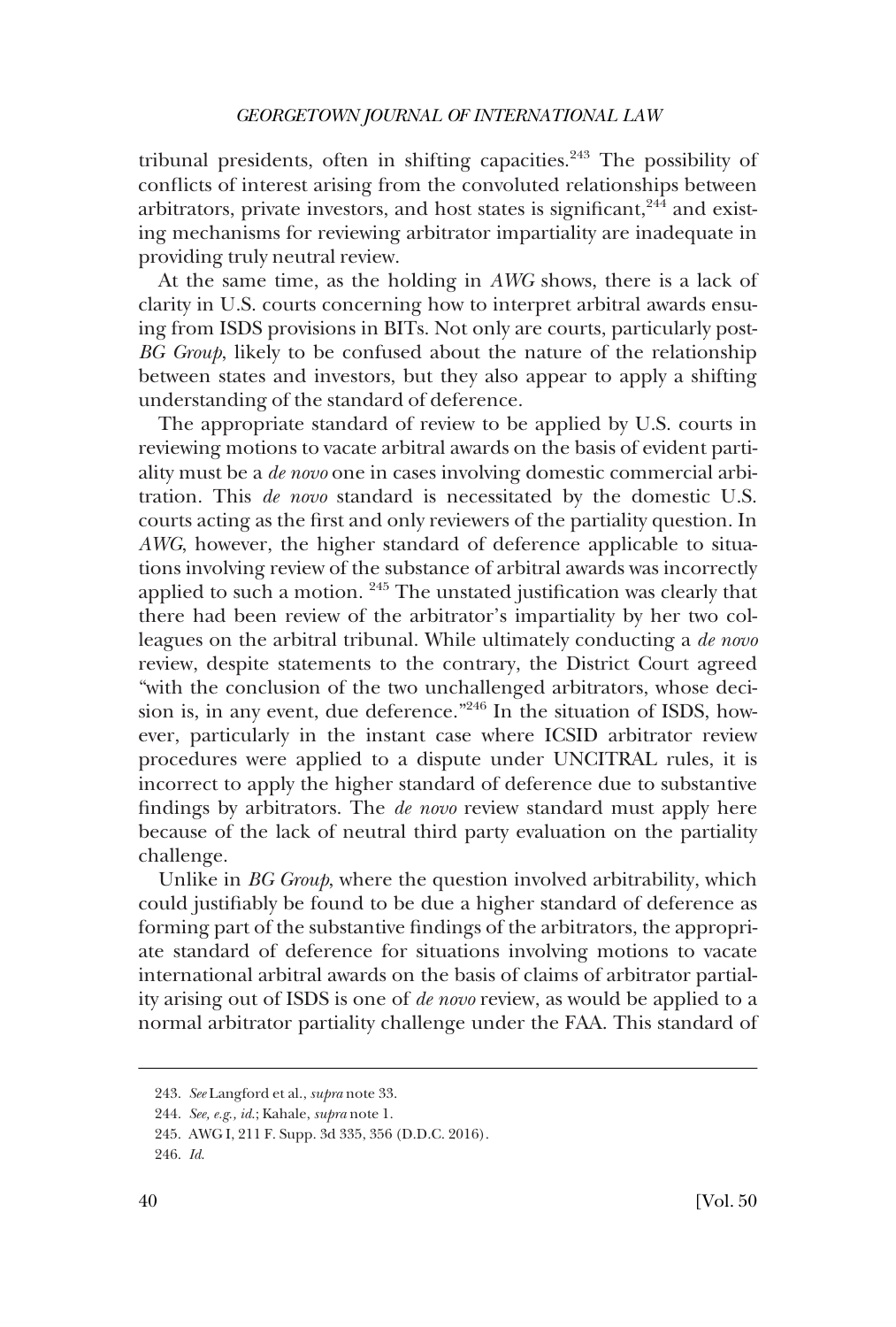review suggested in this Article can be drawn from the "evident partiality" analysis previously discussed in relation to domestic arbitration claims, providing an effective means of protecting parties to ISDS for arbitrator impropriety.

Domestic arbitral awards are generally to be afforded limited judicial review.247 This standard must, at a minimum, be extended to international arbitral awards, where the nature of the parties, particularly in ISDS proceedings, is such that any formal judicial review by domestic courts will give rise to questions of infringement upon the sovereign immunity of another state, even where there is a territorial connection. Nevertheless, different grounds for review require different standards of review, even where one of the parties is a foreign state.

It is almost never appropriate for domestic courts to review the substantive findings of arbitral tribunals, whether domestic or international. However, where the arbitrator's partiality is challenged before U.S. courts, a *de novo* standard of review should be applied to the analysis under FAA section  $10(a)(2)$ . With the community of international arbitrators being so close-knit, and in light of the special nature of ISDS, to apply a high standard of deference would, to use Chief Justice Roberts' words from his dissent in *BG Group*, "trivialize[] the significance to a sovereign nation of subjecting itself to arbitration anywhere in the world, solely at the option of private parties."248

One of the main arguments against allowing *de novo* review of arbitration decisions is that this will cause additional burdens to the litigation system, leading arbitration to become "merely a prelude to a more cumbersome and time-consuming judicial review process."249 With respect to situations involving claims of arbitrator partiality, however, this worry does not appear to be justified. In *AWG*, even the appellate brief on behalf of AWG Group structured its argument around *de novo* review.250 Only in the last section of its argument pertaining to Argentina's allegations of evident partiality did AWG Group bring up the issue of deference, noting that the D.C. Circuit does not need to decide if deference was owed to the arbitrators' challenge decision, as the degree of deference owed "is academic."251 The brief further notes that "[i]ndeed, the

<sup>247.</sup> Nationwide Mut. Ins. Co. v. Home Ins. Co., 429 F.3d 640, 643 (6th Cir. 2005) (citing Nationwide Mut. Ins. Co. v. Home Ins. Co., 278 F.3d 621, 625 (6th Cir. 2002)).

<sup>248.</sup> BG Group III, 572 U.S. 20, 51 (2014) (Roberts, J., dissenting).

<sup>249.</sup> *Id*. at 33 (majority opinion) (citing Eastern Associated Coal Corp. v. United Mine Workers, 531 U.S. 57 (2000)).

<sup>250.</sup> *See* Brief for Appellee at iv-v, AWG I, 211 F. Supp. 3d. 335 (D.D.C. 2016) (No. 16-7134), 2017 WL 1019642.

<sup>251.</sup> *Id*. at 42.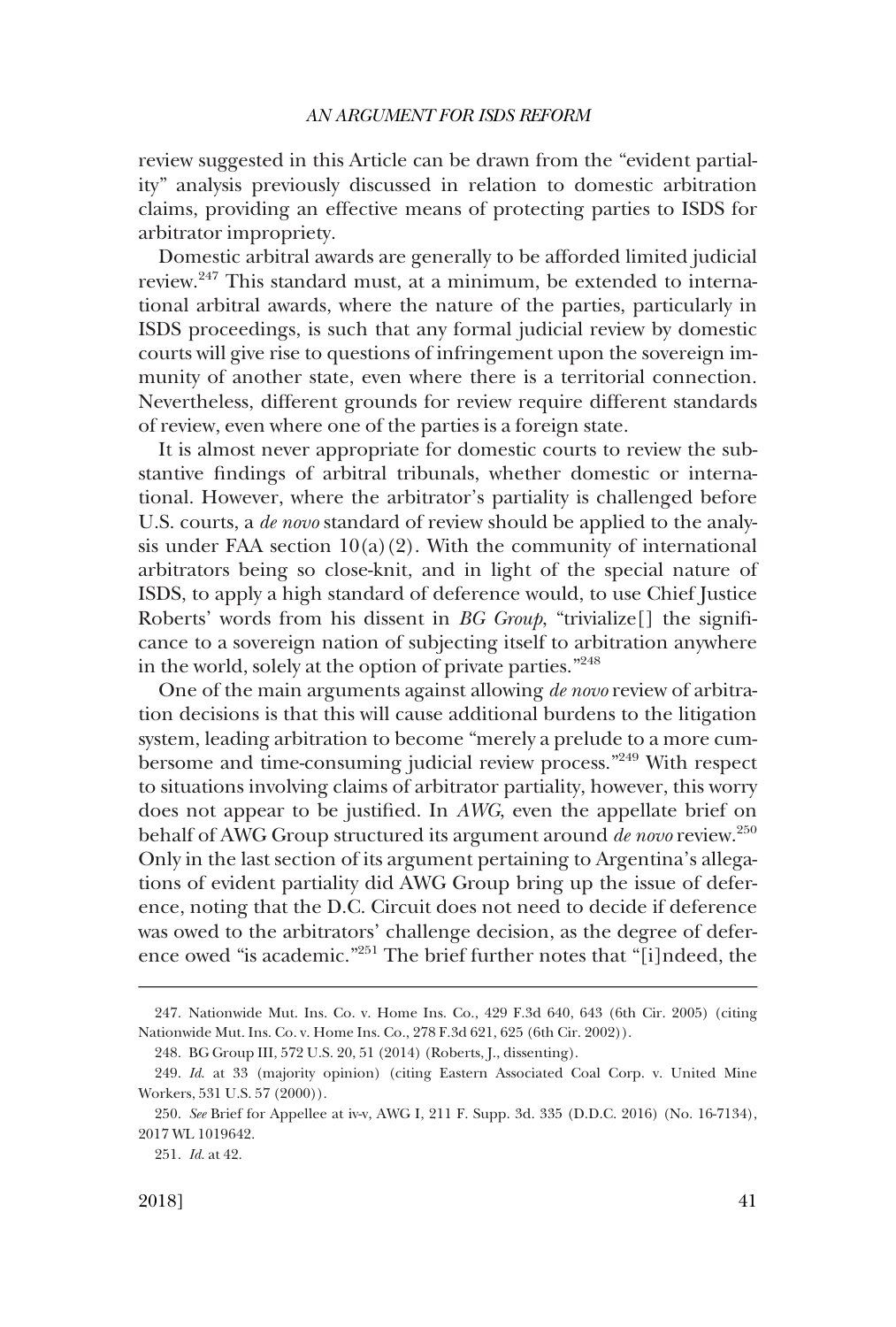district court did undertake its own comprehensive, *de novo* review of Argentina's challenge."252

That AWG Group's primary argument was not a "standard of deference" one is indicative of the uncertainty as to the appropriate standard of review for arbitrator impartiality in situations involving ISDS. The way the arguments were structured by both parties in their appellate briefs suggests that arguments against allowing *de novo* review in these situations are misplaced. After all, Judge Howell at the district court level, the subsequent appellate briefs, and the D.C. Circuit all provide substantive *de novo* analysis of the issue of partiality based on the FAA's "evident partiality" standard. There is no additional burden that would fall to domestic courts in reviewing these issues in which they do not already engage.

It could also be argued that allowing *de novo* review of arbitrator partiality challenges arising out of ISDS would open the door to parties bringing frivolous claims before domestic courts. This too seems unlikely, since even with a higher standard of deference than *de novo*  review being applied by domestic courts, there is nothing precluding parties from bringing such challenges. Absent evidence that domestic *de novo* review would result in much more frequent findings of arbitrator partiality, it seems unlikely that such review would encourage parties to submit more claims of evident partiality, especially since ultimately, the parties bringing the claims are more often states than private parties. For foreign states to subject themselves to the jurisdiction of another country's courts requires giving up a degree of sovereign immunity that in some ways goes beyond what these states agree to within the confines of BITs.

The scope of the argument here is narrow and applies only to a small subset of cases—those where the place of arbitration was in the United States and the arbitration took place under UNCITRAL rules. With the majority of ISDS cases coming under ICSID rules, which preclude motions to vacate awards before domestic courts, the *de novo* standard of review for questions involving arbitrator impartiality would necessarily be limited and would not address the more serious questions of arbitrator impartiality posed by the self-review of such issues under ICSID rules. Furthermore, the more fundamental problems with the use of domestic courts in reviewing treaty-based dispute settlement is not at all resolved by applying *de novo* review.

As previously suggested, a more helpful solution to questions of arbitrator impartiality would be to revise the rules of ISDS to provide for an

<sup>252.</sup> *Id*. at 43.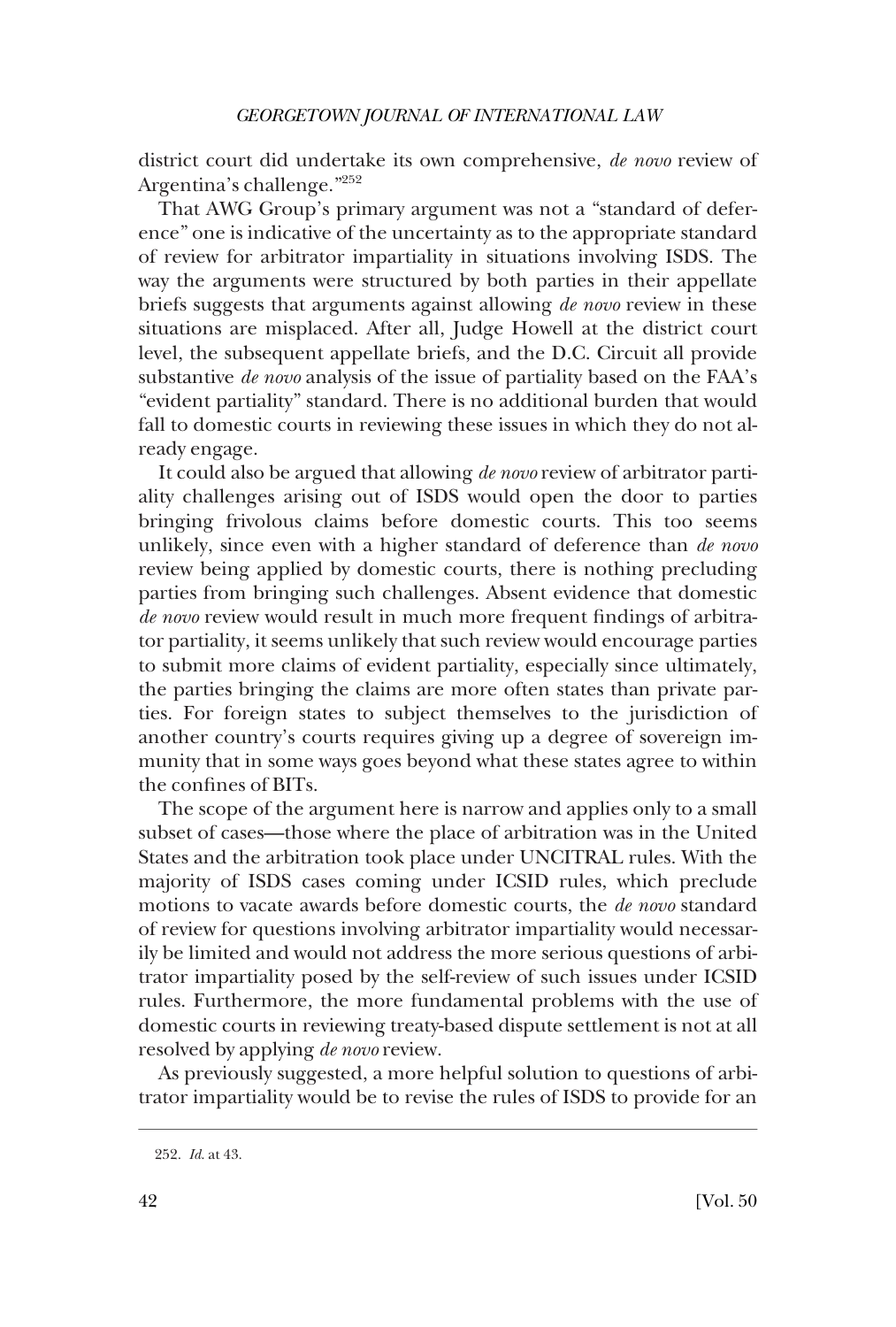impartial review by a multilateral judicial body. Some scholars have suggested that aligning the ICSID regime to better reflect the UNCITRAL arbitration rules would help ameliorate issues relating to conflicts of interest.253 Inconsistencies between UNCITRAL and ICSID rules give rise to additional issues, with ICSID rules being particularly unfavorable to challenges to arbitrator impartiality.<sup>254</sup> Recent proposals to amend ICSID rules include a new requirement that parties must disclose thirdparty funding and the source of that funding, which can pose a problem with respect to conflicts of interest.<sup>255</sup> Additionally, ICSID is working together with the UNCITRAL Secretariat to create a Code of Conduct for Arbitrators that would apply across arbitral systems.<sup>256</sup> As the international investment law community takes the systemic issues with ISDS more seriously, there is the possibility of substantive reform that will take conflicts of interest in the arbitral community more seriously. The investment law community is at a crossroads, and how reform is handled will affect the success of ISDS going forward.

Key to the reform of ISDS is to ensure that review of claims of arbitrator partiality are handled by a neutral third party across all arbitral fora. The fact that until late 2013, only one arbitrator had ever been disqualified from serving on an ICSID arbitral tribunal suggests that the mechanism used under ICSID whereby the remaining two arbitrators review the challenge against the third arbitrator is necessarily prone to favor arbitrators.257 While more challenges against arbitrators have succeeded under UNCITRAL, the flexibility of the UNCITRAL rules can result in odd situations such as in *AWG Group* where parallel proceedings result in ICSID rules being applied to an UNCITRAL arbitration. While arbitration is something that parties contract for, unlike in commercial arbitration, ISDS centers on states giving up sovereign immunity with respect to private parties on the basis of treaties between states. As such, ensuring that review of challenges to arbitrators is conducted by neutral third parties is critical for the transparency and legitimacy of the system. Perhaps, as a modest proposal that might be achievable as part of discrete reform of the rules, there should be recognition within the ISDS system that in situations where there are parallel UNCITRAL and ICSID proceedings with the same tribunal overseeing

<sup>253.</sup> James D. Fry & Juan Ignacio Stampalija, *Forged Independence and Impartiality: Conflicts of Interest of International Arbitrators in Investment Disputes*, 30 ARB. INT'L 189, 190 (2014).

<sup>254.</sup> *Id*. at 191.

<sup>255.</sup> ICSID Secretariat, Proposals for Amendment of the ICSID Rules – Synopsis 5 (Aug. 2, 2018) [https://icsid.worldbank.org/en/Documents/Amendments\\_Vol\\_One.pdf.](https://icsid.worldbank.org/en/Documents/Amendments_Vol_One.pdf)

<sup>256.</sup> *Id*. at 6.

<sup>257.</sup> Vasani, *supra* note 77, at 2.